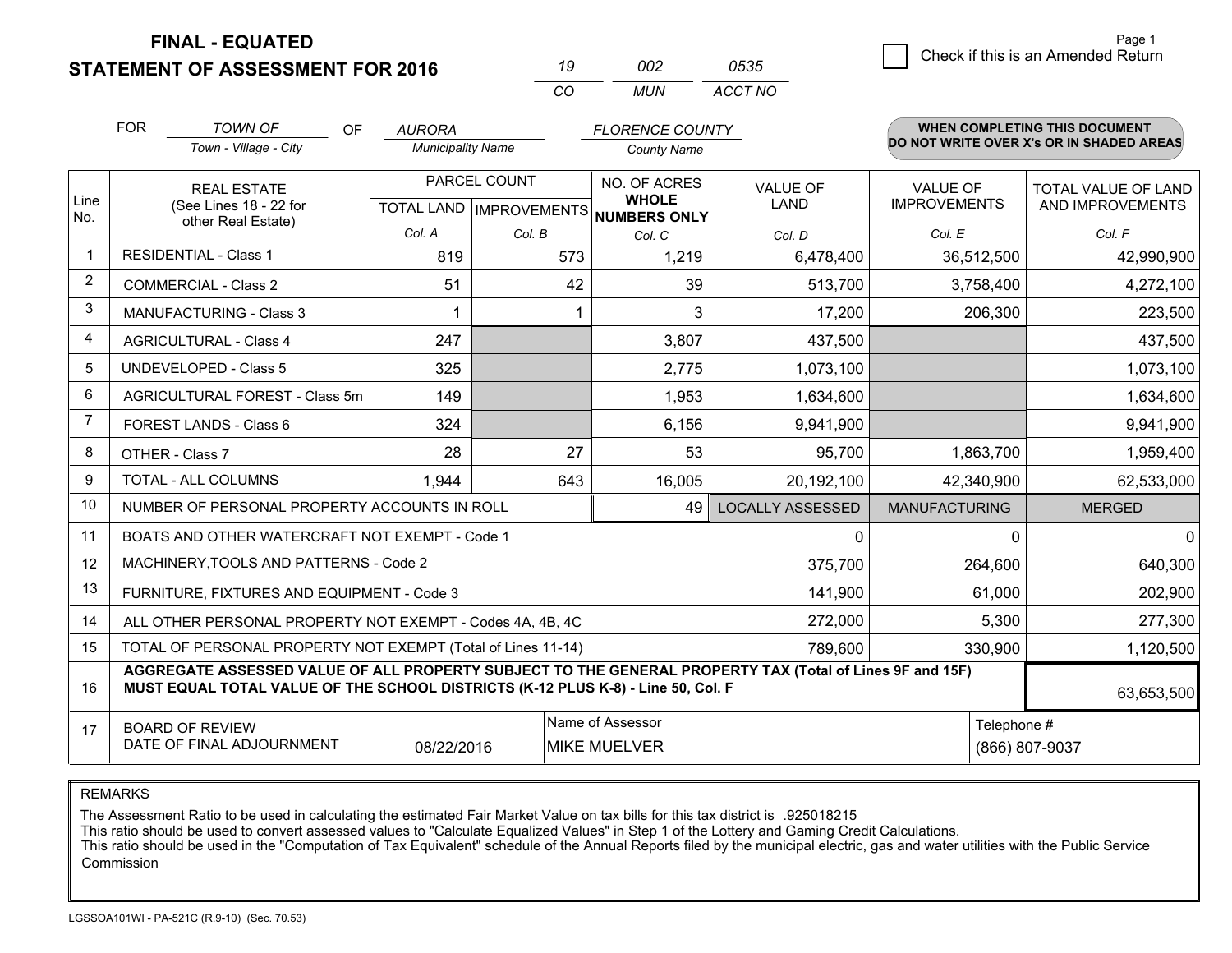*YEAR CO MUN ACCT NO* 2016 <u>19 002 0535</u> Page 2

Do not confuse FOREST LANDS (Line 7) with FOREST CROPS (in this section) - They are **NOT** the same

|    |                                                                                |                                             |  | Private Forest Crop - Reg Class @ 10¢ per acre                   |                 | Private Forest Crop - Reg Class @ \$2.52 per acre |                                                                              |                                                                    |                                                                 |  |
|----|--------------------------------------------------------------------------------|---------------------------------------------|--|------------------------------------------------------------------|-----------------|---------------------------------------------------|------------------------------------------------------------------------------|--------------------------------------------------------------------|-----------------------------------------------------------------|--|
| 18 | (a) PARCELS                                                                    | (b) ACRES                                   |  | (c) ASSESSED VALUE                                               |                 | (d) PARCELS                                       | (e) ACRES                                                                    |                                                                    | (f) ASSESSED VALUE                                              |  |
|    |                                                                                | 40                                          |  | 36.700                                                           |                 | Δ                                                 | 203.58                                                                       |                                                                    | 263,500                                                         |  |
|    |                                                                                |                                             |  | Private Forest Crop - Special Class @ 20¢ per acre               |                 |                                                   | Entered Before 2005 Managed Forest - Ferrous Mining CLOSED @ \$8.27 per acre |                                                                    |                                                                 |  |
| 19 | (a) PARCELS                                                                    | (b) ACRES                                   |  | (c) ASSESSED VALUE                                               |                 | (d) PARCELS                                       | (e) ACRES                                                                    |                                                                    | (f) ASSESSED VALUE                                              |  |
|    |                                                                                |                                             |  |                                                                  |                 |                                                   |                                                                              |                                                                    |                                                                 |  |
|    |                                                                                | Entered Before 2005 Managed Forest - OPEN @ |  | \$.79 per acre                                                   |                 |                                                   | Entered Before 2005 Managed Forest - CLOSED @ \$1.87 per acre                |                                                                    |                                                                 |  |
| 20 | (a) PARCELS                                                                    | (b) ACRES                                   |  | (c) ASSESSED VALUE                                               |                 | (d) PARCELS                                       | (e) ACRES                                                                    |                                                                    | (f) ASSESSED VALUE                                              |  |
|    |                                                                                | 232                                         |  | 289.600                                                          |                 | 51                                                | 1.833.05                                                                     |                                                                    | 2,297,000                                                       |  |
|    | Entered After 2004 Managed Forest - OPEN @<br>\$2.14 per acre                  |                                             |  |                                                                  |                 |                                                   | Entered After 2004 Managed Forest - CLOSED @ \$10.68 per acre                |                                                                    |                                                                 |  |
| 21 | (a) PARCELS                                                                    | (b) ACRES                                   |  | (c) ASSESSED VALUE                                               |                 | (d) PARCELS<br>(e) ACRES                          |                                                                              |                                                                    | (f) ASSESSED VALUE                                              |  |
|    |                                                                                |                                             |  |                                                                  |                 |                                                   |                                                                              |                                                                    |                                                                 |  |
|    |                                                                                | 120                                         |  | 160,800                                                          |                 | 22<br>690.2                                       |                                                                              |                                                                    | 952,600                                                         |  |
| 22 | (a) County Forest Cropland Acres                                               |                                             |  | (b) Federal Acres                                                | (c) State Acres |                                                   | (d) County (NOT FOREST CROP) Acres                                           |                                                                    | (e) Other Acres                                                 |  |
|    | 2,345.12                                                                       |                                             |  | 2,135.85                                                         |                 |                                                   | 8.18                                                                         |                                                                    | 854.03                                                          |  |
|    |                                                                                |                                             |  | Assessed Value of Omitted Property From Prior Years (Sec. 70.44) |                 |                                                   |                                                                              |                                                                    | Assessed Value of Sec. 70.43 Corrections of Errors by Assessors |  |
|    |                                                                                | (a) REAL ESTATE                             |  | (b) PERSONAL                                                     |                 |                                                   | (c1) REAL ESTATE                                                             |                                                                    | (c2) PERSONAL                                                   |  |
| 23 |                                                                                |                                             |  |                                                                  |                 |                                                   |                                                                              |                                                                    |                                                                 |  |
|    | Manufacturing Equated Value of Omitted Property From Prior Years (Sec. 70.995) |                                             |  |                                                                  |                 |                                                   |                                                                              | Mfg. Equated Value of Sec.70.43 Corrections of Errors by Assessors |                                                                 |  |
|    |                                                                                | (d) REAL ESTATE                             |  | (e) PERSONAL                                                     |                 | (f1) REAL ESTATE                                  |                                                                              |                                                                    | (f2) PERSONAL                                                   |  |
|    |                                                                                |                                             |  |                                                                  |                 |                                                   |                                                                              |                                                                    |                                                                 |  |

# **SPECIAL DISTRICTS**

| Line<br>No. | Enter 6-digit<br>Special District<br>Code (Col. A) | <b>Account</b><br><b>Number</b><br>(Col. B) | <b>Special District Name</b><br>(Col. C) | <b>Locally Assessed Value</b><br>of Real Estate and<br>Personal Property (Col. D) | Mfg Value of Real Estate<br>and Personal Property<br>(Col. E) | <b>Merged Value of</b><br><b>Real Estate and</b><br>Personal Property (Col. F) |
|-------------|----------------------------------------------------|---------------------------------------------|------------------------------------------|-----------------------------------------------------------------------------------|---------------------------------------------------------------|--------------------------------------------------------------------------------|
| 24          | 197030                                             | 0132                                        | <b>AURORA SANITARY DISTRICT #1</b>       | 12,477,900                                                                        |                                                               | 12,477,900                                                                     |
| 25          |                                                    |                                             |                                          |                                                                                   |                                                               |                                                                                |
| 26          |                                                    |                                             |                                          |                                                                                   |                                                               |                                                                                |
| 27          |                                                    |                                             |                                          |                                                                                   |                                                               |                                                                                |
| 28          |                                                    |                                             |                                          |                                                                                   |                                                               |                                                                                |
| 29          |                                                    |                                             |                                          |                                                                                   |                                                               |                                                                                |
| 30          |                                                    |                                             |                                          |                                                                                   |                                                               |                                                                                |
| 31          |                                                    |                                             |                                          |                                                                                   |                                                               |                                                                                |
| 32          |                                                    |                                             |                                          |                                                                                   |                                                               |                                                                                |
| 33          |                                                    |                                             |                                          |                                                                                   |                                                               |                                                                                |
| 34          |                                                    |                                             |                                          |                                                                                   |                                                               |                                                                                |
| 35          |                                                    |                                             |                                          |                                                                                   |                                                               |                                                                                |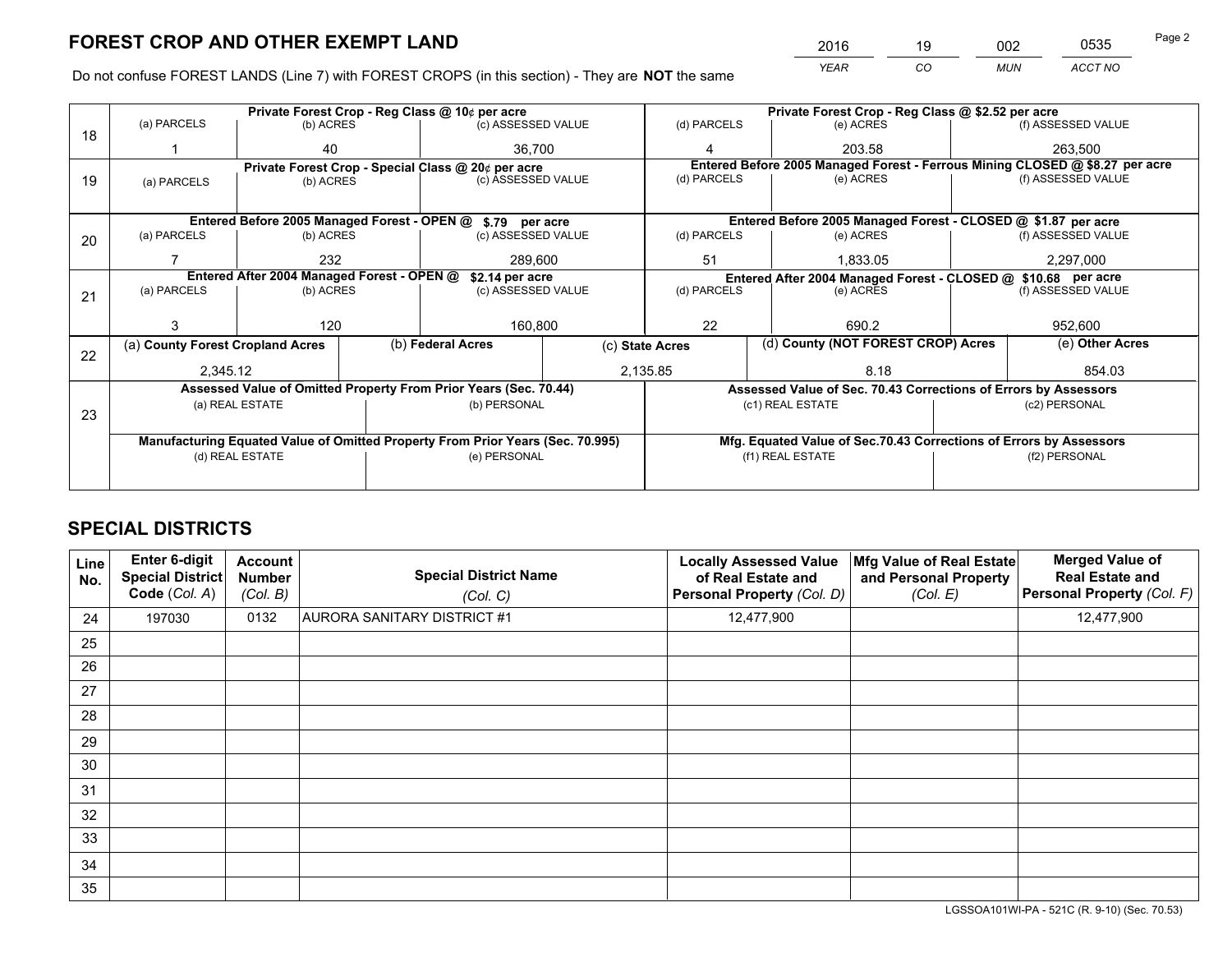|                 |                                                                 |                                             |                                                         | <b>YEAR</b>                                                                       | CO<br><b>MUN</b>                                              | ACCT NO                                                                        |
|-----------------|-----------------------------------------------------------------|---------------------------------------------|---------------------------------------------------------|-----------------------------------------------------------------------------------|---------------------------------------------------------------|--------------------------------------------------------------------------------|
| Line<br>No.     | <b>Enter 6-digit</b><br><b>School District</b><br>Code (Col. A) | <b>Account</b><br><b>Number</b><br>(Col. B) | <b>School District Name</b><br>(Col. C)                 | <b>Locally Assessed Value</b><br>of Real Estate and<br>Personal Property (Col. D) | Mfg Value of Real Estate<br>and Personal Property<br>(Col. E) | <b>Merged Value of</b><br><b>Real Estate and</b><br>Personal Property (Col. F) |
|                 | A. SCHOOL DISTRICTS (K-8 and K-12)                              |                                             |                                                         |                                                                                   |                                                               |                                                                                |
| 36              | 191855                                                          | 0122                                        | SCH D OF FLORENCE COUNTY                                | 63,099,100                                                                        | 554,400                                                       | 63,653,500                                                                     |
| 37              |                                                                 |                                             |                                                         |                                                                                   |                                                               |                                                                                |
| 38              |                                                                 |                                             |                                                         |                                                                                   |                                                               |                                                                                |
| 39              |                                                                 |                                             |                                                         |                                                                                   |                                                               |                                                                                |
| 40              |                                                                 |                                             |                                                         |                                                                                   |                                                               |                                                                                |
| 41              |                                                                 |                                             |                                                         |                                                                                   |                                                               |                                                                                |
| 42<br>43        |                                                                 |                                             |                                                         |                                                                                   |                                                               |                                                                                |
| 44              |                                                                 |                                             |                                                         |                                                                                   |                                                               |                                                                                |
| 45              |                                                                 |                                             |                                                         |                                                                                   |                                                               |                                                                                |
| $\overline{46}$ |                                                                 |                                             |                                                         |                                                                                   |                                                               |                                                                                |
| 47              |                                                                 |                                             |                                                         |                                                                                   |                                                               |                                                                                |
| 48              |                                                                 |                                             |                                                         |                                                                                   |                                                               |                                                                                |
| 49              |                                                                 |                                             |                                                         |                                                                                   |                                                               |                                                                                |
| 50              |                                                                 |                                             | TOTAL ASSESSED VALUE OF SCHOOL DISTRICTS (K-8 and K-12) | 63,099,100                                                                        | 554,400                                                       | 63,653,500                                                                     |
|                 | <b>B.</b><br><b>UNION HIGH SCHOOL DISTRICTS</b>                 |                                             |                                                         |                                                                                   |                                                               |                                                                                |
| 51              |                                                                 |                                             |                                                         |                                                                                   |                                                               |                                                                                |
| 52              |                                                                 |                                             |                                                         |                                                                                   |                                                               |                                                                                |
| 53              |                                                                 |                                             |                                                         |                                                                                   |                                                               |                                                                                |
| 54              |                                                                 |                                             |                                                         |                                                                                   |                                                               |                                                                                |
| 55              |                                                                 |                                             | TOTAL ASSESSED VALUE OF UNION HIGH SCHOOLS              |                                                                                   |                                                               |                                                                                |
|                 | C.<br><b>TECHNICAL COLLEGE DISTRICTS</b>                        |                                             |                                                         |                                                                                   |                                                               |                                                                                |
| 56              | 001300                                                          | 0012                                        | NORTHEAST WISCONSIN TECH COLLEGE<br><b>GNBY</b>         | 63,099,100                                                                        | 554,400                                                       | 63,653,500                                                                     |
| 57<br>58        |                                                                 |                                             |                                                         |                                                                                   |                                                               |                                                                                |
| 59              |                                                                 |                                             | TOTAL ASSESSED VALUE OF TECHNICAL COLLEGES              | 63,099,100                                                                        | 554,400                                                       | 63,653,500                                                                     |
|                 |                                                                 |                                             |                                                         |                                                                                   |                                                               |                                                                                |

# *I hereby certify, to the best of my knowledge and belief, this form is complete and correct.*

| Print name of preparer | Title                    |                | Date (MM / DD / CCYY) |
|------------------------|--------------------------|----------------|-----------------------|
|                        |                          |                |                       |
| Signature of preparer  | Contact Telephone Number | E-mail address |                       |
|                        | $\overline{\phantom{0}}$ |                |                       |

#### 2016190020535

**SCHOOL DISTRICTS**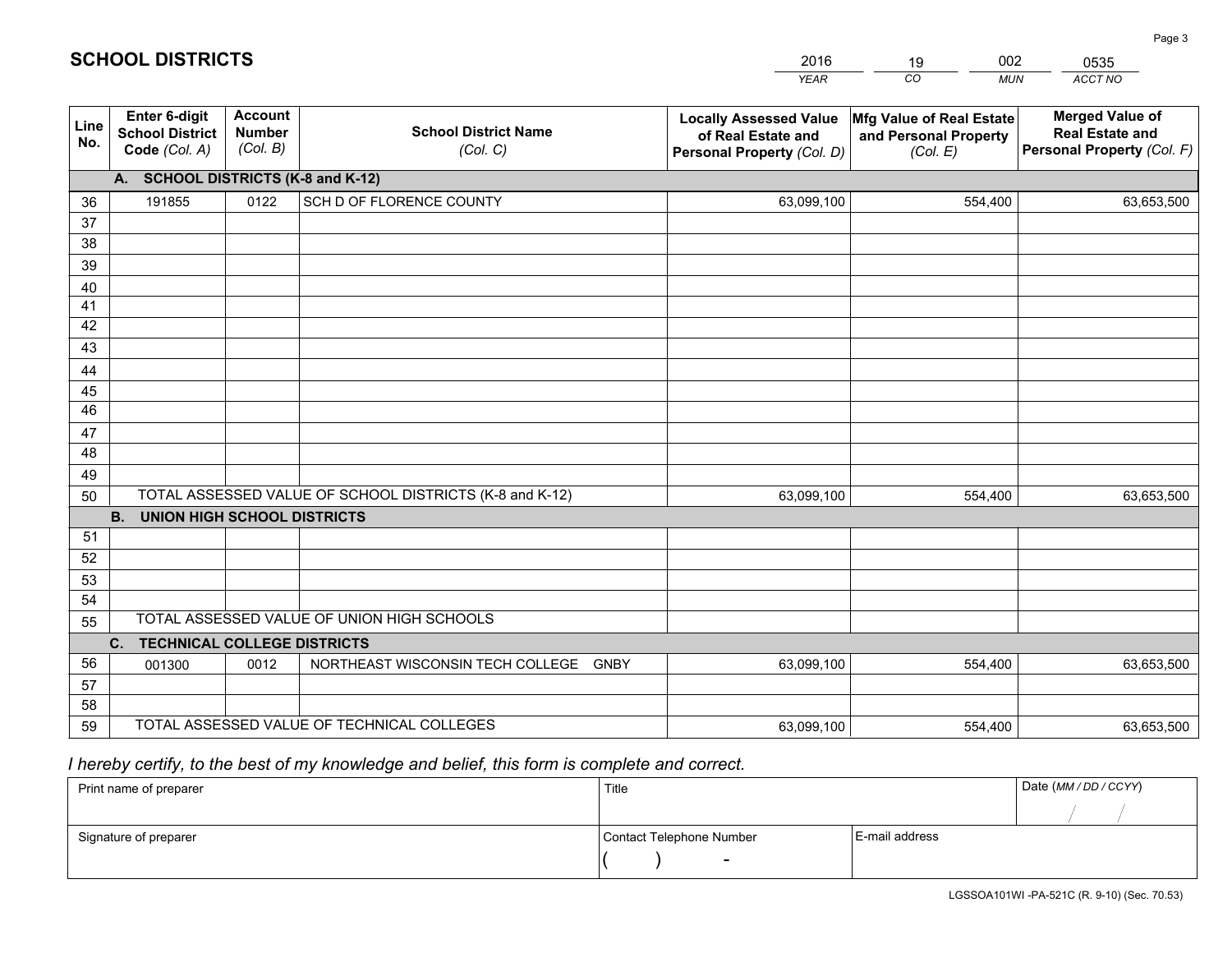### **HIGHLIGHTS**

- 1. Complete the Statement of Assessment after the Board of Review. Reflect any changes made there.
- 2. Use black ink to complete.
- 3. Line 16 must equal Line 50, Col D.
- 4. Line 55 must equal the total of K-8 schools listed on lines 36-49. Do not include K-12 schools in this comparision.
- 5. Line 59, Col. D must equal Line 16.
- 6. Special District, School District and Technical College District values must include both real estate and personal property. Examples of Special districts are: town sanitary districts, public inland lake protection and rehabilitation districts, and metropolitan sewerage districts.
- 7. DO NOT INCLUDE Manufacturing property values.DOR will print these values on the final SOA.

STACY HEDMARK TOWN OF AURORA 507 OSTERBERG PKWY NIAGARA, WI 54151

STACY HEDMARK<br>TOWN OF AURORA

507 OSTERBERG PKWY

**VIAGARA, WI 54151** 

 8. Accuracy of this form is very important. The values reported directly affect the equalized value DOR calculates for school and special districts.

#### **Page 1:**

 If not prefilled, enter the tax year,county and municipal code,municipal type, municipal name and county name on the top of form.

Check the Amended box, if filing an amended / corrected SOA.

 Report the parcel count, acres and assessed value of taxable general property, total parcel count, (real and personal), total acres, and values from final figures set by the Board of Review.

- A. Real Estate land and improvements (buildings, etc.) is reported on lines 1 8, total line 9.
- B. Personal Property is reported on lines 11 14, Column D, total line 15.
- C. To complete this report, use the computer produced summary of the assessment roll that shows these amounts.
- D. Use whole numbers only.
- E. Add each line across and each column down to verify entries.

### **Page 2:**

- A. Report Special Items (not subject to general property tax).
- 1. Private Forest Croplands and Managed Forest Lands are reported on lines 18,19, 20 and 21. Be sure to report assessed values **NOT** taxes.
- 2. You should have copies of the orders of entry, orders of withdrawal, etc., to update your assessment roll.
	- 3. Show hundredths of acres (e.g. 39.75).
- 4. Tax exempt lands are reported on line 22.
- 5. Omitted property and sec. 70.43, Wis. Stats., corrections of errors by assessor are reported on line 23. Report real estate and personal property separately. These should be for **prior years**, not something found on the current assessment roll after the board of review.
- B. Special District (Lines 24-35) Include the value of both real and personal property.

 The Department of Revenue (DOR) preprints much of the information regarding names and codes for schools, special districts,etc. If a district is not listed, enter the name and value only, DOR will enter the proper code.

### **Page 3 School Districts:**

Include the value of both real and personal property.

Report School District (regular, elementary, union high school, and technical college).

- 1. Regular (K-12) and Elementary (K-8) school values are reported on lines 36-49, total on line 50.
- 2. Union High School (UHS) (use only if elementary schools are listed on lines 36-49) are reported on lines 51-54. UHS total value (line 55) must equal to the total **elementary school** values reported on lines 36-49. Do notinclude K-12 schools in this comparison.
- 3. Technical College values are reported on lines 56-58, total on line 59.
- 4. Use the computer summary that shows these amounts to complete this report.

#### **This form is due the second Monday in June. File this report only after your Board of Review is complete.**

 *If you have questions: Return forms to:*

Fax number: (608) 264-6887 PO Box 8971

 Email: lgs@revenue.wi.gov Wisconsin Department of Revenue Call: (608) 261-5341 Local Government Services Section 6-97Madison WI 53708-8971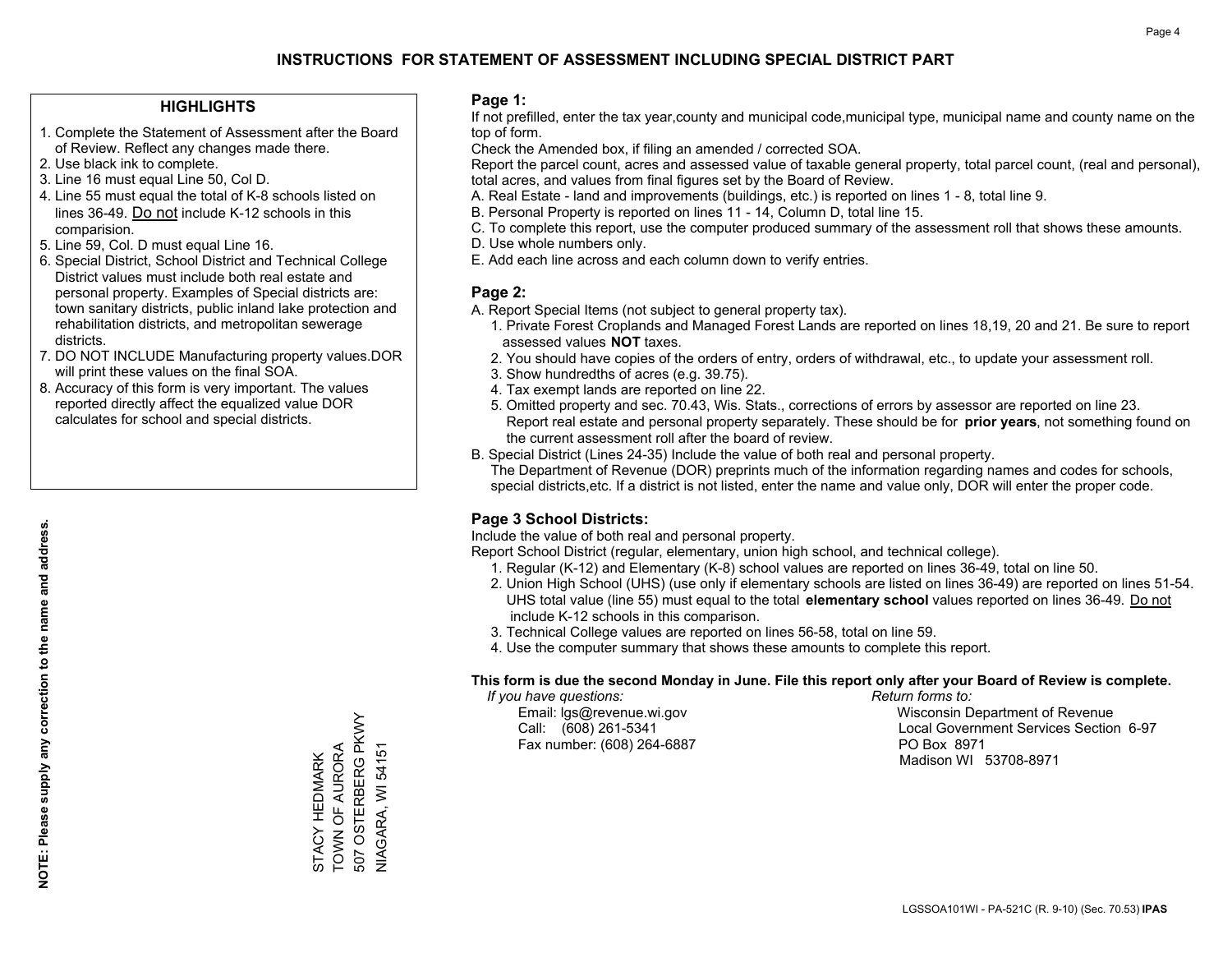**STATEMENT OF ASSESSMENT FOR 2016** 

**FINAL - EQUATED**

| 19 | በበ4 | 0536    |
|----|-----|---------|
| CО | MUN | ACCT NO |

|                | <b>FOR</b><br><b>TOWN OF</b><br><b>COMMONWEALTH</b><br><b>OF</b>                                                                                                                             |                                                              |                          | <b>FLORENCE COUNTY</b> |                                          |                                | WHEN COMPLETING THIS DOCUMENT<br>DO NOT WRITE OVER X's OR IN SHADED AREAS |                                         |  |
|----------------|----------------------------------------------------------------------------------------------------------------------------------------------------------------------------------------------|--------------------------------------------------------------|--------------------------|------------------------|------------------------------------------|--------------------------------|---------------------------------------------------------------------------|-----------------------------------------|--|
|                |                                                                                                                                                                                              | Town - Village - City                                        | <b>Municipality Name</b> |                        | <b>County Name</b>                       |                                |                                                                           |                                         |  |
| Line           |                                                                                                                                                                                              | <b>REAL ESTATE</b><br>(See Lines 18 - 22 for                 | PARCEL COUNT             |                        | NO. OF ACRES<br><b>WHOLE</b>             | <b>VALUE OF</b><br><b>LAND</b> | <b>VALUE OF</b><br><b>IMPROVEMENTS</b>                                    | TOTAL VALUE OF LAND<br>AND IMPROVEMENTS |  |
| No.            |                                                                                                                                                                                              | other Real Estate)                                           |                          |                        | TOTAL LAND   IMPROVEMENTS   NUMBERS ONLY |                                |                                                                           |                                         |  |
| $\mathbf 1$    | <b>RESIDENTIAL - Class 1</b>                                                                                                                                                                 |                                                              | Col. A<br>667            | Col. B<br>433          | Col. C<br>893                            | Col. D<br>10,665,500           | Col. E<br>24,117,800                                                      | Col. F<br>34,783,300                    |  |
| 2              |                                                                                                                                                                                              |                                                              |                          |                        |                                          |                                |                                                                           |                                         |  |
|                |                                                                                                                                                                                              | <b>COMMERCIAL - Class 2</b>                                  | 7                        | 5                      | 20                                       | 138,000                        | 800,400                                                                   | 938,400                                 |  |
| 3              |                                                                                                                                                                                              | <b>MANUFACTURING - Class 3</b>                               | 1                        |                        | 8                                        | 15,100                         | 79,000                                                                    | 94,100                                  |  |
| $\overline{4}$ |                                                                                                                                                                                              | <b>AGRICULTURAL - Class 4</b>                                | 68                       |                        | 986                                      | 114,000                        |                                                                           | 114,000                                 |  |
| 5              |                                                                                                                                                                                              | <b>UNDEVELOPED - Class 5</b>                                 | 148                      |                        | 1,106                                    | 530,700                        |                                                                           | 530,700                                 |  |
| 6              | AGRICULTURAL FOREST - Class 5m                                                                                                                                                               |                                                              | 51                       |                        | 930                                      | 702,700                        |                                                                           | 702,700                                 |  |
| $\overline{7}$ |                                                                                                                                                                                              | <b>FOREST LANDS - Class 6</b>                                | 253                      |                        | 5,170                                    | 7,656,600                      |                                                                           | 7,656,600                               |  |
| 8              |                                                                                                                                                                                              | OTHER - Class 7                                              | 3                        | 3                      | 6                                        | 18,000                         | 83,800                                                                    | 101,800                                 |  |
| 9              |                                                                                                                                                                                              | TOTAL - ALL COLUMNS                                          | 1,198                    | 442                    | 9,119                                    | 19,840,600                     | 25,081,000                                                                | 44,921,600                              |  |
| 10             |                                                                                                                                                                                              | NUMBER OF PERSONAL PROPERTY ACCOUNTS IN ROLL                 |                          |                        | 22                                       | <b>LOCALLY ASSESSED</b>        | <b>MANUFACTURING</b>                                                      | <b>MERGED</b>                           |  |
| 11             |                                                                                                                                                                                              | BOATS AND OTHER WATERCRAFT NOT EXEMPT - Code 1               |                          |                        |                                          | 200                            | 0                                                                         | 200                                     |  |
| 12             |                                                                                                                                                                                              | MACHINERY, TOOLS AND PATTERNS - Code 2                       |                          |                        |                                          | 6,800                          | 35,900                                                                    | 42,700                                  |  |
| 13             |                                                                                                                                                                                              | FURNITURE, FIXTURES AND EQUIPMENT - Code 3                   |                          |                        |                                          | 23,700                         | $\mathbf 0$                                                               | 23,700                                  |  |
| 14             |                                                                                                                                                                                              | ALL OTHER PERSONAL PROPERTY NOT EXEMPT - Codes 4A, 4B, 4C    |                          |                        |                                          | 46,600                         | $\Omega$                                                                  | 46,600                                  |  |
| 15             |                                                                                                                                                                                              | TOTAL OF PERSONAL PROPERTY NOT EXEMPT (Total of Lines 11-14) |                          |                        | 77,300                                   | 35,900                         | 113,200                                                                   |                                         |  |
| 16             | AGGREGATE ASSESSED VALUE OF ALL PROPERTY SUBJECT TO THE GENERAL PROPERTY TAX (Total of Lines 9F and 15F)<br>MUST EQUAL TOTAL VALUE OF THE SCHOOL DISTRICTS (K-12 PLUS K-8) - Line 50, Col. F |                                                              |                          |                        |                                          |                                | 45,034,800                                                                |                                         |  |
| 17             |                                                                                                                                                                                              | <b>BOARD OF REVIEW</b>                                       |                          |                        | Name of Assessor                         |                                | Telephone #                                                               |                                         |  |
|                |                                                                                                                                                                                              | DATE OF FINAL ADJOURNMENT                                    | 09/30/2016               |                        | RANDR ASSESSING SERVICES                 |                                |                                                                           | (920) 846-4250                          |  |

REMARKS

The Assessment Ratio to be used in calculating the estimated Fair Market Value on tax bills for this tax district is .943423737

This ratio should be used to convert assessed values to "Calculate Equalized Values" in Step 1 of the Lottery and Gaming Credit Calculations.<br>This ratio should be used in the "Computation of Tax Equivalent" schedule of the Commission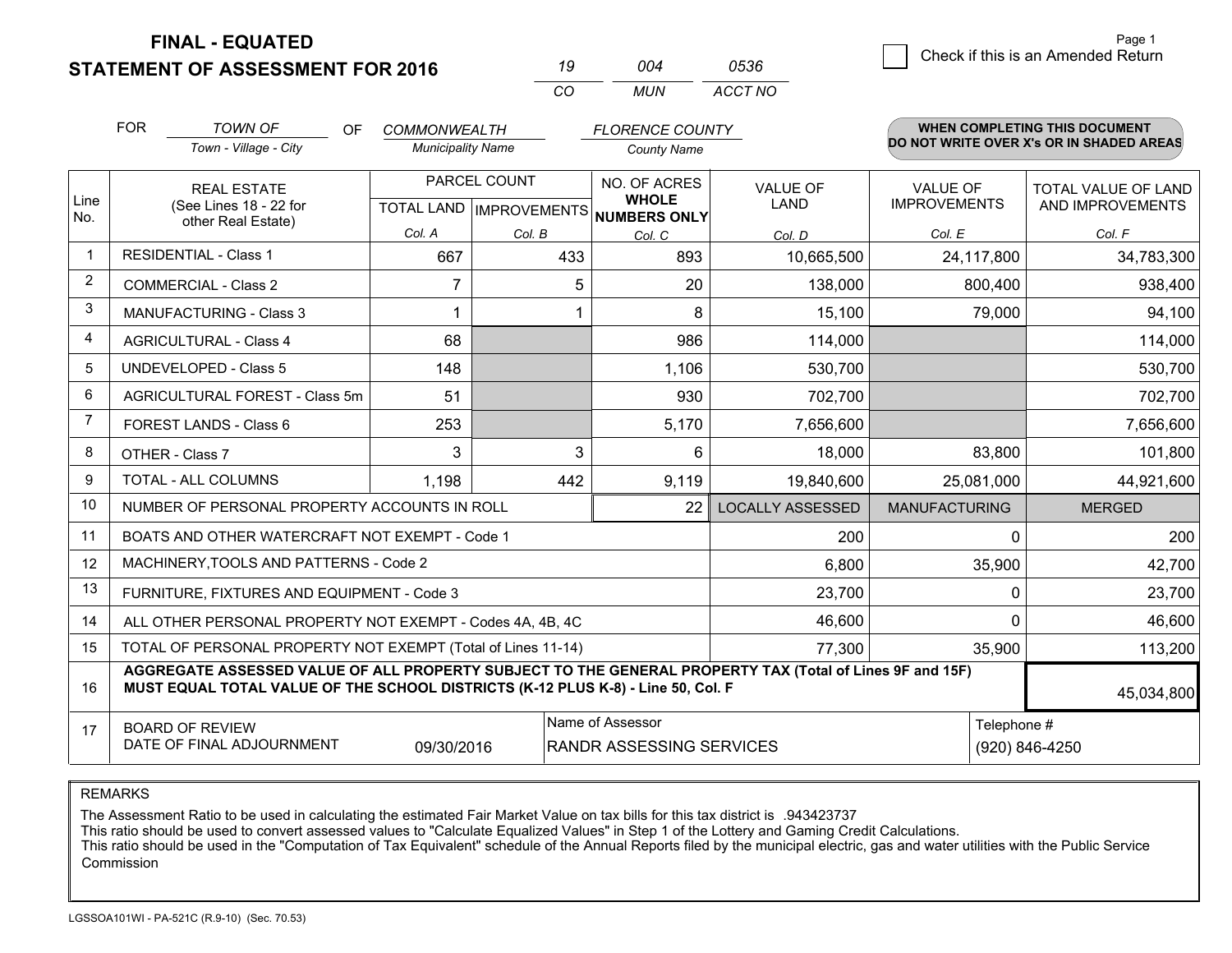*YEAR CO MUN ACCT NO* 2016 <u>19 004 0536</u>

Do not confuse FOREST LANDS (Line 7) with FOREST CROPS (in this section) - They are **NOT** the same

|    |                                                                                |                 |  | Private Forest Crop - Reg Class @ 10¢ per acre                   |                 | Private Forest Crop - Reg Class @ \$2.52 per acre             |                                                                              |                                                                    |                    |  |
|----|--------------------------------------------------------------------------------|-----------------|--|------------------------------------------------------------------|-----------------|---------------------------------------------------------------|------------------------------------------------------------------------------|--------------------------------------------------------------------|--------------------|--|
| 18 | (a) PARCELS                                                                    | (b) ACRES       |  | (c) ASSESSED VALUE                                               |                 | (d) PARCELS                                                   | (e) ACRES                                                                    |                                                                    | (f) ASSESSED VALUE |  |
|    |                                                                                |                 |  |                                                                  |                 |                                                               |                                                                              |                                                                    |                    |  |
|    |                                                                                |                 |  | Private Forest Crop - Special Class @ 20¢ per acre               |                 |                                                               | Entered Before 2005 Managed Forest - Ferrous Mining CLOSED @ \$8.27 per acre |                                                                    |                    |  |
| 19 | (a) PARCELS                                                                    | (b) ACRES       |  | (c) ASSESSED VALUE                                               |                 | (d) PARCELS                                                   | (e) ACRES                                                                    |                                                                    | (f) ASSESSED VALUE |  |
|    |                                                                                |                 |  |                                                                  |                 |                                                               |                                                                              |                                                                    |                    |  |
|    |                                                                                |                 |  | Entered Before 2005 Managed Forest - OPEN @ \$.79 per acre       |                 |                                                               | Entered Before 2005 Managed Forest - CLOSED @ \$1.87 per acre                |                                                                    |                    |  |
| 20 | (a) PARCELS                                                                    | (b) ACRES       |  | (c) ASSESSED VALUE                                               |                 | (d) PARCELS                                                   | (e) ACRES                                                                    |                                                                    | (f) ASSESSED VALUE |  |
|    | 67                                                                             | 2.708.5         |  | 4,197,700                                                        |                 | 22                                                            | 880.75                                                                       |                                                                    | 1,247,500          |  |
|    | Entered After 2004 Managed Forest - OPEN @                                     |                 |  | \$2.14 per acre                                                  |                 | Entered After 2004 Managed Forest - CLOSED @ \$10.68 per acre |                                                                              |                                                                    |                    |  |
| 21 | (a) PARCELS                                                                    | (b) ACRES       |  | (c) ASSESSED VALUE                                               |                 | (d) PARCELS                                                   | (e) ACRES                                                                    |                                                                    |                    |  |
|    |                                                                                |                 |  |                                                                  |                 |                                                               |                                                                              |                                                                    |                    |  |
|    | 21                                                                             | 819.3           |  | 1,301,900                                                        |                 | 45<br>1.610.58                                                |                                                                              |                                                                    | 2,223,100          |  |
| 22 | (a) County Forest Cropland Acres                                               |                 |  | (b) Federal Acres                                                | (c) State Acres |                                                               | (d) County (NOT FOREST CROP) Acres                                           |                                                                    | (e) Other Acres    |  |
|    | 7,707.42                                                                       |                 |  | 2.12                                                             |                 | 3,158.87                                                      | 165.03                                                                       |                                                                    | 723.83             |  |
|    |                                                                                |                 |  | Assessed Value of Omitted Property From Prior Years (Sec. 70.44) |                 |                                                               | Assessed Value of Sec. 70.43 Corrections of Errors by Assessors              |                                                                    |                    |  |
| 23 |                                                                                | (a) REAL ESTATE |  | (b) PERSONAL                                                     |                 |                                                               | (c1) REAL ESTATE                                                             |                                                                    | (c2) PERSONAL      |  |
|    |                                                                                |                 |  |                                                                  |                 |                                                               |                                                                              |                                                                    |                    |  |
|    | Manufacturing Equated Value of Omitted Property From Prior Years (Sec. 70.995) |                 |  |                                                                  |                 |                                                               |                                                                              | Mfg. Equated Value of Sec.70.43 Corrections of Errors by Assessors |                    |  |
|    |                                                                                | (d) REAL ESTATE |  | (e) PERSONAL                                                     |                 | (f1) REAL ESTATE                                              |                                                                              |                                                                    | (f2) PERSONAL      |  |
|    |                                                                                |                 |  |                                                                  |                 |                                                               |                                                                              |                                                                    |                    |  |

# **SPECIAL DISTRICTS**

| Line<br>No. | <b>Enter 6-digit</b><br><b>Special District</b><br>Code (Col. A) | Account<br><b>Number</b><br>(Col. B) | <b>Special District Name</b><br>(Col. C) | <b>Locally Assessed Value</b><br>of Real Estate and<br>Personal Property (Col. D) | Mfg Value of Real Estate<br>and Personal Property<br>(Col. E) | <b>Merged Value of</b><br><b>Real Estate and</b><br>Personal Property (Col. F) |
|-------------|------------------------------------------------------------------|--------------------------------------|------------------------------------------|-----------------------------------------------------------------------------------|---------------------------------------------------------------|--------------------------------------------------------------------------------|
| 24          | 197020                                                           | 0131                                 | COMMONWEALTH SANITARY DISTRICT           | 1,613,400                                                                         |                                                               | 1,613,400                                                                      |
| 25          |                                                                  |                                      |                                          |                                                                                   |                                                               |                                                                                |
| 26          |                                                                  |                                      |                                          |                                                                                   |                                                               |                                                                                |
| 27          |                                                                  |                                      |                                          |                                                                                   |                                                               |                                                                                |
| 28          |                                                                  |                                      |                                          |                                                                                   |                                                               |                                                                                |
| 29          |                                                                  |                                      |                                          |                                                                                   |                                                               |                                                                                |
| 30          |                                                                  |                                      |                                          |                                                                                   |                                                               |                                                                                |
| 31          |                                                                  |                                      |                                          |                                                                                   |                                                               |                                                                                |
| 32          |                                                                  |                                      |                                          |                                                                                   |                                                               |                                                                                |
| 33          |                                                                  |                                      |                                          |                                                                                   |                                                               |                                                                                |
| 34          |                                                                  |                                      |                                          |                                                                                   |                                                               |                                                                                |
| 35          |                                                                  |                                      |                                          |                                                                                   |                                                               |                                                                                |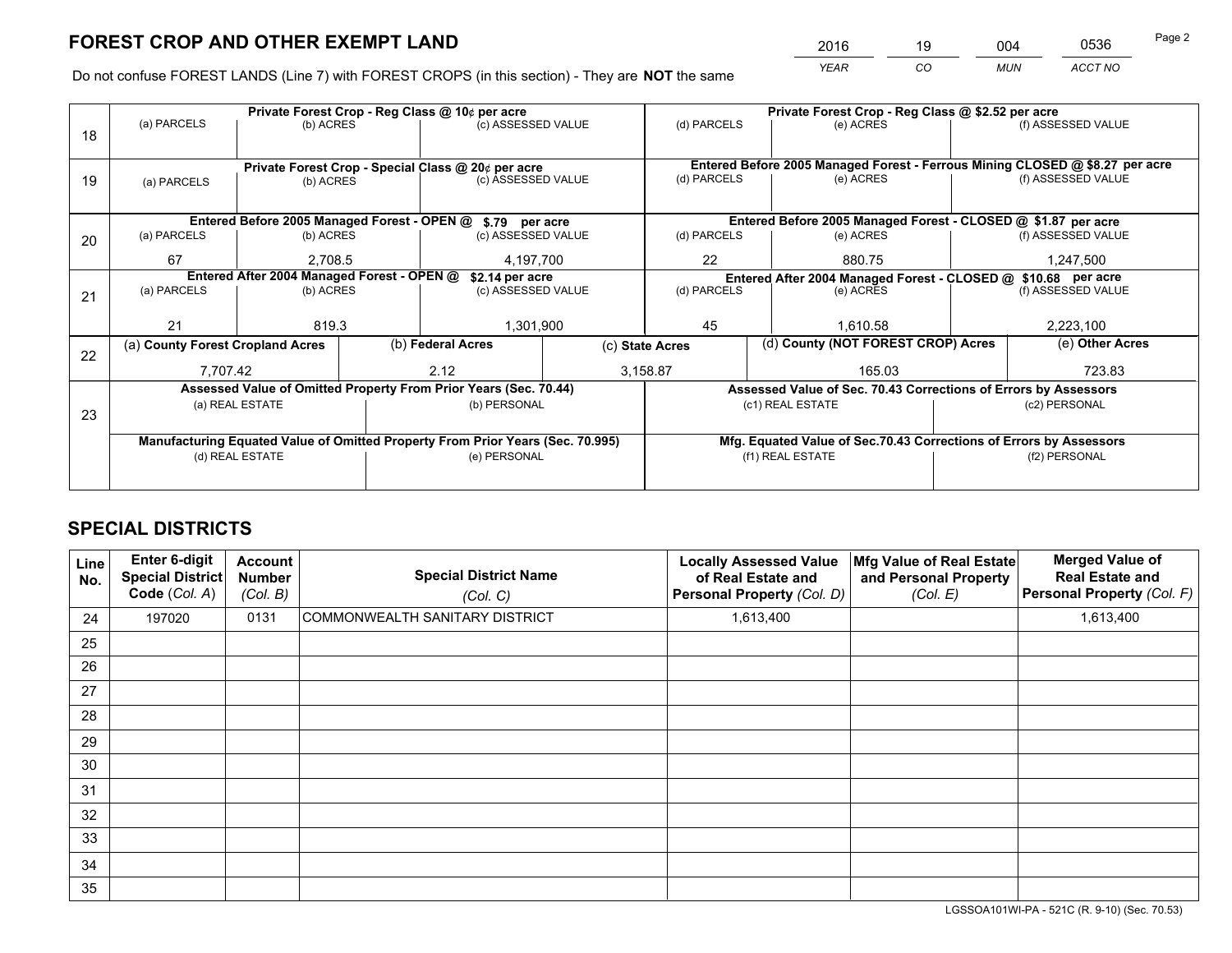|             |                                                                 |                                             |                                                         | <b>YEAR</b>                                                                       | CO<br><b>MUN</b>                                              | <b>ACCT NO</b>                                                                 |
|-------------|-----------------------------------------------------------------|---------------------------------------------|---------------------------------------------------------|-----------------------------------------------------------------------------------|---------------------------------------------------------------|--------------------------------------------------------------------------------|
| Line<br>No. | <b>Enter 6-digit</b><br><b>School District</b><br>Code (Col. A) | <b>Account</b><br><b>Number</b><br>(Col. B) | <b>School District Name</b><br>(Col. C)                 | <b>Locally Assessed Value</b><br>of Real Estate and<br>Personal Property (Col. D) | Mfg Value of Real Estate<br>and Personal Property<br>(Col. E) | <b>Merged Value of</b><br><b>Real Estate and</b><br>Personal Property (Col. F) |
|             | A. SCHOOL DISTRICTS (K-8 and K-12)                              |                                             |                                                         |                                                                                   |                                                               |                                                                                |
| 36          | 191855                                                          | 0122                                        | SCH D OF FLORENCE COUNTY                                | 44,904,800                                                                        | 130,000                                                       | 45,034,800                                                                     |
| 37          |                                                                 |                                             |                                                         |                                                                                   |                                                               |                                                                                |
| 38          |                                                                 |                                             |                                                         |                                                                                   |                                                               |                                                                                |
| 39          |                                                                 |                                             |                                                         |                                                                                   |                                                               |                                                                                |
| 40          |                                                                 |                                             |                                                         |                                                                                   |                                                               |                                                                                |
| 41<br>42    |                                                                 |                                             |                                                         |                                                                                   |                                                               |                                                                                |
| 43          |                                                                 |                                             |                                                         |                                                                                   |                                                               |                                                                                |
| 44          |                                                                 |                                             |                                                         |                                                                                   |                                                               |                                                                                |
| 45          |                                                                 |                                             |                                                         |                                                                                   |                                                               |                                                                                |
| 46          |                                                                 |                                             |                                                         |                                                                                   |                                                               |                                                                                |
| 47          |                                                                 |                                             |                                                         |                                                                                   |                                                               |                                                                                |
| 48          |                                                                 |                                             |                                                         |                                                                                   |                                                               |                                                                                |
| 49          |                                                                 |                                             |                                                         |                                                                                   |                                                               |                                                                                |
| 50          |                                                                 |                                             | TOTAL ASSESSED VALUE OF SCHOOL DISTRICTS (K-8 and K-12) | 44,904,800                                                                        | 130,000                                                       | 45,034,800                                                                     |
|             | <b>B.</b><br><b>UNION HIGH SCHOOL DISTRICTS</b>                 |                                             |                                                         |                                                                                   |                                                               |                                                                                |
| 51          |                                                                 |                                             |                                                         |                                                                                   |                                                               |                                                                                |
| 52          |                                                                 |                                             |                                                         |                                                                                   |                                                               |                                                                                |
| 53          |                                                                 |                                             |                                                         |                                                                                   |                                                               |                                                                                |
| 54          |                                                                 |                                             | TOTAL ASSESSED VALUE OF UNION HIGH SCHOOLS              |                                                                                   |                                                               |                                                                                |
| 55          |                                                                 |                                             |                                                         |                                                                                   |                                                               |                                                                                |
| 56          | C.<br><b>TECHNICAL COLLEGE DISTRICTS</b><br>001300              | 0012                                        | NORTHEAST WISCONSIN TECH COLLEGE<br><b>GNBY</b>         | 44,904,800                                                                        | 130,000                                                       | 45,034,800                                                                     |
| 57          |                                                                 |                                             |                                                         |                                                                                   |                                                               |                                                                                |
| 58          |                                                                 |                                             |                                                         |                                                                                   |                                                               |                                                                                |
| 59          |                                                                 |                                             | TOTAL ASSESSED VALUE OF TECHNICAL COLLEGES              | 44,904,800                                                                        | 130,000                                                       | 45,034,800                                                                     |

2016

19

004

# *I hereby certify, to the best of my knowledge and belief, this form is complete and correct.*

**SCHOOL DISTRICTS**

| Print name of preparer | Title                    |                | Date (MM / DD / CCYY) |
|------------------------|--------------------------|----------------|-----------------------|
|                        |                          |                |                       |
| Signature of preparer  | Contact Telephone Number | E-mail address |                       |
|                        | $\sim$                   |                |                       |

0536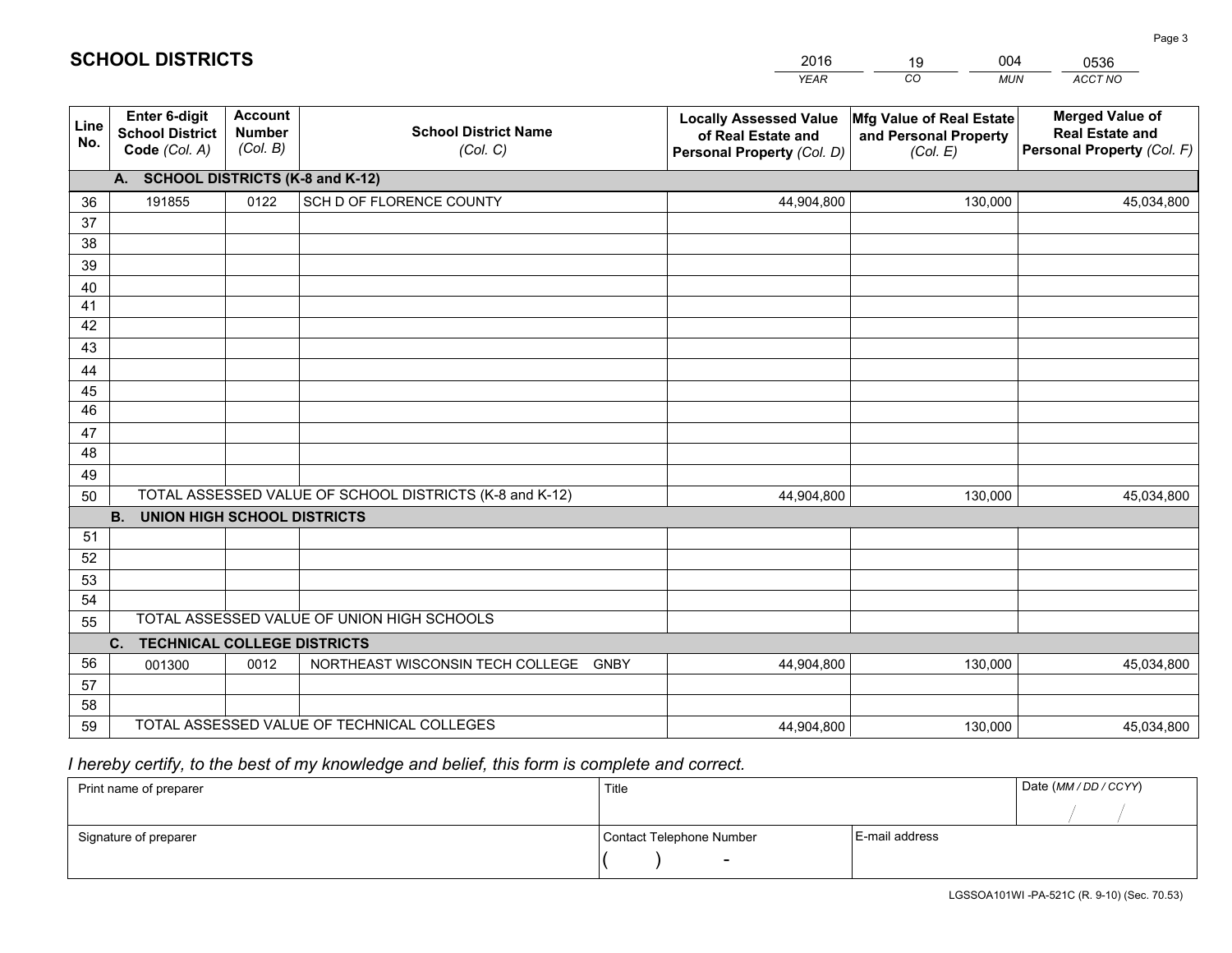### **HIGHLIGHTS**

- 1. Complete the Statement of Assessment after the Board of Review. Reflect any changes made there.
- 2. Use black ink to complete.
- 3. Line 16 must equal Line 50, Col D.
- 4. Line 55 must equal the total of K-8 schools listed on lines 36-49. Do not include K-12 schools in this comparision.
- 5. Line 59, Col. D must equal Line 16.
- 6. Special District, School District and Technical College District values must include both real estate and personal property. Examples of Special districts are: town sanitary districts, public inland lake protection and rehabilitation districts, and metropolitan sewerage districts.
- 7. DO NOT INCLUDE Manufacturing property values.DOR will print these values on the final SOA.

DOROTHY VAYDA

TOWN OF COMMONWEALTH

DOROTHY VAYDA<br>TOWN OF COMMONWEALTH

4157 SHADY LN

FLORENCE, WI 54121 - 9180

FLORENCE, WI 54121 4157 SHADY LN

9180

 8. Accuracy of this form is very important. The values reported directly affect the equalized value DOR calculates for school and special districts.

#### **Page 1:**

 If not prefilled, enter the tax year,county and municipal code,municipal type, municipal name and county name on the top of form.

Check the Amended box, if filing an amended / corrected SOA.

 Report the parcel count, acres and assessed value of taxable general property, total parcel count, (real and personal), total acres, and values from final figures set by the Board of Review.

- A. Real Estate land and improvements (buildings, etc.) is reported on lines 1 8, total line 9.
- B. Personal Property is reported on lines 11 14, Column D, total line 15.
- C. To complete this report, use the computer produced summary of the assessment roll that shows these amounts.
- D. Use whole numbers only.
- E. Add each line across and each column down to verify entries.

### **Page 2:**

- A. Report Special Items (not subject to general property tax).
- 1. Private Forest Croplands and Managed Forest Lands are reported on lines 18,19, 20 and 21. Be sure to report assessed values **NOT** taxes.
- 2. You should have copies of the orders of entry, orders of withdrawal, etc., to update your assessment roll.
	- 3. Show hundredths of acres (e.g. 39.75).
- 4. Tax exempt lands are reported on line 22.
- 5. Omitted property and sec. 70.43, Wis. Stats., corrections of errors by assessor are reported on line 23. Report real estate and personal property separately. These should be for **prior years**, not something found on the current assessment roll after the board of review.
- B. Special District (Lines 24-35) Include the value of both real and personal property.

 The Department of Revenue (DOR) preprints much of the information regarding names and codes for schools, special districts,etc. If a district is not listed, enter the name and value only, DOR will enter the proper code.

### **Page 3 School Districts:**

Include the value of both real and personal property.

Report School District (regular, elementary, union high school, and technical college).

- 1. Regular (K-12) and Elementary (K-8) school values are reported on lines 36-49, total on line 50.
- 2. Union High School (UHS) (use only if elementary schools are listed on lines 36-49) are reported on lines 51-54. UHS total value (line 55) must equal to the total **elementary school** values reported on lines 36-49. Do notinclude K-12 schools in this comparison.
- 3. Technical College values are reported on lines 56-58, total on line 59.
- 4. Use the computer summary that shows these amounts to complete this report.

#### **This form is due the second Monday in June. File this report only after your Board of Review is complete.**

 *If you have questions: Return forms to:*

Fax number: (608) 264-6887 PO Box 8971

 Email: lgs@revenue.wi.gov Wisconsin Department of Revenue Call: (608) 261-5341 Local Government Services Section 6-97Madison WI 53708-8971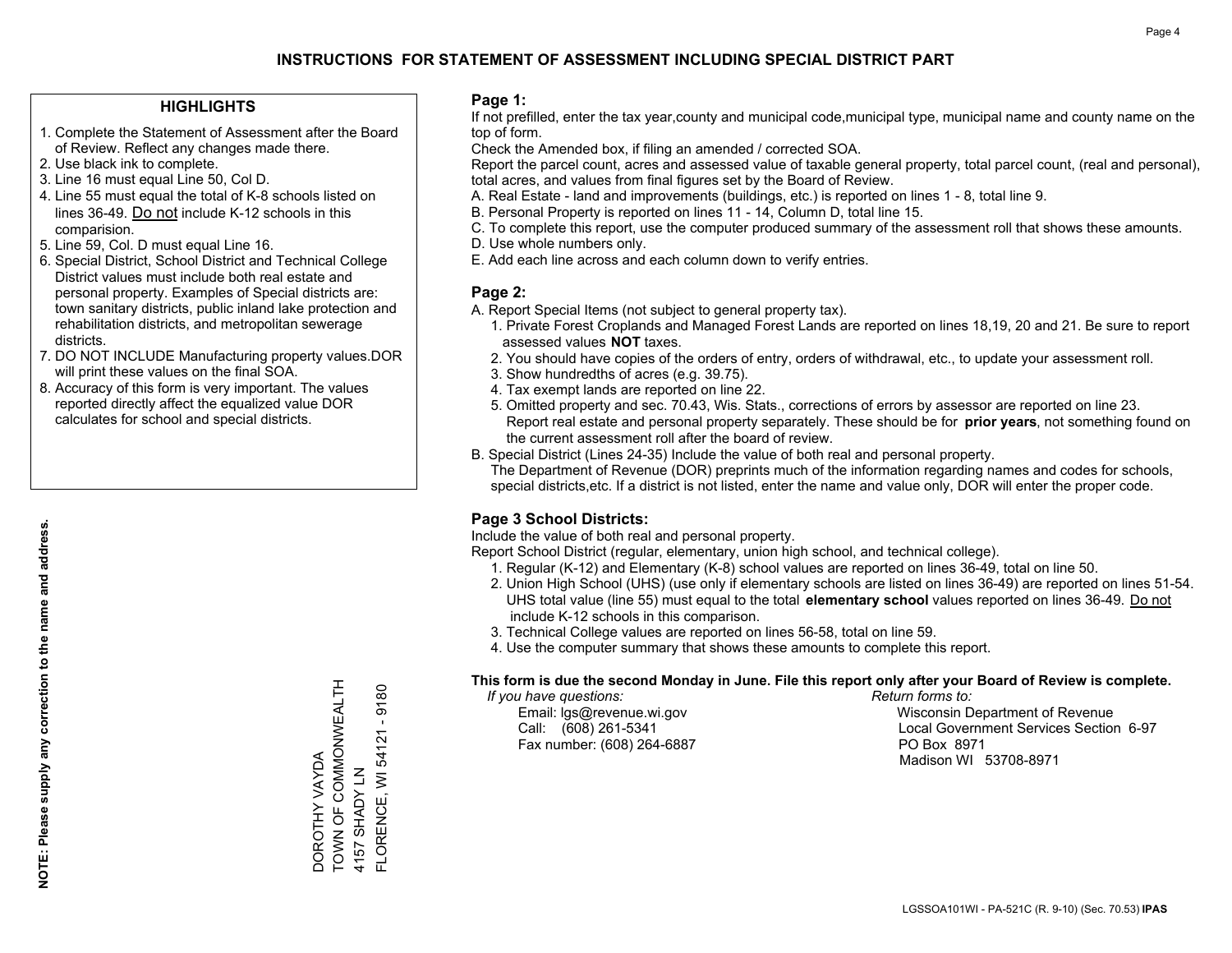**STATEMENT OF ASSESSMENT FOR 2016** 

| 19  | ററഞ | 0537    |
|-----|-----|---------|
| CO. | MUN | ACCT NO |

|                | <b>FOR</b><br><b>TOWN OF</b><br><b>OF</b><br>Town - Village - City                                                                                                                           | <b>FENCE</b><br><b>Municipality Name</b> |                                           | <b>FLORENCE COUNTY</b><br><b>County Name</b> |                         |                                        | <b>WHEN COMPLETING THIS DOCUMENT</b><br>DO NOT WRITE OVER X's OR IN SHADED AREAS |
|----------------|----------------------------------------------------------------------------------------------------------------------------------------------------------------------------------------------|------------------------------------------|-------------------------------------------|----------------------------------------------|-------------------------|----------------------------------------|----------------------------------------------------------------------------------|
| Line<br>No.    | <b>REAL ESTATE</b><br>(See Lines 18 - 22 for<br>other Real Estate)                                                                                                                           |                                          | PARCEL COUNT<br>TOTAL LAND   IMPROVEMENTS |                                              | <b>VALUE OF</b><br>LAND | <b>VALUE OF</b><br><b>IMPROVEMENTS</b> | TOTAL VALUE OF LAND<br>AND IMPROVEMENTS                                          |
|                |                                                                                                                                                                                              | Col. A                                   | Col. B                                    | Col. C                                       | Col. D                  | Col. E                                 | Col. F                                                                           |
| $\overline{1}$ | <b>RESIDENTIAL - Class 1</b>                                                                                                                                                                 | 541                                      | 442                                       | 809                                          | 3,759,600               | 17,379,800                             | 21,139,400                                                                       |
| 2              | <b>COMMERCIAL - Class 2</b>                                                                                                                                                                  | $\overline{2}$                           | $\overline{2}$                            | $\overline{2}$                               | 9,800                   | 165,100                                | 174,900                                                                          |
| 3              | <b>MANUFACTURING - Class 3</b>                                                                                                                                                               | $\Omega$                                 | 0                                         | $\mathbf{0}$                                 | 0                       | 0                                      | $\overline{0}$                                                                   |
| 4              | <b>AGRICULTURAL - Class 4</b>                                                                                                                                                                | 114                                      |                                           | 1,771                                        | 269,500                 |                                        | 269,500                                                                          |
| 5              | UNDEVELOPED - Class 5                                                                                                                                                                        | 172                                      |                                           | 1,057                                        | 493,100                 |                                        | 493,100                                                                          |
| 6              | AGRICULTURAL FOREST - Class 5m                                                                                                                                                               | 83                                       |                                           | 1,011                                        | 811,500                 |                                        | 811,500                                                                          |
| $\overline{7}$ | FOREST LANDS - Class 6                                                                                                                                                                       | 452                                      |                                           | 8,489                                        | 13,673,700              |                                        | 13,673,700                                                                       |
| 8              | OTHER - Class 7                                                                                                                                                                              | 10                                       | 10                                        | 20                                           | 40,000                  | 468,400                                | 508,400                                                                          |
| 9              | TOTAL - ALL COLUMNS                                                                                                                                                                          | 1,374                                    | 454                                       | 13,159                                       | 19,057,200              | 18,013,300                             | 37,070,500                                                                       |
| 10             | NUMBER OF PERSONAL PROPERTY ACCOUNTS IN ROLL                                                                                                                                                 |                                          |                                           | 44                                           | <b>LOCALLY ASSESSED</b> | <b>MANUFACTURING</b>                   | <b>MERGED</b>                                                                    |
| 11             | BOATS AND OTHER WATERCRAFT NOT EXEMPT - Code 1                                                                                                                                               |                                          |                                           |                                              | 0                       | 0                                      | $\overline{0}$                                                                   |
| 12             | MACHINERY, TOOLS AND PATTERNS - Code 2                                                                                                                                                       |                                          |                                           |                                              | 6,200                   | 0                                      | 6,200                                                                            |
| 13             | FURNITURE, FIXTURES AND EQUIPMENT - Code 3                                                                                                                                                   |                                          |                                           |                                              | 30,400                  | 0                                      | 30,400                                                                           |
| 14             | ALL OTHER PERSONAL PROPERTY NOT EXEMPT - Codes 4A, 4B, 4C                                                                                                                                    |                                          |                                           |                                              | 565,300                 | 0                                      | 565,300                                                                          |
| 15             | TOTAL OF PERSONAL PROPERTY NOT EXEMPT (Total of Lines 11-14)                                                                                                                                 |                                          |                                           |                                              | 601,900                 | 0                                      | 601,900                                                                          |
| 16             | AGGREGATE ASSESSED VALUE OF ALL PROPERTY SUBJECT TO THE GENERAL PROPERTY TAX (Total of Lines 9F and 15F)<br>MUST EQUAL TOTAL VALUE OF THE SCHOOL DISTRICTS (K-12 PLUS K-8) - Line 50, Col. F |                                          |                                           |                                              |                         |                                        |                                                                                  |
| 17             | Name of Assessor<br>Telephone #<br><b>BOARD OF REVIEW</b><br>DATE OF FINAL ADJOURNMENT<br>(920) 846-4250<br>10/04/2016<br><b>RANDR ASSESSING SERVICES</b>                                    |                                          |                                           |                                              |                         |                                        |                                                                                  |

REMARKS

The Assessment Ratio to be used in calculating the estimated Fair Market Value on tax bills for this tax district is .986111038

This ratio should be used to convert assessed values to "Calculate Equalized Values" in Step 1 of the Lottery and Gaming Credit Calculations.<br>This ratio should be used in the "Computation of Tax Equivalent" schedule of the **Commission**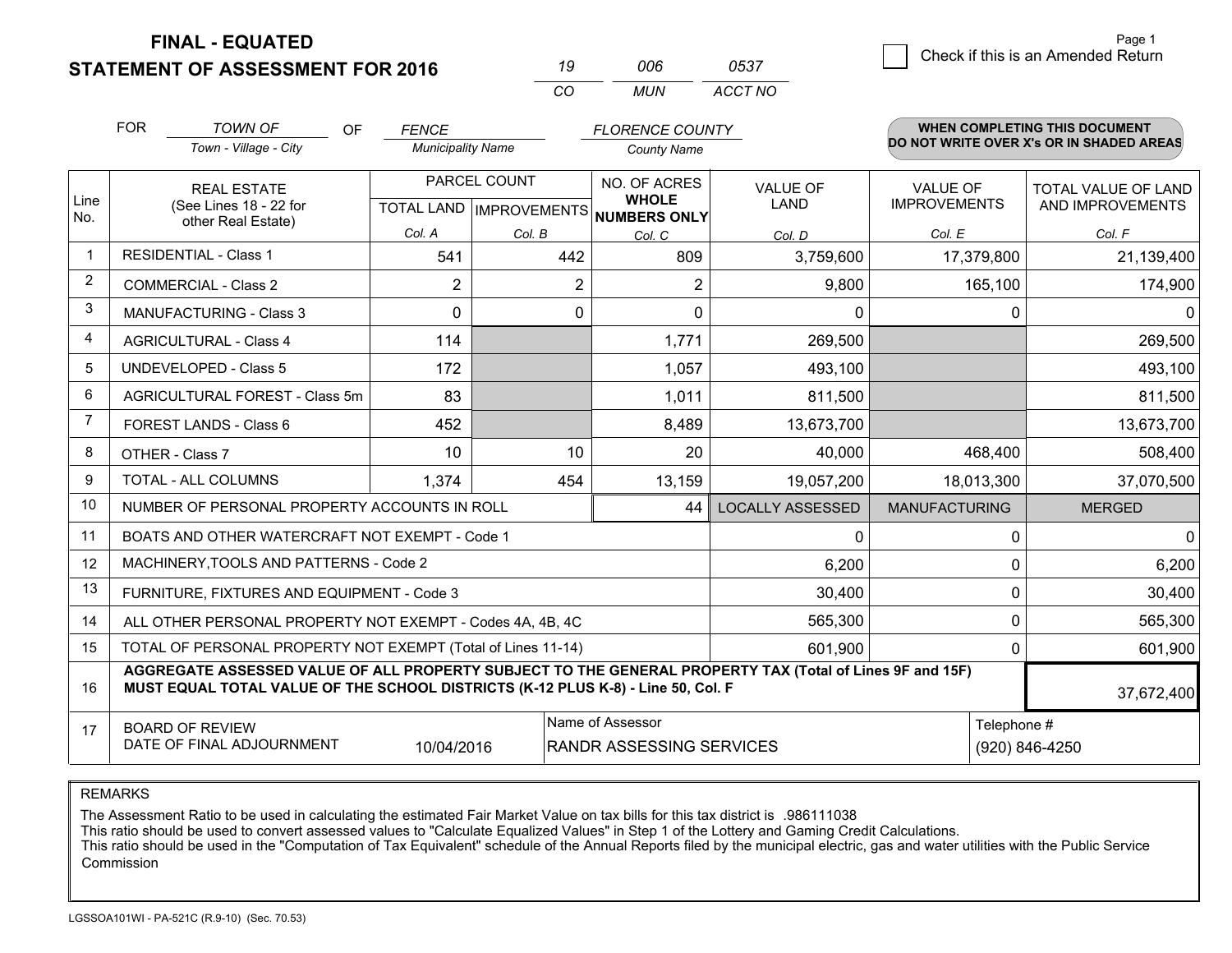*YEAR CO MUN ACCT NO* 2016 <u>19 006</u> 0537 Page 2

Do not confuse FOREST LANDS (Line 7) with FOREST CROPS (in this section) - They are **NOT** the same

|    |                                                                                |                 |  | Private Forest Crop - Reg Class @ 10¢ per acre                   | Private Forest Crop - Reg Class @ \$2.52 per acre |                                                               |  |                                                                    |  |                                                                              |  |
|----|--------------------------------------------------------------------------------|-----------------|--|------------------------------------------------------------------|---------------------------------------------------|---------------------------------------------------------------|--|--------------------------------------------------------------------|--|------------------------------------------------------------------------------|--|
| 18 | (a) PARCELS                                                                    | (b) ACRES       |  | (c) ASSESSED VALUE                                               |                                                   | (d) PARCELS                                                   |  | (e) ACRES                                                          |  | (f) ASSESSED VALUE                                                           |  |
|    |                                                                                |                 |  |                                                                  |                                                   | $\mathfrak{p}$                                                |  | 100.75                                                             |  | 164,300                                                                      |  |
|    |                                                                                |                 |  | Private Forest Crop - Special Class @ 20¢ per acre               |                                                   |                                                               |  |                                                                    |  | Entered Before 2005 Managed Forest - Ferrous Mining CLOSED @ \$8.27 per acre |  |
| 19 | (a) PARCELS                                                                    | (b) ACRES       |  | (c) ASSESSED VALUE                                               |                                                   | (d) PARCELS                                                   |  | (e) ACRES                                                          |  | (f) ASSESSED VALUE                                                           |  |
|    |                                                                                |                 |  |                                                                  |                                                   |                                                               |  |                                                                    |  |                                                                              |  |
|    |                                                                                |                 |  | Entered Before 2005 Managed Forest - OPEN @ \$.79 per acre       |                                                   |                                                               |  | Entered Before 2005 Managed Forest - CLOSED @ \$1.87 per acre      |  |                                                                              |  |
| 20 | (a) PARCELS                                                                    | (b) ACRES       |  | (c) ASSESSED VALUE                                               |                                                   | (d) PARCELS                                                   |  | (e) ACRES                                                          |  | (f) ASSESSED VALUE                                                           |  |
|    | 118                                                                            | 11.684.17       |  | 18,659,000                                                       |                                                   | 105<br>3,443.09                                               |  | 5,324,700                                                          |  |                                                                              |  |
|    | Entered After 2004 Managed Forest - OPEN @<br>\$2.14 per acre                  |                 |  |                                                                  |                                                   | Entered After 2004 Managed Forest - CLOSED @ \$10.68 per acre |  |                                                                    |  |                                                                              |  |
| 21 | (a) PARCELS                                                                    | (b) ACRES       |  | (c) ASSESSED VALUE                                               | (d) PARCELS                                       |                                                               |  | (e) ACRES                                                          |  | (f) ASSESSED VALUE                                                           |  |
|    |                                                                                |                 |  |                                                                  |                                                   |                                                               |  |                                                                    |  |                                                                              |  |
|    | 37                                                                             | 1,306.5         |  | 2,099,000                                                        |                                                   | 81<br>2,662.29                                                |  | 4,232,100                                                          |  |                                                                              |  |
|    | (a) County Forest Cropland Acres                                               |                 |  | (b) Federal Acres                                                | (c) State Acres                                   |                                                               |  | (d) County (NOT FOREST CROP) Acres                                 |  | (e) Other Acres                                                              |  |
| 22 | 2,160                                                                          |                 |  | 19.597.88                                                        |                                                   | 3,660.53                                                      |  | 247.74                                                             |  | 66.44                                                                        |  |
|    |                                                                                |                 |  | Assessed Value of Omitted Property From Prior Years (Sec. 70.44) |                                                   |                                                               |  | Assessed Value of Sec. 70.43 Corrections of Errors by Assessors    |  |                                                                              |  |
|    |                                                                                | (a) REAL ESTATE |  | (b) PERSONAL                                                     |                                                   |                                                               |  | (c1) REAL ESTATE                                                   |  | (c2) PERSONAL                                                                |  |
| 23 |                                                                                |                 |  |                                                                  |                                                   |                                                               |  |                                                                    |  |                                                                              |  |
|    | Manufacturing Equated Value of Omitted Property From Prior Years (Sec. 70.995) |                 |  |                                                                  |                                                   |                                                               |  | Mfg. Equated Value of Sec.70.43 Corrections of Errors by Assessors |  |                                                                              |  |
|    | (d) REAL ESTATE                                                                |                 |  | (e) PERSONAL                                                     |                                                   | (f1) REAL ESTATE                                              |  | (f2) PERSONAL                                                      |  |                                                                              |  |
|    |                                                                                |                 |  |                                                                  |                                                   |                                                               |  |                                                                    |  |                                                                              |  |

# **SPECIAL DISTRICTS**

| Line<br>No. | Enter 6-digit<br>Special District<br>Code (Col. A) | <b>Account</b><br><b>Number</b> | <b>Special District Name</b> | <b>Locally Assessed Value</b><br>of Real Estate and | Mfg Value of Real Estate<br>and Personal Property | <b>Merged Value of</b><br><b>Real Estate and</b><br>Personal Property (Col. F) |
|-------------|----------------------------------------------------|---------------------------------|------------------------------|-----------------------------------------------------|---------------------------------------------------|--------------------------------------------------------------------------------|
|             |                                                    | (Col. B)                        | (Col. C)                     | Personal Property (Col. D)                          | (Col. E)                                          |                                                                                |
| 24          |                                                    |                                 |                              |                                                     |                                                   |                                                                                |
| 25          |                                                    |                                 |                              |                                                     |                                                   |                                                                                |
| 26          |                                                    |                                 |                              |                                                     |                                                   |                                                                                |
| 27          |                                                    |                                 |                              |                                                     |                                                   |                                                                                |
| 28          |                                                    |                                 |                              |                                                     |                                                   |                                                                                |
| 29          |                                                    |                                 |                              |                                                     |                                                   |                                                                                |
| 30          |                                                    |                                 |                              |                                                     |                                                   |                                                                                |
| 31          |                                                    |                                 |                              |                                                     |                                                   |                                                                                |
| 32          |                                                    |                                 |                              |                                                     |                                                   |                                                                                |
| 33          |                                                    |                                 |                              |                                                     |                                                   |                                                                                |
| 34          |                                                    |                                 |                              |                                                     |                                                   |                                                                                |
| 35          |                                                    |                                 |                              |                                                     |                                                   |                                                                                |

LGSSOA101WI-PA - 521C (R. 9-10) (Sec. 70.53)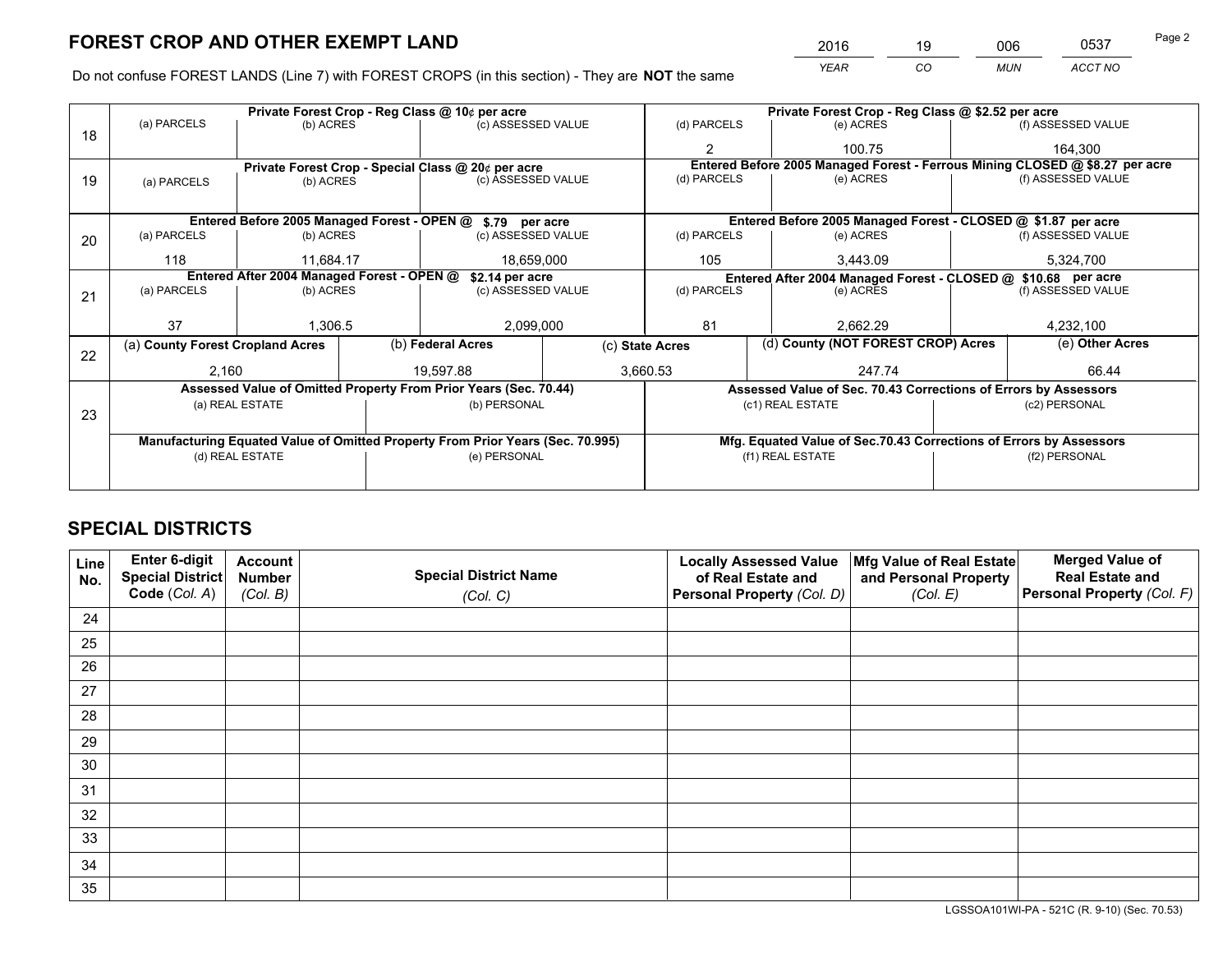|             |                                                                 |                                             |                                                         | <b>YEAR</b>                                                                       | CO<br><b>MUN</b>                                              | ACCT NO                                                                        |
|-------------|-----------------------------------------------------------------|---------------------------------------------|---------------------------------------------------------|-----------------------------------------------------------------------------------|---------------------------------------------------------------|--------------------------------------------------------------------------------|
| Line<br>No. | <b>Enter 6-digit</b><br><b>School District</b><br>Code (Col. A) | <b>Account</b><br><b>Number</b><br>(Col. B) | <b>School District Name</b><br>(Col. C)                 | <b>Locally Assessed Value</b><br>of Real Estate and<br>Personal Property (Col. D) | Mfg Value of Real Estate<br>and Personal Property<br>(Col. E) | <b>Merged Value of</b><br><b>Real Estate and</b><br>Personal Property (Col. F) |
|             | A. SCHOOL DISTRICTS (K-8 and K-12)                              |                                             |                                                         |                                                                                   |                                                               |                                                                                |
| 36          | 191855                                                          | 0122                                        | SCH D OF FLORENCE COUNTY                                | 37,672,400                                                                        |                                                               | 37,672,400                                                                     |
| 37          |                                                                 |                                             |                                                         |                                                                                   |                                                               |                                                                                |
| 38          |                                                                 |                                             |                                                         |                                                                                   |                                                               |                                                                                |
| 39          |                                                                 |                                             |                                                         |                                                                                   |                                                               |                                                                                |
| 40          |                                                                 |                                             |                                                         |                                                                                   |                                                               |                                                                                |
| 41<br>42    |                                                                 |                                             |                                                         |                                                                                   |                                                               |                                                                                |
| 43          |                                                                 |                                             |                                                         |                                                                                   |                                                               |                                                                                |
| 44          |                                                                 |                                             |                                                         |                                                                                   |                                                               |                                                                                |
| 45          |                                                                 |                                             |                                                         |                                                                                   |                                                               |                                                                                |
| 46          |                                                                 |                                             |                                                         |                                                                                   |                                                               |                                                                                |
| 47          |                                                                 |                                             |                                                         |                                                                                   |                                                               |                                                                                |
| 48          |                                                                 |                                             |                                                         |                                                                                   |                                                               |                                                                                |
| 49          |                                                                 |                                             |                                                         |                                                                                   |                                                               |                                                                                |
| 50          |                                                                 |                                             | TOTAL ASSESSED VALUE OF SCHOOL DISTRICTS (K-8 and K-12) | 37,672,400                                                                        |                                                               | 37,672,400                                                                     |
|             | <b>B.</b><br><b>UNION HIGH SCHOOL DISTRICTS</b>                 |                                             |                                                         |                                                                                   |                                                               |                                                                                |
| 51          |                                                                 |                                             |                                                         |                                                                                   |                                                               |                                                                                |
| 52          |                                                                 |                                             |                                                         |                                                                                   |                                                               |                                                                                |
| 53          |                                                                 |                                             |                                                         |                                                                                   |                                                               |                                                                                |
| 54          |                                                                 |                                             | TOTAL ASSESSED VALUE OF UNION HIGH SCHOOLS              |                                                                                   |                                                               |                                                                                |
| 55          |                                                                 |                                             |                                                         |                                                                                   |                                                               |                                                                                |
| 56          | <b>TECHNICAL COLLEGE DISTRICTS</b><br>C.<br>001300              | 0012                                        | NORTHEAST WISCONSIN TECH COLLEGE<br><b>GNBY</b>         | 37,672,400                                                                        |                                                               | 37,672,400                                                                     |
| 57          |                                                                 |                                             |                                                         |                                                                                   |                                                               |                                                                                |
| 58          |                                                                 |                                             |                                                         |                                                                                   |                                                               |                                                                                |
| 59          |                                                                 |                                             | TOTAL ASSESSED VALUE OF TECHNICAL COLLEGES              | 37,672,400                                                                        |                                                               | 37,672,400                                                                     |

2016

19

006

# *I hereby certify, to the best of my knowledge and belief, this form is complete and correct.*

**SCHOOL DISTRICTS**

| Print name of preparer | Title                    |                | Date (MM / DD / CCYY) |
|------------------------|--------------------------|----------------|-----------------------|
|                        |                          |                |                       |
| Signature of preparer  | Contact Telephone Number | E-mail address |                       |
|                        | $\overline{\phantom{0}}$ |                |                       |

0537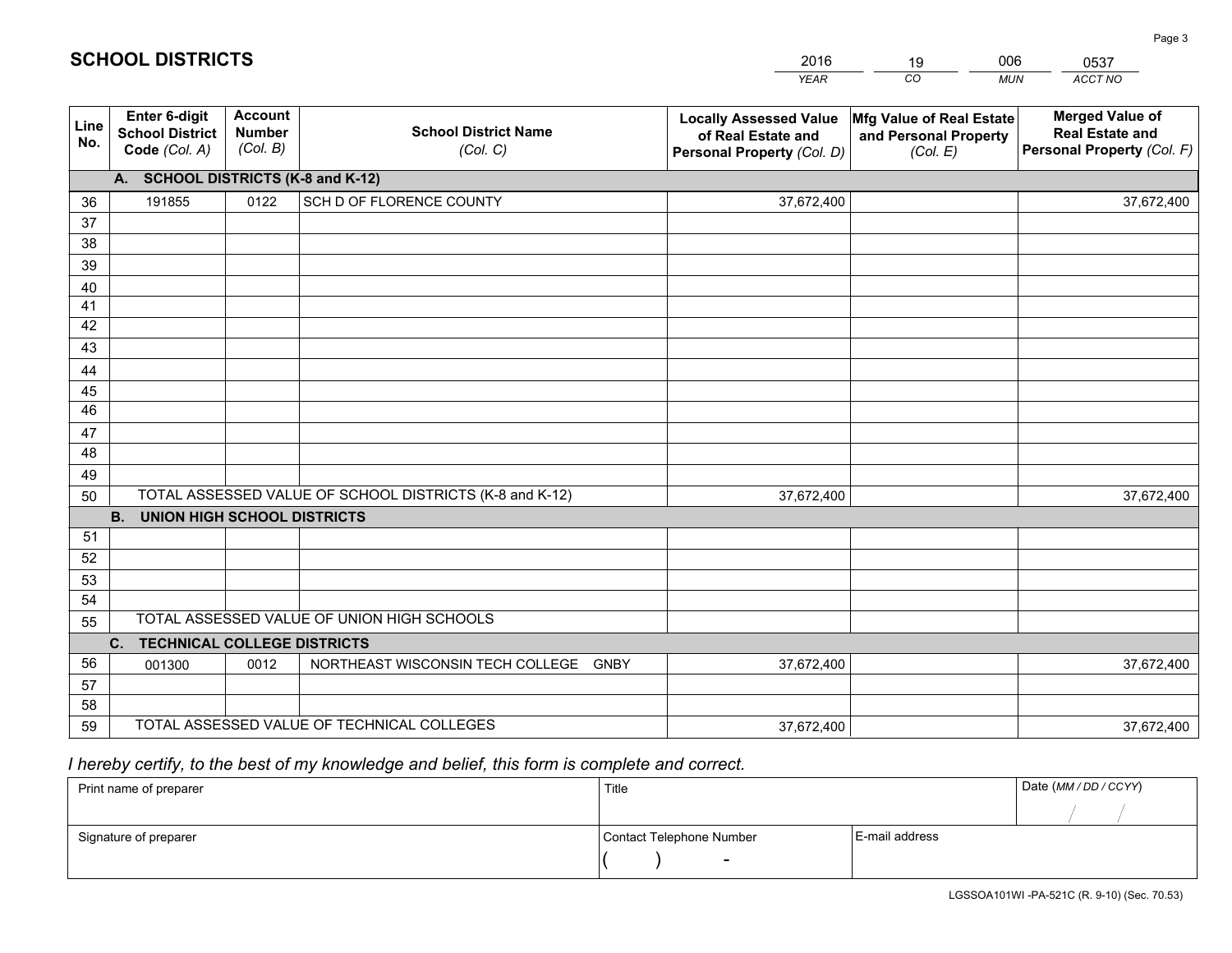### **HIGHLIGHTS**

- 1. Complete the Statement of Assessment after the Board of Review. Reflect any changes made there.
- 2. Use black ink to complete.
- 3. Line 16 must equal Line 50, Col D.
- 4. Line 55 must equal the total of K-8 schools listed on lines 36-49. Do not include K-12 schools in this comparision.
- 5. Line 59, Col. D must equal Line 16.
- 6. Special District, School District and Technical College District values must include both real estate and personal property. Examples of Special districts are: town sanitary districts, public inland lake protection and rehabilitation districts, and metropolitan sewerage districts.
- 7. DO NOT INCLUDE Manufacturing property values.DOR will print these values on the final SOA.

MARY DEVERNEY TOWN OF FENCE PO BOX 215

MARY DEVERNEY<br>TOWN OF FENCE

FLORENCE, WI 54121

FLORENCE, WI 54121

PO BOX 215

 8. Accuracy of this form is very important. The values reported directly affect the equalized value DOR calculates for school and special districts.

#### **Page 1:**

 If not prefilled, enter the tax year,county and municipal code,municipal type, municipal name and county name on the top of form.

Check the Amended box, if filing an amended / corrected SOA.

 Report the parcel count, acres and assessed value of taxable general property, total parcel count, (real and personal), total acres, and values from final figures set by the Board of Review.

- A. Real Estate land and improvements (buildings, etc.) is reported on lines 1 8, total line 9.
- B. Personal Property is reported on lines 11 14, Column D, total line 15.
- C. To complete this report, use the computer produced summary of the assessment roll that shows these amounts.
- D. Use whole numbers only.
- E. Add each line across and each column down to verify entries.

### **Page 2:**

- A. Report Special Items (not subject to general property tax).
- 1. Private Forest Croplands and Managed Forest Lands are reported on lines 18,19, 20 and 21. Be sure to report assessed values **NOT** taxes.
- 2. You should have copies of the orders of entry, orders of withdrawal, etc., to update your assessment roll.
	- 3. Show hundredths of acres (e.g. 39.75).
- 4. Tax exempt lands are reported on line 22.
- 5. Omitted property and sec. 70.43, Wis. Stats., corrections of errors by assessor are reported on line 23. Report real estate and personal property separately. These should be for **prior years**, not something found on the current assessment roll after the board of review.
- B. Special District (Lines 24-35) Include the value of both real and personal property.
- The Department of Revenue (DOR) preprints much of the information regarding names and codes for schools, special districts,etc. If a district is not listed, enter the name and value only, DOR will enter the proper code.

### **Page 3 School Districts:**

Include the value of both real and personal property.

Report School District (regular, elementary, union high school, and technical college).

- 1. Regular (K-12) and Elementary (K-8) school values are reported on lines 36-49, total on line 50.
- 2. Union High School (UHS) (use only if elementary schools are listed on lines 36-49) are reported on lines 51-54. UHS total value (line 55) must equal to the total **elementary school** values reported on lines 36-49. Do notinclude K-12 schools in this comparison.
- 3. Technical College values are reported on lines 56-58, total on line 59.
- 4. Use the computer summary that shows these amounts to complete this report.

#### **This form is due the second Monday in June. File this report only after your Board of Review is complete.**

 *If you have questions: Return forms to:*

Fax number: (608) 264-6887 PO Box 8971

 Email: lgs@revenue.wi.gov Wisconsin Department of Revenue Call: (608) 261-5341 Local Government Services Section 6-97Madison WI 53708-8971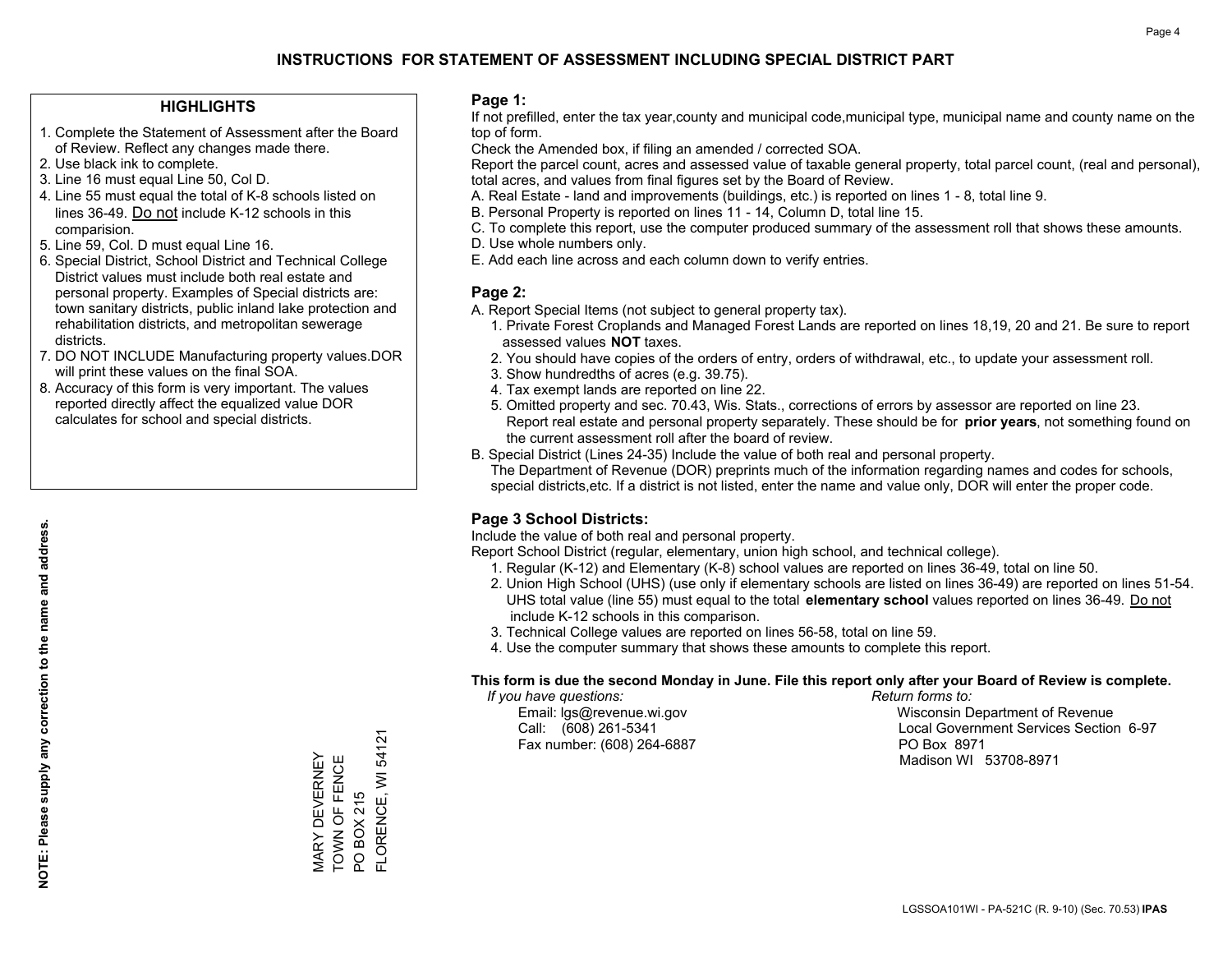**STATEMENT OF ASSESSMENT FOR 2016** 

| 19  | nn R | 0538    |
|-----|------|---------|
| CO. | MUN  | ACCT NO |

|                | <b>FOR</b>                                                                                                                                                                                   | <b>TOWN OF</b><br>OF                                                                      | <b>FERN</b>              |                | <b>FLORENCE COUNTY</b>       |                                |                                        | <b>WHEN COMPLETING THIS DOCUMENT</b>     |
|----------------|----------------------------------------------------------------------------------------------------------------------------------------------------------------------------------------------|-------------------------------------------------------------------------------------------|--------------------------|----------------|------------------------------|--------------------------------|----------------------------------------|------------------------------------------|
|                |                                                                                                                                                                                              | Town - Village - City                                                                     | <b>Municipality Name</b> |                | <b>County Name</b>           |                                |                                        | DO NOT WRITE OVER X's OR IN SHADED AREAS |
| Line           |                                                                                                                                                                                              | PARCEL COUNT<br><b>REAL ESTATE</b><br>(See Lines 18 - 22 for<br>TOTAL LAND   IMPROVEMENTS |                          |                | NO. OF ACRES<br><b>WHOLE</b> | <b>VALUE OF</b><br><b>LAND</b> | <b>VALUE OF</b><br><b>IMPROVEMENTS</b> | TOTAL VALUE OF LAND<br>AND IMPROVEMENTS  |
| No.            |                                                                                                                                                                                              | other Real Estate)                                                                        | Col. A                   | Col. B         | NUMBERS ONLY                 |                                |                                        |                                          |
| $\mathbf 1$    |                                                                                                                                                                                              | <b>RESIDENTIAL - Class 1</b>                                                              | 525                      | 361            | Col. C<br>989                | Col. D<br>14,967,300           | Col. E<br>24,274,000                   | Col. F<br>39,241,300                     |
| 2              |                                                                                                                                                                                              | <b>COMMERCIAL - Class 2</b>                                                               | $\Omega$                 | 0              | $\Omega$                     | 0                              | $\Omega$                               | <sup>0</sup>                             |
| 3              |                                                                                                                                                                                              | <b>MANUFACTURING - Class 3</b>                                                            | 1                        |                | 5.                           | 17,600                         | 134,400                                | 152,000                                  |
| 4              |                                                                                                                                                                                              | <b>AGRICULTURAL - Class 4</b>                                                             | 29                       |                | 502                          | 60,400                         |                                        | 60,400                                   |
| 5              |                                                                                                                                                                                              | <b>UNDEVELOPED - Class 5</b>                                                              | 12                       |                | 105                          | 42,000                         |                                        | 42,000                                   |
| 6              |                                                                                                                                                                                              | AGRICULTURAL FOREST - Class 5m                                                            | 16                       |                | 267                          | 233,300                        |                                        | 233,300                                  |
| $\overline{7}$ |                                                                                                                                                                                              | FOREST LANDS - Class 6                                                                    | 173                      |                | 2,973                        | 5,290,200                      |                                        | 5,290,200                                |
| 8              |                                                                                                                                                                                              | OTHER - Class 7                                                                           | $\overline{2}$           | $\overline{2}$ | 4                            | 15,000                         | 119,600                                | 134,600                                  |
| 9              |                                                                                                                                                                                              | TOTAL - ALL COLUMNS                                                                       | 758                      | 364            | 4,845                        | 20,625,800                     | 24,528,000                             | 45,153,800                               |
| 10             |                                                                                                                                                                                              | NUMBER OF PERSONAL PROPERTY ACCOUNTS IN ROLL                                              |                          |                | 12                           | <b>LOCALLY ASSESSED</b>        | <b>MANUFACTURING</b>                   | <b>MERGED</b>                            |
| 11             |                                                                                                                                                                                              | BOATS AND OTHER WATERCRAFT NOT EXEMPT - Code 1                                            |                          |                |                              | $\mathbf{0}$                   | 0                                      | $\mathbf 0$                              |
| 12             |                                                                                                                                                                                              | MACHINERY, TOOLS AND PATTERNS - Code 2                                                    |                          |                |                              | 100                            | 700                                    | 800                                      |
| 13             |                                                                                                                                                                                              | FURNITURE, FIXTURES AND EQUIPMENT - Code 3                                                |                          |                |                              | 0                              | 100                                    | 100                                      |
| 14             |                                                                                                                                                                                              | ALL OTHER PERSONAL PROPERTY NOT EXEMPT - Codes 4A, 4B, 4C                                 |                          |                |                              | 72,000                         | 12,600                                 | 84,600                                   |
| 15             | TOTAL OF PERSONAL PROPERTY NOT EXEMPT (Total of Lines 11-14)<br>72,100<br>13,400                                                                                                             |                                                                                           |                          |                |                              |                                |                                        | 85,500                                   |
| 16             | AGGREGATE ASSESSED VALUE OF ALL PROPERTY SUBJECT TO THE GENERAL PROPERTY TAX (Total of Lines 9F and 15F)<br>MUST EQUAL TOTAL VALUE OF THE SCHOOL DISTRICTS (K-12 PLUS K-8) - Line 50, Col. F |                                                                                           |                          |                |                              |                                |                                        | 45,239,300                               |
| 17             | Name of Assessor<br>Telephone #<br><b>BOARD OF REVIEW</b><br>DATE OF FINAL ADJOURNMENT<br>09/02/2016<br>PHYLLIS WESTENBERG<br>(920) 261-5291                                                 |                                                                                           |                          |                |                              |                                |                                        |                                          |

#### REMARKS

The Assessment Ratio to be used in calculating the estimated Fair Market Value on tax bills for this tax district is .929882181<br>This ratio should be used to convert assessed values to "Calculate Equalized Values" in Step 1 Commission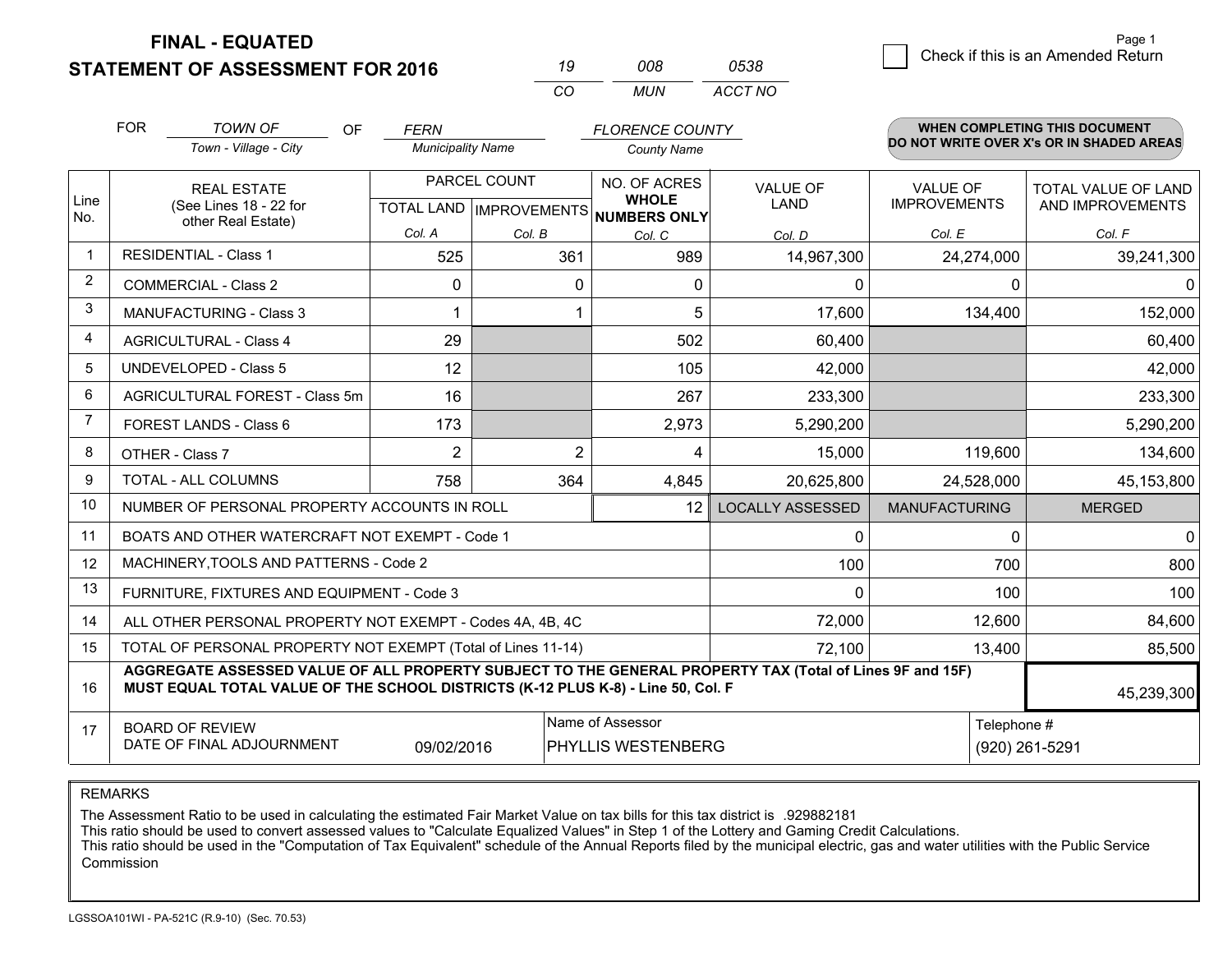*YEAR CO MUN ACCT NO* <sup>2016</sup> <sup>19</sup> <sup>008</sup> <sup>0538</sup>

Do not confuse FOREST LANDS (Line 7) with FOREST CROPS (in this section) - They are **NOT** the same

|    |                                                                                |                                                               |  | Private Forest Crop - Reg Class @ 10¢ per acre                   |                 | Private Forest Crop - Reg Class @ \$2.52 per acre                            |                                                               |                                    |                    |                                                                    |
|----|--------------------------------------------------------------------------------|---------------------------------------------------------------|--|------------------------------------------------------------------|-----------------|------------------------------------------------------------------------------|---------------------------------------------------------------|------------------------------------|--------------------|--------------------------------------------------------------------|
| 18 | (a) PARCELS                                                                    | (b) ACRES                                                     |  | (c) ASSESSED VALUE                                               |                 | (d) PARCELS                                                                  |                                                               | (e) ACRES                          |                    | (f) ASSESSED VALUE                                                 |
|    | 2                                                                              | 80                                                            |  | 144.000                                                          |                 | $\mathfrak{p}$                                                               |                                                               | 80                                 |                    | 144.000                                                            |
|    |                                                                                |                                                               |  | Private Forest Crop - Special Class @ 20¢ per acre               |                 | Entered Before 2005 Managed Forest - Ferrous Mining CLOSED @ \$8.27 per acre |                                                               |                                    |                    |                                                                    |
| 19 | (a) PARCELS                                                                    | (b) ACRES                                                     |  | (c) ASSESSED VALUE                                               |                 | (d) PARCELS                                                                  |                                                               | (e) ACRES                          |                    | (f) ASSESSED VALUE                                                 |
|    |                                                                                |                                                               |  |                                                                  |                 |                                                                              |                                                               |                                    |                    |                                                                    |
|    |                                                                                |                                                               |  | Entered Before 2005 Managed Forest - OPEN @ \$.79 per acre       |                 |                                                                              |                                                               |                                    |                    | Entered Before 2005 Managed Forest - CLOSED @ \$1.87 per acre      |
| 20 | (a) PARCELS                                                                    | (b) ACRES                                                     |  | (c) ASSESSED VALUE                                               |                 | (d) PARCELS                                                                  |                                                               | (e) ACRES                          |                    | (f) ASSESSED VALUE                                                 |
|    | 23                                                                             | 5.485.4                                                       |  | 9,876,000                                                        |                 | 24<br>721.37                                                                 |                                                               |                                    | 1,277,500          |                                                                    |
|    |                                                                                | Entered After 2004 Managed Forest - OPEN @<br>\$2.14 per acre |  |                                                                  |                 |                                                                              | Entered After 2004 Managed Forest - CLOSED @ \$10.68 per acre |                                    |                    |                                                                    |
| 21 | (a) PARCELS                                                                    | (b) ACRES                                                     |  | (c) ASSESSED VALUE                                               |                 | (d) PARCELS<br>(e) ACRES                                                     |                                                               |                                    | (f) ASSESSED VALUE |                                                                    |
|    |                                                                                |                                                               |  |                                                                  |                 |                                                                              |                                                               |                                    |                    |                                                                    |
|    | 26                                                                             | 1.939.44                                                      |  | 3,491,000                                                        | 64              |                                                                              |                                                               | 2.118.49                           |                    | 3,813,800                                                          |
| 22 | (a) County Forest Cropland Acres                                               |                                                               |  | (b) Federal Acres                                                | (c) State Acres |                                                                              |                                                               | (d) County (NOT FOREST CROP) Acres |                    | (e) Other Acres                                                    |
|    | 3,638.51                                                                       |                                                               |  | 2,575.74                                                         |                 |                                                                              |                                                               | 10.59                              |                    | 29.27                                                              |
|    |                                                                                |                                                               |  | Assessed Value of Omitted Property From Prior Years (Sec. 70.44) |                 |                                                                              |                                                               |                                    |                    | Assessed Value of Sec. 70.43 Corrections of Errors by Assessors    |
|    |                                                                                | (a) REAL ESTATE                                               |  | (b) PERSONAL                                                     |                 |                                                                              | (c1) REAL ESTATE                                              |                                    |                    | (c2) PERSONAL                                                      |
| 23 |                                                                                |                                                               |  |                                                                  |                 |                                                                              |                                                               |                                    |                    |                                                                    |
|    | Manufacturing Equated Value of Omitted Property From Prior Years (Sec. 70.995) |                                                               |  |                                                                  |                 |                                                                              |                                                               |                                    |                    | Mfg. Equated Value of Sec.70.43 Corrections of Errors by Assessors |
|    |                                                                                | (d) REAL ESTATE                                               |  | (e) PERSONAL                                                     |                 | (f1) REAL ESTATE                                                             |                                                               |                                    | (f2) PERSONAL      |                                                                    |
|    |                                                                                |                                                               |  |                                                                  |                 |                                                                              |                                                               |                                    |                    |                                                                    |

# **SPECIAL DISTRICTS**

| Line<br>No. | Enter 6-digit<br>Special District | <b>Account</b><br><b>Number</b> | <b>Special District Name</b> | <b>Locally Assessed Value</b><br>of Real Estate and | Mfg Value of Real Estate<br>and Personal Property | <b>Merged Value of</b><br><b>Real Estate and</b> |
|-------------|-----------------------------------|---------------------------------|------------------------------|-----------------------------------------------------|---------------------------------------------------|--------------------------------------------------|
|             | Code (Col. A)                     | (Col. B)                        | (Col. C)                     | Personal Property (Col. D)                          | (Col. E)                                          | Personal Property (Col. F)                       |
| 24          |                                   |                                 |                              |                                                     |                                                   |                                                  |
| 25          |                                   |                                 |                              |                                                     |                                                   |                                                  |
| 26          |                                   |                                 |                              |                                                     |                                                   |                                                  |
| 27          |                                   |                                 |                              |                                                     |                                                   |                                                  |
| 28          |                                   |                                 |                              |                                                     |                                                   |                                                  |
| 29          |                                   |                                 |                              |                                                     |                                                   |                                                  |
| 30          |                                   |                                 |                              |                                                     |                                                   |                                                  |
| 31          |                                   |                                 |                              |                                                     |                                                   |                                                  |
| 32          |                                   |                                 |                              |                                                     |                                                   |                                                  |
| 33          |                                   |                                 |                              |                                                     |                                                   |                                                  |
| 34          |                                   |                                 |                              |                                                     |                                                   |                                                  |
| 35          |                                   |                                 |                              |                                                     |                                                   |                                                  |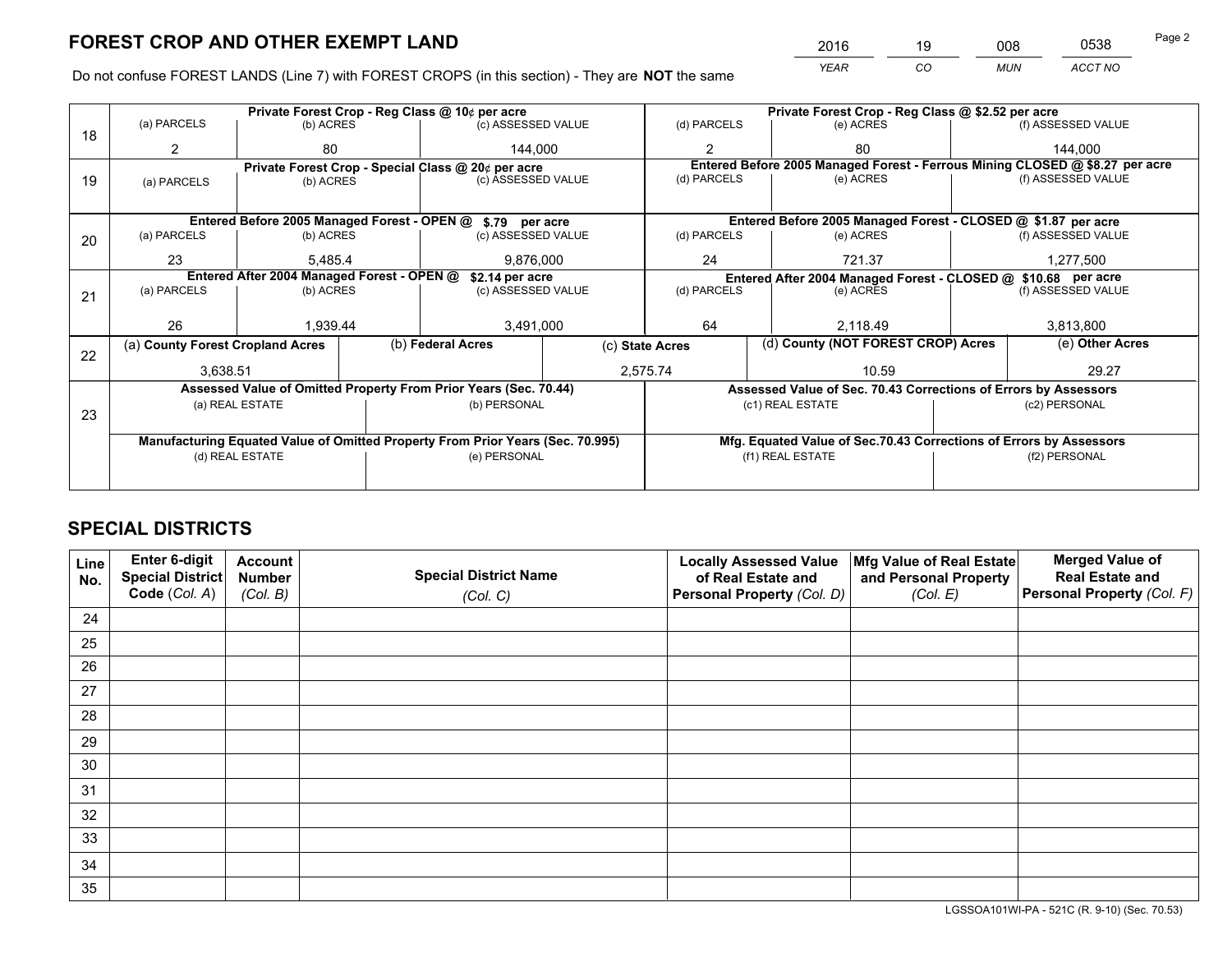|                 |                                                                 |                                             |                                                         | <b>YEAR</b>                                                                       | CO<br><b>MUN</b>                                              | ACCT NO                                                                        |
|-----------------|-----------------------------------------------------------------|---------------------------------------------|---------------------------------------------------------|-----------------------------------------------------------------------------------|---------------------------------------------------------------|--------------------------------------------------------------------------------|
| Line<br>No.     | <b>Enter 6-digit</b><br><b>School District</b><br>Code (Col. A) | <b>Account</b><br><b>Number</b><br>(Col. B) | <b>School District Name</b><br>(Col. C)                 | <b>Locally Assessed Value</b><br>of Real Estate and<br>Personal Property (Col. D) | Mfg Value of Real Estate<br>and Personal Property<br>(Col. E) | <b>Merged Value of</b><br><b>Real Estate and</b><br>Personal Property (Col. F) |
|                 | A. SCHOOL DISTRICTS (K-8 and K-12)                              |                                             |                                                         |                                                                                   |                                                               |                                                                                |
| 36              | 191855                                                          | 0122                                        | SCH D OF FLORENCE COUNTY                                | 45,073,900                                                                        | 165,400                                                       | 45,239,300                                                                     |
| 37              |                                                                 |                                             |                                                         |                                                                                   |                                                               |                                                                                |
| 38              |                                                                 |                                             |                                                         |                                                                                   |                                                               |                                                                                |
| 39              |                                                                 |                                             |                                                         |                                                                                   |                                                               |                                                                                |
| 40              |                                                                 |                                             |                                                         |                                                                                   |                                                               |                                                                                |
| 41              |                                                                 |                                             |                                                         |                                                                                   |                                                               |                                                                                |
| 42<br>43        |                                                                 |                                             |                                                         |                                                                                   |                                                               |                                                                                |
| 44              |                                                                 |                                             |                                                         |                                                                                   |                                                               |                                                                                |
| 45              |                                                                 |                                             |                                                         |                                                                                   |                                                               |                                                                                |
| $\overline{46}$ |                                                                 |                                             |                                                         |                                                                                   |                                                               |                                                                                |
| 47              |                                                                 |                                             |                                                         |                                                                                   |                                                               |                                                                                |
| 48              |                                                                 |                                             |                                                         |                                                                                   |                                                               |                                                                                |
| 49              |                                                                 |                                             |                                                         |                                                                                   |                                                               |                                                                                |
| 50              |                                                                 |                                             | TOTAL ASSESSED VALUE OF SCHOOL DISTRICTS (K-8 and K-12) | 45,073,900                                                                        | 165,400                                                       | 45,239,300                                                                     |
|                 | <b>B.</b><br><b>UNION HIGH SCHOOL DISTRICTS</b>                 |                                             |                                                         |                                                                                   |                                                               |                                                                                |
| 51              |                                                                 |                                             |                                                         |                                                                                   |                                                               |                                                                                |
| 52              |                                                                 |                                             |                                                         |                                                                                   |                                                               |                                                                                |
| 53              |                                                                 |                                             |                                                         |                                                                                   |                                                               |                                                                                |
| 54              |                                                                 |                                             |                                                         |                                                                                   |                                                               |                                                                                |
| 55              |                                                                 |                                             | TOTAL ASSESSED VALUE OF UNION HIGH SCHOOLS              |                                                                                   |                                                               |                                                                                |
|                 | C.<br><b>TECHNICAL COLLEGE DISTRICTS</b>                        |                                             |                                                         |                                                                                   |                                                               |                                                                                |
| 56              | 001300                                                          | 0012                                        | NORTHEAST WISCONSIN TECH COLLEGE<br><b>GNBY</b>         | 45,073,900                                                                        | 165,400                                                       | 45,239,300                                                                     |
| 57<br>58        |                                                                 |                                             |                                                         |                                                                                   |                                                               |                                                                                |
| 59              |                                                                 |                                             | TOTAL ASSESSED VALUE OF TECHNICAL COLLEGES              | 45,073,900                                                                        | 165,400                                                       | 45,239,300                                                                     |
|                 |                                                                 |                                             |                                                         |                                                                                   |                                                               |                                                                                |

2016

19

008

 *I hereby certify, to the best of my knowledge and belief, this form is complete and correct.*

**SCHOOL DISTRICTS**

| Print name of preparer | Title                    |                | Date (MM / DD / CCYY) |
|------------------------|--------------------------|----------------|-----------------------|
|                        |                          |                |                       |
| Signature of preparer  | Contact Telephone Number | E-mail address |                       |
|                        | $\overline{\phantom{0}}$ |                |                       |

0538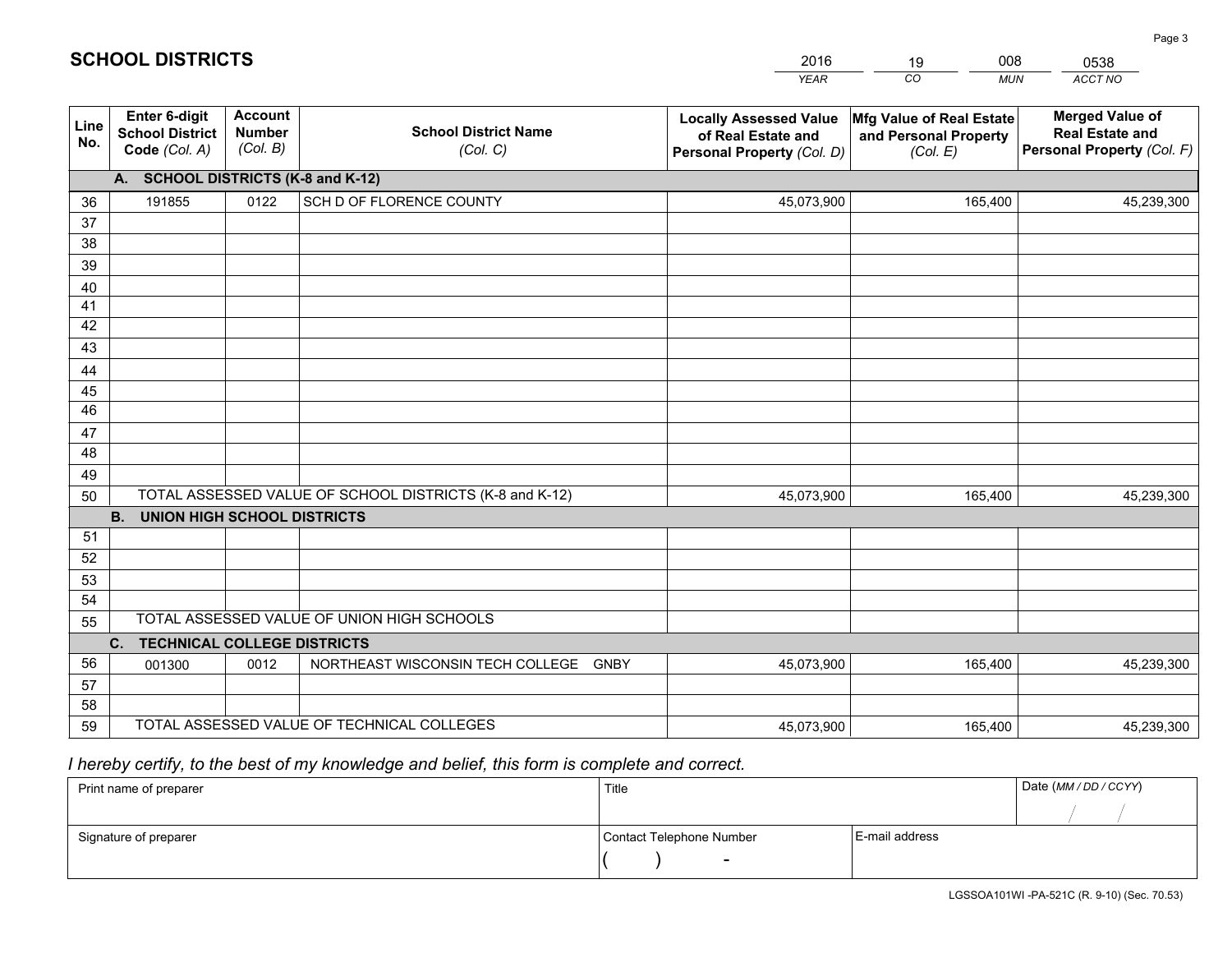### **HIGHLIGHTS**

- 1. Complete the Statement of Assessment after the Board of Review. Reflect any changes made there.
- 2. Use black ink to complete.
- 3. Line 16 must equal Line 50, Col D.
- 4. Line 55 must equal the total of K-8 schools listed on lines 36-49. Do not include K-12 schools in this comparision.
- 5. Line 59, Col. D must equal Line 16.
- 6. Special District, School District and Technical College District values must include both real estate and personal property. Examples of Special districts are: town sanitary districts, public inland lake protection and rehabilitation districts, and metropolitan sewerage districts.
- 7. DO NOT INCLUDE Manufacturing property values.DOR will print these values on the final SOA.

GEORGE PAKOS TOWN OF FERN PO BOX 290

GEORGE PAKOS<br>TOWN OF FERN

PO BOX 290

FLORENCE, WI 54121 - 0290

FLORENCE, WI 54121 - 0290

 8. Accuracy of this form is very important. The values reported directly affect the equalized value DOR calculates for school and special districts.

#### **Page 1:**

 If not prefilled, enter the tax year,county and municipal code,municipal type, municipal name and county name on the top of form.

Check the Amended box, if filing an amended / corrected SOA.

 Report the parcel count, acres and assessed value of taxable general property, total parcel count, (real and personal), total acres, and values from final figures set by the Board of Review.

- A. Real Estate land and improvements (buildings, etc.) is reported on lines 1 8, total line 9.
- B. Personal Property is reported on lines 11 14, Column D, total line 15.
- C. To complete this report, use the computer produced summary of the assessment roll that shows these amounts.
- D. Use whole numbers only.
- E. Add each line across and each column down to verify entries.

### **Page 2:**

- A. Report Special Items (not subject to general property tax).
- 1. Private Forest Croplands and Managed Forest Lands are reported on lines 18,19, 20 and 21. Be sure to report assessed values **NOT** taxes.
- 2. You should have copies of the orders of entry, orders of withdrawal, etc., to update your assessment roll.
	- 3. Show hundredths of acres (e.g. 39.75).
- 4. Tax exempt lands are reported on line 22.
- 5. Omitted property and sec. 70.43, Wis. Stats., corrections of errors by assessor are reported on line 23. Report real estate and personal property separately. These should be for **prior years**, not something found on the current assessment roll after the board of review.
- B. Special District (Lines 24-35) Include the value of both real and personal property.
- The Department of Revenue (DOR) preprints much of the information regarding names and codes for schools, special districts,etc. If a district is not listed, enter the name and value only, DOR will enter the proper code.

### **Page 3 School Districts:**

Include the value of both real and personal property.

Report School District (regular, elementary, union high school, and technical college).

- 1. Regular (K-12) and Elementary (K-8) school values are reported on lines 36-49, total on line 50.
- 2. Union High School (UHS) (use only if elementary schools are listed on lines 36-49) are reported on lines 51-54. UHS total value (line 55) must equal to the total **elementary school** values reported on lines 36-49. Do notinclude K-12 schools in this comparison.
- 3. Technical College values are reported on lines 56-58, total on line 59.
- 4. Use the computer summary that shows these amounts to complete this report.

#### **This form is due the second Monday in June. File this report only after your Board of Review is complete.**

 *If you have questions: Return forms to:*

Fax number: (608) 264-6887 PO Box 8971

 Email: lgs@revenue.wi.gov Wisconsin Department of Revenue Call: (608) 261-5341 Local Government Services Section 6-97Madison WI 53708-8971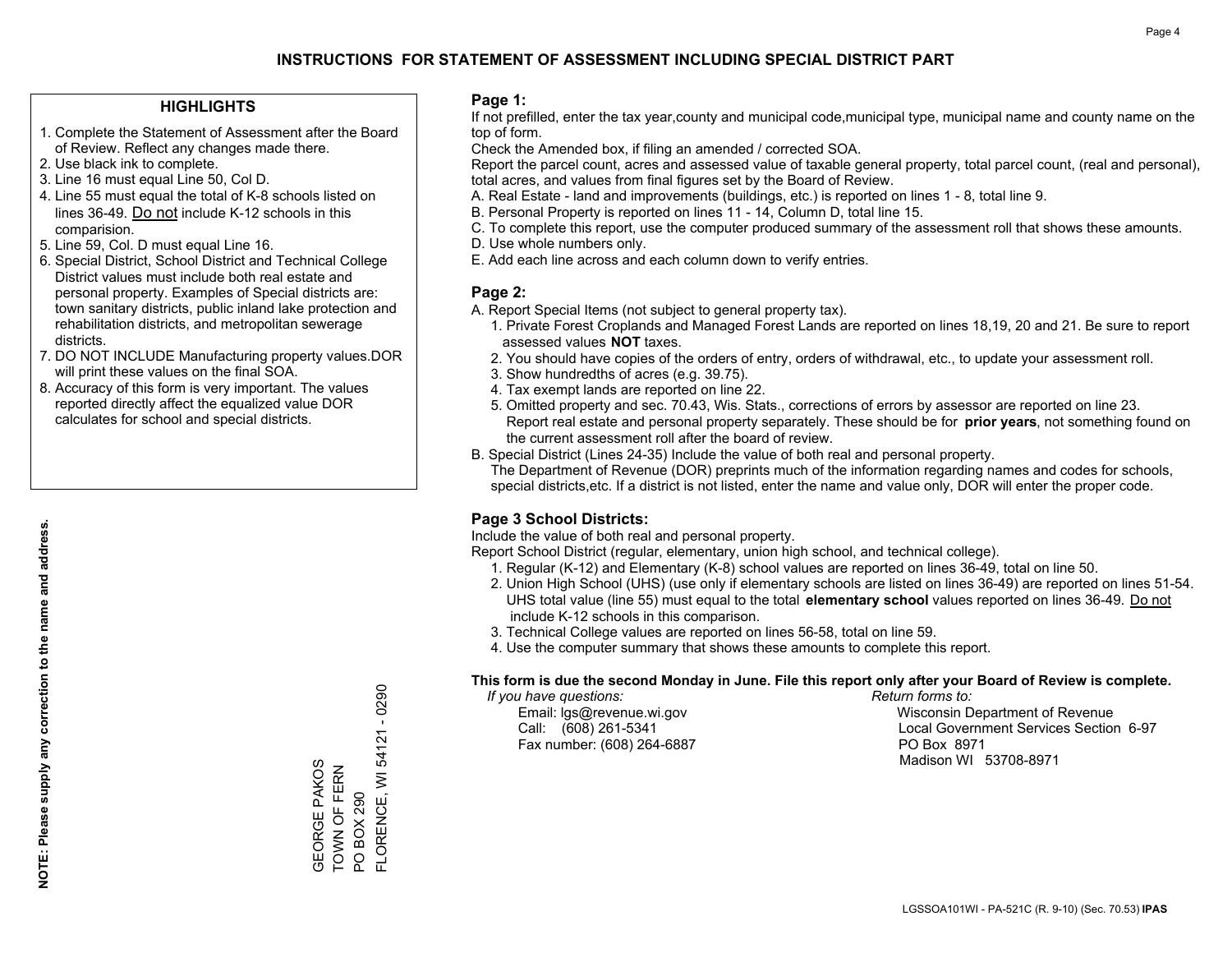**STATEMENT OF ASSESSMENT FOR 2016** 

|              | 010   | 0539    |
|--------------|-------|---------|
| $\mathbf{r}$ | MI IN | ACCT NO |

|                | <b>FOR</b>                                                                                                                                                                                   | <b>TOWN OF</b><br>OF                                      | <b>FLORENCE</b>          |                                                  | <b>FLORENCE COUNTY</b>       |                                |                                        | <b>WHEN COMPLETING THIS DOCUMENT</b>           |
|----------------|----------------------------------------------------------------------------------------------------------------------------------------------------------------------------------------------|-----------------------------------------------------------|--------------------------|--------------------------------------------------|------------------------------|--------------------------------|----------------------------------------|------------------------------------------------|
|                |                                                                                                                                                                                              | Town - Village - City                                     | <b>Municipality Name</b> |                                                  | <b>County Name</b>           |                                |                                        | DO NOT WRITE OVER X's OR IN SHADED AREAS       |
| Line           |                                                                                                                                                                                              | REAL ESTATE<br>(See Lines 18 - 22 for                     |                          | PARCEL COUNT<br><b>TOTAL LAND   IMPROVEMENTS</b> | NO. OF ACRES<br><b>WHOLE</b> | <b>VALUE OF</b><br><b>LAND</b> | <b>VALUE OF</b><br><b>IMPROVEMENTS</b> | <b>TOTAL VALUE OF LAND</b><br>AND IMPROVEMENTS |
| No.            | other Real Estate)                                                                                                                                                                           | Col. A                                                    | Col. B                   | NUMBERS ONLY<br>Col. C                           | Col. D                       | Col. E                         | Col. F                                 |                                                |
| -1             |                                                                                                                                                                                              | <b>RESIDENTIAL - Class 1</b>                              | 2,586                    | 1,825                                            | 3,543                        | 91,063,600                     | 155,186,900                            | 246,250,500                                    |
| 2              |                                                                                                                                                                                              | <b>COMMERCIAL - Class 2</b>                               | 152                      | 117                                              | 402                          | 3,823,400                      | 15,788,800                             | 19,612,200                                     |
| 3              |                                                                                                                                                                                              | <b>MANUFACTURING - Class 3</b>                            | $\overline{7}$           | $\overline{7}$                                   | 65                           | 326,400                        | 3,537,000                              | 3,863,400                                      |
| 4              |                                                                                                                                                                                              | <b>AGRICULTURAL - Class 4</b>                             | 202                      |                                                  | 3,101                        | 376,900                        |                                        | 376,900                                        |
| 5              |                                                                                                                                                                                              | <b>UNDEVELOPED - Class 5</b>                              | 238                      |                                                  | 1,410                        | 772,100                        |                                        | 772,100                                        |
| 6              |                                                                                                                                                                                              | AGRICULTURAL FOREST - Class 5m                            | 132                      |                                                  | 2,043                        | 1,552,300                      |                                        | 1,552,300                                      |
| $\overline{7}$ |                                                                                                                                                                                              | FOREST LANDS - Class 6                                    | 700                      |                                                  | 13,861                       | 20,948,400                     |                                        | 20,948,400                                     |
| 8              |                                                                                                                                                                                              | OTHER - Class 7                                           | 8                        | 8                                                | 18                           | 52,900                         | 669,400                                | 722,300                                        |
| 9              |                                                                                                                                                                                              | TOTAL - ALL COLUMNS                                       | 4,025                    | 1,957                                            | 24,443                       | 118,916,000                    | 175,182,100                            | 294,098,100                                    |
| 10             |                                                                                                                                                                                              | NUMBER OF PERSONAL PROPERTY ACCOUNTS IN ROLL              |                          |                                                  | 184                          | <b>LOCALLY ASSESSED</b>        | <b>MANUFACTURING</b>                   | <b>MERGED</b>                                  |
| 11             |                                                                                                                                                                                              | BOATS AND OTHER WATERCRAFT NOT EXEMPT - Code 1            |                          |                                                  |                              | 3,300                          | $\Omega$                               | 3,300                                          |
| 12             |                                                                                                                                                                                              | MACHINERY, TOOLS AND PATTERNS - Code 2                    |                          |                                                  |                              | 539,400                        | 219,500                                | 758,900                                        |
| 13             |                                                                                                                                                                                              | FURNITURE, FIXTURES AND EQUIPMENT - Code 3                |                          |                                                  |                              | 950,300                        | 75,200                                 | 1,025,500                                      |
| 14             |                                                                                                                                                                                              | ALL OTHER PERSONAL PROPERTY NOT EXEMPT - Codes 4A, 4B, 4C |                          |                                                  |                              | 1,089,300                      | 95,800                                 | 1,185,100                                      |
| 15             | TOTAL OF PERSONAL PROPERTY NOT EXEMPT (Total of Lines 11-14)<br>2,582,300                                                                                                                    |                                                           |                          |                                                  |                              |                                | 390,500                                | 2,972,800                                      |
| 16             | AGGREGATE ASSESSED VALUE OF ALL PROPERTY SUBJECT TO THE GENERAL PROPERTY TAX (Total of Lines 9F and 15F)<br>MUST EQUAL TOTAL VALUE OF THE SCHOOL DISTRICTS (K-12 PLUS K-8) - Line 50, Col. F |                                                           |                          |                                                  |                              |                                | 297,070,900                            |                                                |
| 17             | Name of Assessor<br>Telephone #<br><b>BOARD OF REVIEW</b><br>DATE OF FINAL ADJOURNMENT<br>(920) 846-4250<br>09/28/2016<br>R AND R ASSESSING SERVICES                                         |                                                           |                          |                                                  |                              |                                |                                        |                                                |

REMARKS

The Assessment Ratio to be used in calculating the estimated Fair Market Value on tax bills for this tax district is .967636935<br>This ratio should be used to convert assessed values to "Calculate Equalized Values" in Step 1 Commission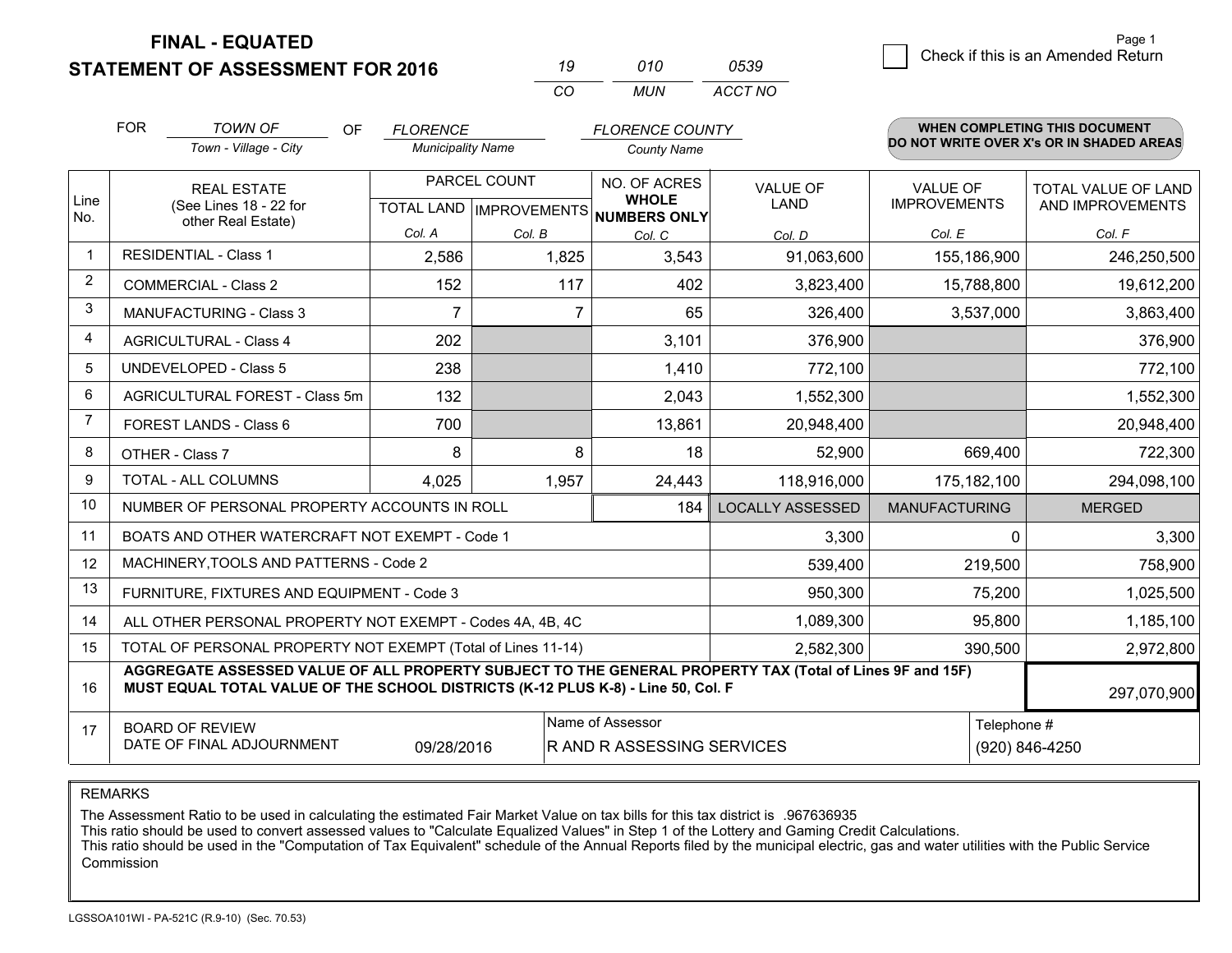*YEAR CO MUN ACCT NO* <sup>2016</sup> <sup>19</sup> <sup>010</sup> <sup>0539</sup>

Do not confuse FOREST LANDS (Line 7) with FOREST CROPS (in this section) - They are **NOT** the same

|    |                                                                                |                 |  | Private Forest Crop - Reg Class @ 10¢ per acre                   |                                                                              | Private Forest Crop - Reg Class @ \$2.52 per acre |                                                                    |                    |                    |  |
|----|--------------------------------------------------------------------------------|-----------------|--|------------------------------------------------------------------|------------------------------------------------------------------------------|---------------------------------------------------|--------------------------------------------------------------------|--------------------|--------------------|--|
| 18 | (a) PARCELS                                                                    | (b) ACRES       |  | (c) ASSESSED VALUE                                               |                                                                              | (d) PARCELS                                       | (e) ACRES                                                          |                    | (f) ASSESSED VALUE |  |
|    | 8                                                                              | 320             |  | 493.000                                                          |                                                                              | 5                                                 | 200                                                                |                    | 317,500            |  |
|    | Private Forest Crop - Special Class @ 20¢ per acre                             |                 |  |                                                                  | Entered Before 2005 Managed Forest - Ferrous Mining CLOSED @ \$8.27 per acre |                                                   |                                                                    |                    |                    |  |
| 19 | (a) PARCELS                                                                    | (b) ACRES       |  | (c) ASSESSED VALUE                                               |                                                                              | (d) PARCELS                                       | (e) ACRES                                                          |                    | (f) ASSESSED VALUE |  |
|    |                                                                                |                 |  |                                                                  |                                                                              |                                                   |                                                                    |                    |                    |  |
|    |                                                                                |                 |  | Entered Before 2005 Managed Forest - OPEN @ \$.79 per acre       |                                                                              |                                                   | Entered Before 2005 Managed Forest - CLOSED @ \$1.87 per acre      |                    |                    |  |
| 20 | (a) PARCELS                                                                    | (b) ACRES       |  | (c) ASSESSED VALUE                                               |                                                                              | (d) PARCELS                                       | (e) ACRES                                                          |                    | (f) ASSESSED VALUE |  |
|    | 100                                                                            | 19.705.46       |  | 29,933,300                                                       |                                                                              | 128                                               | 4,721.65                                                           |                    | 7,098,500          |  |
|    | Entered After 2004 Managed Forest - OPEN @<br>\$2.14 per acre                  |                 |  |                                                                  |                                                                              |                                                   | Entered After 2004 Managed Forest - CLOSED @ \$10.68 per acre      |                    |                    |  |
| 21 | (a) PARCELS                                                                    | (b) ACRES       |  | (c) ASSESSED VALUE                                               |                                                                              | (d) PARCELS<br>(e) ACRES                          |                                                                    | (f) ASSESSED VALUE |                    |  |
|    |                                                                                |                 |  |                                                                  |                                                                              |                                                   |                                                                    |                    |                    |  |
|    | 41                                                                             | 3,161.47        |  | 4,799,200                                                        |                                                                              | 128<br>4.084.64                                   |                                                                    |                    | 6,292,600          |  |
| 22 | (a) County Forest Cropland Acres                                               |                 |  | (b) Federal Acres                                                | (c) State Acres                                                              |                                                   | (d) County (NOT FOREST CROP) Acres                                 |                    | (e) Other Acres    |  |
|    | 1,200                                                                          |                 |  | 28.488.68                                                        |                                                                              | 9,187.2<br>123.91                                 |                                                                    |                    | 1,703.9            |  |
|    |                                                                                |                 |  | Assessed Value of Omitted Property From Prior Years (Sec. 70.44) |                                                                              |                                                   | Assessed Value of Sec. 70.43 Corrections of Errors by Assessors    |                    |                    |  |
|    |                                                                                | (a) REAL ESTATE |  | (b) PERSONAL                                                     |                                                                              |                                                   | (c1) REAL ESTATE                                                   |                    | (c2) PERSONAL      |  |
| 23 |                                                                                |                 |  |                                                                  |                                                                              |                                                   |                                                                    |                    |                    |  |
|    | Manufacturing Equated Value of Omitted Property From Prior Years (Sec. 70.995) |                 |  |                                                                  |                                                                              |                                                   | Mfg. Equated Value of Sec.70.43 Corrections of Errors by Assessors |                    |                    |  |
|    | (d) REAL ESTATE                                                                |                 |  | (e) PERSONAL                                                     |                                                                              | (f1) REAL ESTATE                                  |                                                                    |                    | (f2) PERSONAL      |  |
|    |                                                                                |                 |  |                                                                  |                                                                              |                                                   |                                                                    |                    |                    |  |

# **SPECIAL DISTRICTS**

| Line<br>No. | Enter 6-digit<br>Special District<br>Code (Col. A) | <b>Account</b><br><b>Number</b><br>(Col. B) | <b>Special District Name</b><br>(Col. C) | <b>Locally Assessed Value</b><br>of Real Estate and<br>Personal Property (Col. D) | Mfg Value of Real Estate<br>and Personal Property<br>(Col. E) | <b>Merged Value of</b><br><b>Real Estate and</b><br>Personal Property (Col. F) |
|-------------|----------------------------------------------------|---------------------------------------------|------------------------------------------|-----------------------------------------------------------------------------------|---------------------------------------------------------------|--------------------------------------------------------------------------------|
| 24          |                                                    |                                             |                                          |                                                                                   |                                                               |                                                                                |
| 25          |                                                    |                                             |                                          |                                                                                   |                                                               |                                                                                |
| 26          |                                                    |                                             |                                          |                                                                                   |                                                               |                                                                                |
| 27          |                                                    |                                             |                                          |                                                                                   |                                                               |                                                                                |
| 28          |                                                    |                                             |                                          |                                                                                   |                                                               |                                                                                |
| 29          |                                                    |                                             |                                          |                                                                                   |                                                               |                                                                                |
| 30          |                                                    |                                             |                                          |                                                                                   |                                                               |                                                                                |
| 31          |                                                    |                                             |                                          |                                                                                   |                                                               |                                                                                |
| 32          |                                                    |                                             |                                          |                                                                                   |                                                               |                                                                                |
| 33          |                                                    |                                             |                                          |                                                                                   |                                                               |                                                                                |
| 34          |                                                    |                                             |                                          |                                                                                   |                                                               |                                                                                |
| 35          |                                                    |                                             |                                          |                                                                                   |                                                               |                                                                                |

LGSSOA101WI-PA - 521C (R. 9-10) (Sec. 70.53)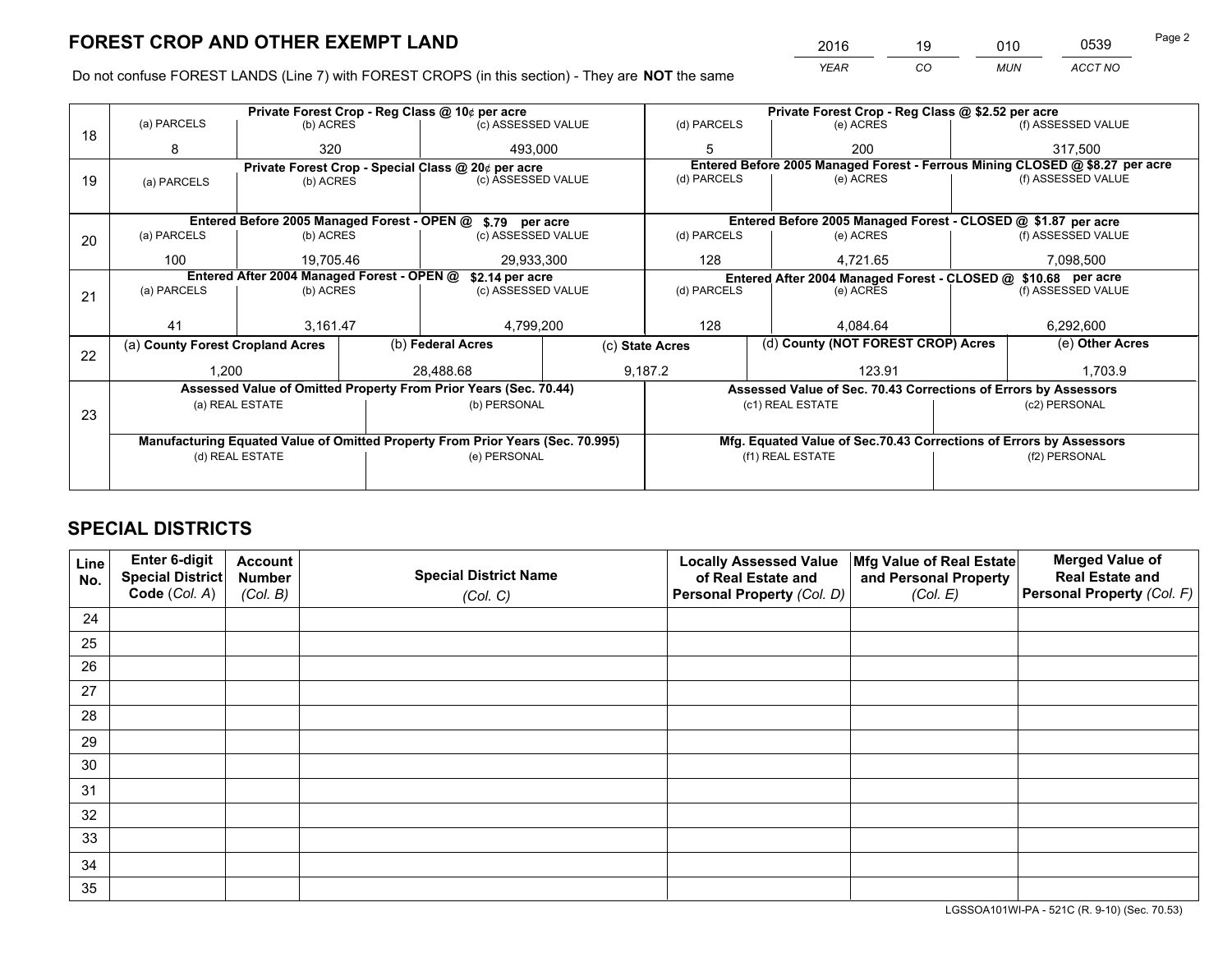|             |                                                          |                                             |                                                         | <b>YEAR</b>                                                                       | CO<br><b>MUN</b>                                              | ACCT NO                                                                        |
|-------------|----------------------------------------------------------|---------------------------------------------|---------------------------------------------------------|-----------------------------------------------------------------------------------|---------------------------------------------------------------|--------------------------------------------------------------------------------|
| Line<br>No. | Enter 6-digit<br><b>School District</b><br>Code (Col. A) | <b>Account</b><br><b>Number</b><br>(Col. B) | <b>School District Name</b><br>(Col. C)                 | <b>Locally Assessed Value</b><br>of Real Estate and<br>Personal Property (Col. D) | Mfg Value of Real Estate<br>and Personal Property<br>(Col. E) | <b>Merged Value of</b><br><b>Real Estate and</b><br>Personal Property (Col. F) |
|             | A. SCHOOL DISTRICTS (K-8 and K-12)                       |                                             |                                                         |                                                                                   |                                                               |                                                                                |
| 36          | 191855                                                   | 0122                                        | SCH D OF FLORENCE COUNTY                                | 292,817,000                                                                       | 4,253,900                                                     | 297,070,900                                                                    |
| 37          |                                                          |                                             |                                                         |                                                                                   |                                                               |                                                                                |
| 38          |                                                          |                                             |                                                         |                                                                                   |                                                               |                                                                                |
| 39          |                                                          |                                             |                                                         |                                                                                   |                                                               |                                                                                |
| 40          |                                                          |                                             |                                                         |                                                                                   |                                                               |                                                                                |
| 41<br>42    |                                                          |                                             |                                                         |                                                                                   |                                                               |                                                                                |
| 43          |                                                          |                                             |                                                         |                                                                                   |                                                               |                                                                                |
| 44          |                                                          |                                             |                                                         |                                                                                   |                                                               |                                                                                |
| 45          |                                                          |                                             |                                                         |                                                                                   |                                                               |                                                                                |
| 46          |                                                          |                                             |                                                         |                                                                                   |                                                               |                                                                                |
| 47          |                                                          |                                             |                                                         |                                                                                   |                                                               |                                                                                |
| 48          |                                                          |                                             |                                                         |                                                                                   |                                                               |                                                                                |
| 49          |                                                          |                                             |                                                         |                                                                                   |                                                               |                                                                                |
| 50          |                                                          |                                             | TOTAL ASSESSED VALUE OF SCHOOL DISTRICTS (K-8 and K-12) | 292,817,000                                                                       | 4,253,900                                                     | 297,070,900                                                                    |
|             | <b>B.</b><br><b>UNION HIGH SCHOOL DISTRICTS</b>          |                                             |                                                         |                                                                                   |                                                               |                                                                                |
| 51          |                                                          |                                             |                                                         |                                                                                   |                                                               |                                                                                |
| 52          |                                                          |                                             |                                                         |                                                                                   |                                                               |                                                                                |
| 53          |                                                          |                                             |                                                         |                                                                                   |                                                               |                                                                                |
| 54          |                                                          |                                             |                                                         |                                                                                   |                                                               |                                                                                |
| 55          |                                                          |                                             | TOTAL ASSESSED VALUE OF UNION HIGH SCHOOLS              |                                                                                   |                                                               |                                                                                |
|             | C.<br><b>TECHNICAL COLLEGE DISTRICTS</b>                 |                                             |                                                         |                                                                                   |                                                               |                                                                                |
| 56<br>57    | 001300                                                   | 0012                                        | NORTHEAST WISCONSIN TECH COLLEGE GNBY                   | 292,817,000                                                                       | 4,253,900                                                     | 297,070,900                                                                    |
| 58          |                                                          |                                             |                                                         |                                                                                   |                                                               |                                                                                |
| 59          |                                                          |                                             | TOTAL ASSESSED VALUE OF TECHNICAL COLLEGES              | 292,817,000                                                                       | 4,253,900                                                     | 297,070,900                                                                    |

2016

19

010

 *I hereby certify, to the best of my knowledge and belief, this form is complete and correct.*

**SCHOOL DISTRICTS**

| Print name of preparer | Title                    |                | Date (MM / DD / CCYY) |
|------------------------|--------------------------|----------------|-----------------------|
|                        |                          |                |                       |
| Signature of preparer  | Contact Telephone Number | E-mail address |                       |
|                        | $\overline{\phantom{0}}$ |                |                       |

0539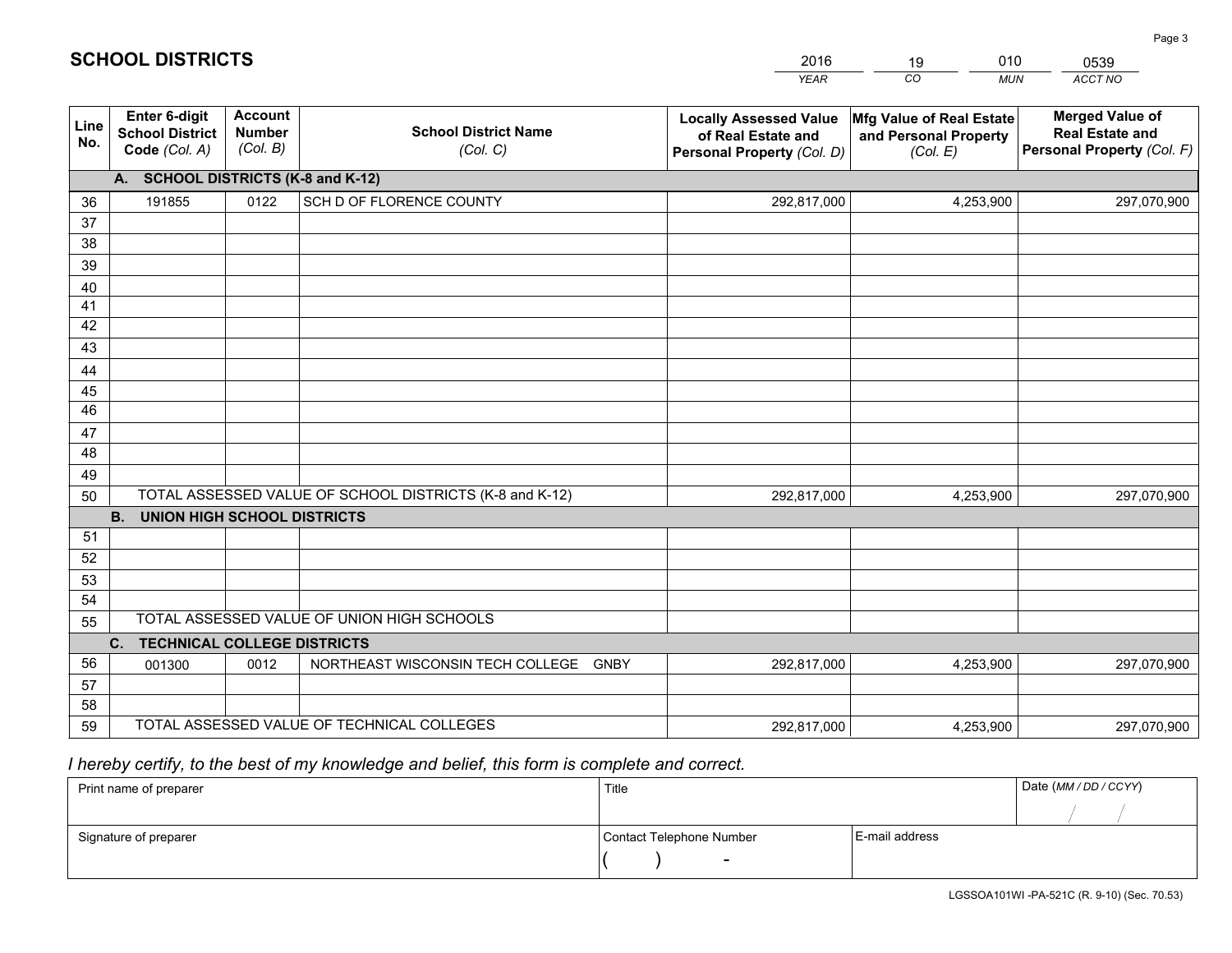### **HIGHLIGHTS**

- 1. Complete the Statement of Assessment after the Board of Review. Reflect any changes made there.
- 2. Use black ink to complete.
- 3. Line 16 must equal Line 50, Col D.
- 4. Line 55 must equal the total of K-8 schools listed on lines 36-49. Do not include K-12 schools in this comparision.
- 5. Line 59, Col. D must equal Line 16.
- 6. Special District, School District and Technical College District values must include both real estate and personal property. Examples of Special districts are: town sanitary districts, public inland lake protection and rehabilitation districts, and metropolitan sewerage districts.
- 7. DO NOT INCLUDE Manufacturing property values.DOR will print these values on the final SOA.

SHELLY VANPEMBROOK TOWN OF FLORENCE

SHELLY VANPEMBROOK<br>TOWN OF FLORENCE

PO BOX 247

FLORENCE, WI 54121 - 0247

FLORENCE, WI PO BOX 247

54121 - 0247

 8. Accuracy of this form is very important. The values reported directly affect the equalized value DOR calculates for school and special districts.

#### **Page 1:**

 If not prefilled, enter the tax year,county and municipal code,municipal type, municipal name and county name on the top of form.

Check the Amended box, if filing an amended / corrected SOA.

 Report the parcel count, acres and assessed value of taxable general property, total parcel count, (real and personal), total acres, and values from final figures set by the Board of Review.

- A. Real Estate land and improvements (buildings, etc.) is reported on lines 1 8, total line 9.
- B. Personal Property is reported on lines 11 14, Column D, total line 15.
- C. To complete this report, use the computer produced summary of the assessment roll that shows these amounts.
- D. Use whole numbers only.
- E. Add each line across and each column down to verify entries.

### **Page 2:**

- A. Report Special Items (not subject to general property tax).
- 1. Private Forest Croplands and Managed Forest Lands are reported on lines 18,19, 20 and 21. Be sure to report assessed values **NOT** taxes.
- 2. You should have copies of the orders of entry, orders of withdrawal, etc., to update your assessment roll.
	- 3. Show hundredths of acres (e.g. 39.75).
- 4. Tax exempt lands are reported on line 22.
- 5. Omitted property and sec. 70.43, Wis. Stats., corrections of errors by assessor are reported on line 23. Report real estate and personal property separately. These should be for **prior years**, not something found on the current assessment roll after the board of review.
- B. Special District (Lines 24-35) Include the value of both real and personal property.

 The Department of Revenue (DOR) preprints much of the information regarding names and codes for schools, special districts,etc. If a district is not listed, enter the name and value only, DOR will enter the proper code.

### **Page 3 School Districts:**

Include the value of both real and personal property.

Report School District (regular, elementary, union high school, and technical college).

- 1. Regular (K-12) and Elementary (K-8) school values are reported on lines 36-49, total on line 50.
- 2. Union High School (UHS) (use only if elementary schools are listed on lines 36-49) are reported on lines 51-54. UHS total value (line 55) must equal to the total **elementary school** values reported on lines 36-49. Do notinclude K-12 schools in this comparison.
- 3. Technical College values are reported on lines 56-58, total on line 59.
- 4. Use the computer summary that shows these amounts to complete this report.

#### **This form is due the second Monday in June. File this report only after your Board of Review is complete.**

 *If you have questions: Return forms to:*

Fax number: (608) 264-6887 PO Box 8971

 Email: lgs@revenue.wi.gov Wisconsin Department of Revenue Call: (608) 261-5341 Local Government Services Section 6-97Madison WI 53708-8971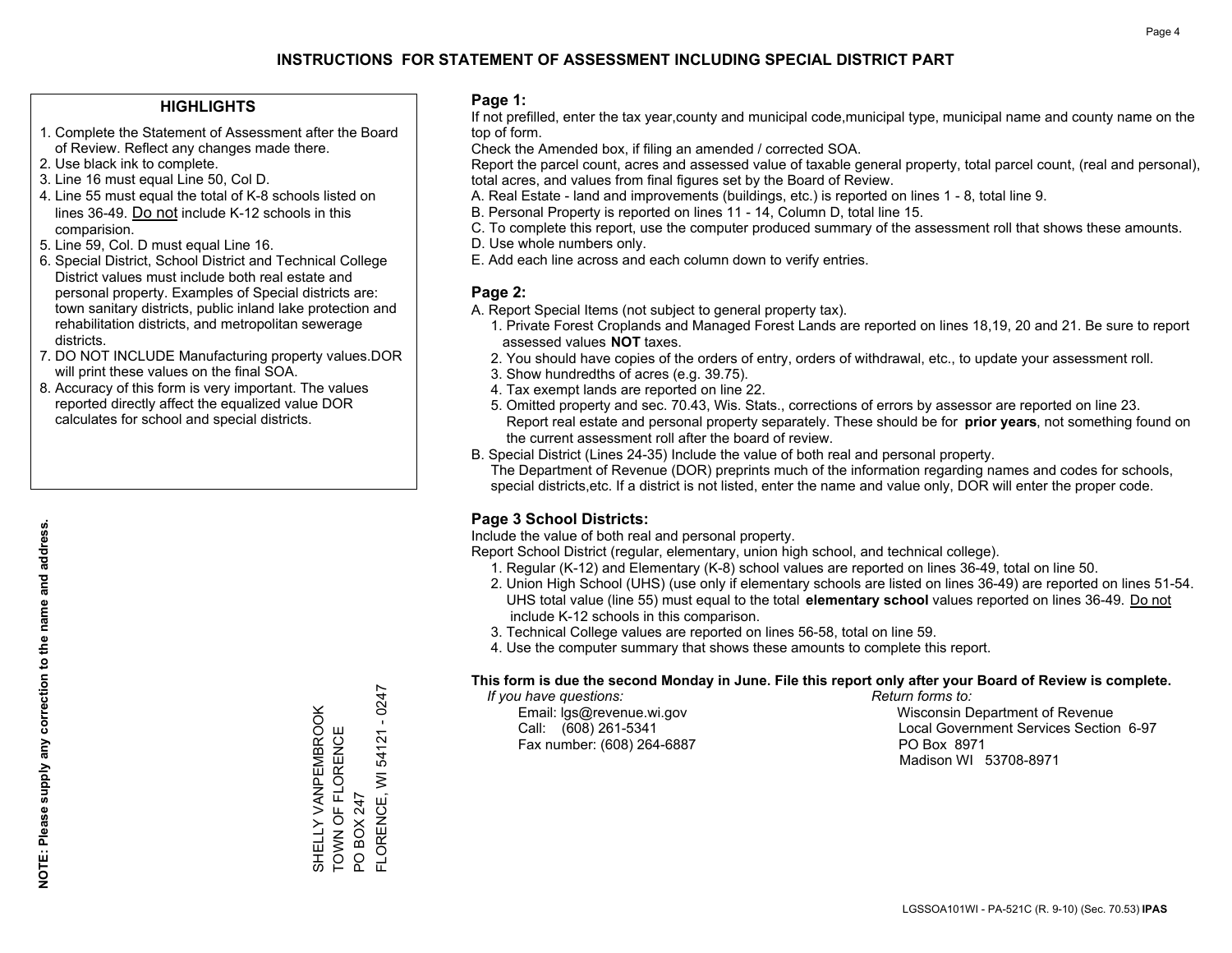**STATEMENT OF ASSESSMENT FOR 2016** 

|          | (112) | 0540    |
|----------|-------|---------|
| $\alpha$ | MUN   | ACCT NO |

|                | <b>FOR</b><br><b>TOWN OF</b><br><b>OF</b><br><b>HOMESTEAD</b><br><b>FLORENCE COUNTY</b>                                                                                                      |                                                              |                          |          | WHEN COMPLETING THIS DOCUMENT        |                                                                                 |                                 |                                          |  |  |  |
|----------------|----------------------------------------------------------------------------------------------------------------------------------------------------------------------------------------------|--------------------------------------------------------------|--------------------------|----------|--------------------------------------|---------------------------------------------------------------------------------|---------------------------------|------------------------------------------|--|--|--|
|                |                                                                                                                                                                                              | Town - Village - City                                        | <b>Municipality Name</b> |          | <b>County Name</b>                   |                                                                                 |                                 | DO NOT WRITE OVER X's OR IN SHADED AREAS |  |  |  |
| Line           |                                                                                                                                                                                              | PARCEL COUNT<br><b>REAL ESTATE</b><br>(See Lines 18 - 22 for |                          |          | NO. OF ACRES<br><b>WHOLE</b>         | VALUE OF<br><b>LAND</b>                                                         | VALUE OF<br><b>IMPROVEMENTS</b> | TOTAL VALUE OF LAND<br>AND IMPROVEMENTS  |  |  |  |
| No.            |                                                                                                                                                                                              | other Real Estate)                                           |                          |          | TOTAL LAND IMPROVEMENTS NUMBERS ONLY |                                                                                 |                                 |                                          |  |  |  |
| $\mathbf 1$    |                                                                                                                                                                                              | <b>RESIDENTIAL - Class 1</b>                                 | Col. A                   | Col. B   | Col. C                               | Col. D                                                                          | Col. E                          | Col. F                                   |  |  |  |
|                |                                                                                                                                                                                              |                                                              | 460                      | 399      | 1,007                                | 9,719,600                                                                       | 22,697,300                      | 32,416,900                               |  |  |  |
| $\overline{2}$ |                                                                                                                                                                                              | <b>COMMERCIAL - Class 2</b>                                  | $\Omega$                 | $\Omega$ | $\Omega$                             | 0                                                                               | 0                               |                                          |  |  |  |
| 3              |                                                                                                                                                                                              | <b>MANUFACTURING - Class 3</b>                               | $\Omega$                 | 0        | $\Omega$                             | 0                                                                               | 0                               | 0                                        |  |  |  |
| 4              |                                                                                                                                                                                              | <b>AGRICULTURAL - Class 4</b>                                | 157                      |          | 2,846                                | 328,300                                                                         |                                 | 328,300                                  |  |  |  |
| 5              |                                                                                                                                                                                              | <b>UNDEVELOPED - Class 5</b>                                 | 98                       |          | 636                                  | 241,300                                                                         |                                 | 241,300                                  |  |  |  |
| 6              | AGRICULTURAL FOREST - Class 5m                                                                                                                                                               |                                                              | 94                       |          | 1,341                                | 1,053,800                                                                       |                                 | 1,053,800                                |  |  |  |
| $\overline{7}$ |                                                                                                                                                                                              | FOREST LANDS - Class 6                                       | 250                      |          | 5,342                                | 8,649,100                                                                       |                                 | 8,649,100                                |  |  |  |
| 8              |                                                                                                                                                                                              | OTHER - Class 7                                              | 17                       | 17       | 34                                   | 161,200                                                                         | 987,400                         | 1,148,600                                |  |  |  |
| 9              |                                                                                                                                                                                              | TOTAL - ALL COLUMNS                                          | 1,076                    | 416      | 11,206                               | 20,153,300                                                                      | 23,684,700                      | 43,838,000                               |  |  |  |
| 10             |                                                                                                                                                                                              | NUMBER OF PERSONAL PROPERTY ACCOUNTS IN ROLL                 |                          |          | 14                                   | <b>LOCALLY ASSESSED</b>                                                         | <b>MANUFACTURING</b>            | <b>MERGED</b>                            |  |  |  |
| 11             |                                                                                                                                                                                              | BOATS AND OTHER WATERCRAFT NOT EXEMPT - Code 1               |                          |          |                                      | 0                                                                               | 0                               | 0                                        |  |  |  |
| 12             |                                                                                                                                                                                              | MACHINERY, TOOLS AND PATTERNS - Code 2                       |                          |          |                                      | 0                                                                               | 0                               | $\Omega$                                 |  |  |  |
| 13             |                                                                                                                                                                                              | FURNITURE, FIXTURES AND EQUIPMENT - Code 3                   |                          |          |                                      | 2,600                                                                           | 0                               | 2,600                                    |  |  |  |
| 14             |                                                                                                                                                                                              | ALL OTHER PERSONAL PROPERTY NOT EXEMPT - Codes 4A, 4B, 4C    |                          |          |                                      | 227,500                                                                         | 0                               | 227,500                                  |  |  |  |
| 15             |                                                                                                                                                                                              | TOTAL OF PERSONAL PROPERTY NOT EXEMPT (Total of Lines 11-14) |                          |          |                                      | 230,100                                                                         | 0                               | 230,100                                  |  |  |  |
| 16             | AGGREGATE ASSESSED VALUE OF ALL PROPERTY SUBJECT TO THE GENERAL PROPERTY TAX (Total of Lines 9F and 15F)<br>MUST EQUAL TOTAL VALUE OF THE SCHOOL DISTRICTS (K-12 PLUS K-8) - Line 50, Col. F |                                                              |                          |          |                                      |                                                                                 |                                 | 44,068,100                               |  |  |  |
| 17             |                                                                                                                                                                                              | <b>BOARD OF REVIEW</b>                                       |                          |          | Name of Assessor                     |                                                                                 | Telephone #                     |                                          |  |  |  |
|                |                                                                                                                                                                                              |                                                              |                          |          |                                      | DATE OF FINAL ADJOURNMENT<br><b>STACY KARCZ</b><br>(715) 478-2881<br>06/06/2016 |                                 |                                          |  |  |  |

REMARKS

The Assessment Ratio to be used in calculating the estimated Fair Market Value on tax bills for this tax district is .978908249

This ratio should be used to convert assessed values to "Calculate Equalized Values" in Step 1 of the Lottery and Gaming Credit Calculations.<br>This ratio should be used in the "Computation of Tax Equivalent" schedule of the **Commission**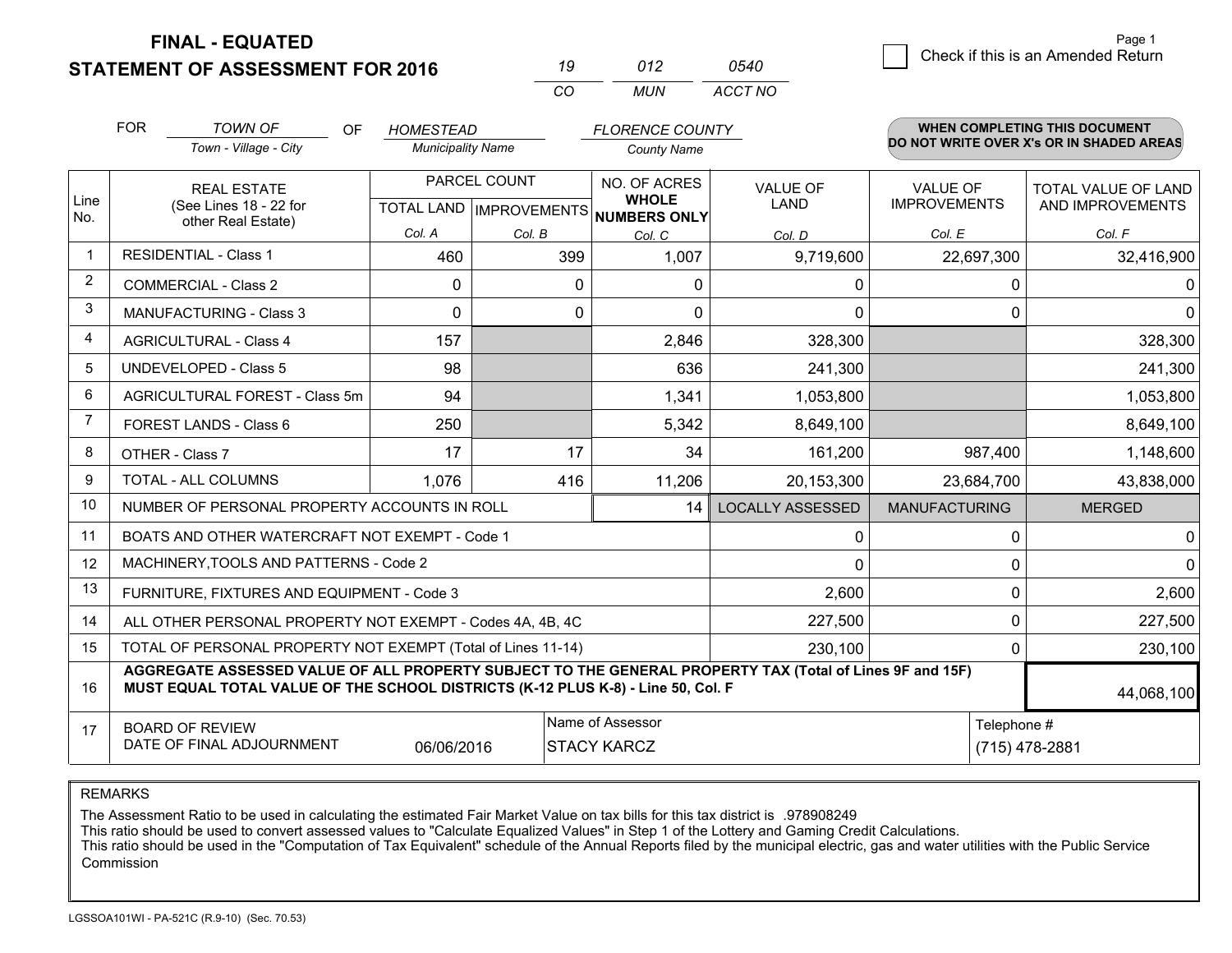*YEAR CO MUN ACCT NO* <sup>2016</sup> <sup>19</sup> <sup>012</sup> <sup>0540</sup>

Do not confuse FOREST LANDS (Line 7) with FOREST CROPS (in this section) - They are **NOT** the same

|    |                                                                                |                 |  | Private Forest Crop - Reg Class @ 10¢ per acre                   |                                                                              |                                                               | Private Forest Crop - Reg Class @ \$2.52 per acre                  |               |                    |  |
|----|--------------------------------------------------------------------------------|-----------------|--|------------------------------------------------------------------|------------------------------------------------------------------------------|---------------------------------------------------------------|--------------------------------------------------------------------|---------------|--------------------|--|
| 18 | (a) PARCELS                                                                    | (b) ACRES       |  | (c) ASSESSED VALUE                                               |                                                                              | (d) PARCELS                                                   | (e) ACRES                                                          |               | (f) ASSESSED VALUE |  |
|    |                                                                                | 160             |  | 248,900                                                          |                                                                              |                                                               |                                                                    |               |                    |  |
|    | Private Forest Crop - Special Class @ 20¢ per acre                             |                 |  |                                                                  | Entered Before 2005 Managed Forest - Ferrous Mining CLOSED @ \$8.27 per acre |                                                               |                                                                    |               |                    |  |
| 19 | (a) PARCELS                                                                    | (b) ACRES       |  | (c) ASSESSED VALUE                                               |                                                                              | (d) PARCELS                                                   | (e) ACRES                                                          |               | (f) ASSESSED VALUE |  |
|    |                                                                                |                 |  |                                                                  |                                                                              |                                                               |                                                                    |               |                    |  |
|    |                                                                                |                 |  | Entered Before 2005 Managed Forest - OPEN @ \$.79 per acre       |                                                                              |                                                               | Entered Before 2005 Managed Forest - CLOSED @ \$1.87 per acre      |               |                    |  |
| 20 | (a) PARCELS                                                                    | (b) ACRES       |  | (c) ASSESSED VALUE                                               |                                                                              | (d) PARCELS                                                   | (e) ACRES                                                          |               | (f) ASSESSED VALUE |  |
|    |                                                                                | 273             |  | 436,100                                                          |                                                                              | 59                                                            | 2.022.13                                                           |               | 3,161,000          |  |
|    | Entered After 2004 Managed Forest - OPEN @<br>\$2.14 per acre                  |                 |  |                                                                  |                                                                              | Entered After 2004 Managed Forest - CLOSED @ \$10.68 per acre |                                                                    |               |                    |  |
| 21 | (a) PARCELS                                                                    | (b) ACRES       |  | (c) ASSESSED VALUE                                               |                                                                              | (d) PARCELS<br>(e) ACRES                                      |                                                                    |               | (f) ASSESSED VALUE |  |
|    |                                                                                |                 |  |                                                                  |                                                                              |                                                               |                                                                    |               |                    |  |
|    | 6                                                                              | 206.05          |  | 312,800                                                          |                                                                              | 40                                                            | 1.400.58                                                           |               | 2,080,800          |  |
| 22 | (a) County Forest Cropland Acres                                               |                 |  | (b) Federal Acres                                                | (c) State Acres                                                              |                                                               | (d) County (NOT FOREST CROP) Acres                                 |               | (e) Other Acres    |  |
|    |                                                                                |                 |  |                                                                  |                                                                              | 1,320<br>18,062.75                                            |                                                                    |               | 99.87              |  |
|    |                                                                                |                 |  | Assessed Value of Omitted Property From Prior Years (Sec. 70.44) |                                                                              |                                                               | Assessed Value of Sec. 70.43 Corrections of Errors by Assessors    |               |                    |  |
| 23 |                                                                                | (a) REAL ESTATE |  | (b) PERSONAL                                                     |                                                                              |                                                               | (c1) REAL ESTATE                                                   |               | (c2) PERSONAL      |  |
|    |                                                                                | 9.600           |  |                                                                  |                                                                              |                                                               |                                                                    |               |                    |  |
|    | Manufacturing Equated Value of Omitted Property From Prior Years (Sec. 70.995) |                 |  |                                                                  |                                                                              |                                                               | Mfg. Equated Value of Sec.70.43 Corrections of Errors by Assessors |               |                    |  |
|    | (d) REAL ESTATE                                                                |                 |  | (e) PERSONAL                                                     |                                                                              | (f1) REAL ESTATE                                              |                                                                    | (f2) PERSONAL |                    |  |
|    |                                                                                |                 |  |                                                                  |                                                                              |                                                               |                                                                    |               |                    |  |

# **SPECIAL DISTRICTS**

| Line<br>No. | Enter 6-digit<br><b>Special District</b><br>Code (Col. A) | <b>Account</b><br><b>Number</b><br>(Col. B) | <b>Special District Name</b><br>(Col. C) | <b>Locally Assessed Value</b><br>of Real Estate and<br>Personal Property (Col. D) | Mfg Value of Real Estate<br>and Personal Property<br>(Col. E) | <b>Merged Value of</b><br><b>Real Estate and</b><br>Personal Property (Col. F) |
|-------------|-----------------------------------------------------------|---------------------------------------------|------------------------------------------|-----------------------------------------------------------------------------------|---------------------------------------------------------------|--------------------------------------------------------------------------------|
| 24          | 198020                                                    | 0531                                        | <b>WEST BASS LAKE DISTRICT</b>           | 3,231,600                                                                         |                                                               | 3,231,600                                                                      |
| 25          |                                                           |                                             |                                          |                                                                                   |                                                               |                                                                                |
| 26          |                                                           |                                             |                                          |                                                                                   |                                                               |                                                                                |
| 27          |                                                           |                                             |                                          |                                                                                   |                                                               |                                                                                |
| 28          |                                                           |                                             |                                          |                                                                                   |                                                               |                                                                                |
| 29          |                                                           |                                             |                                          |                                                                                   |                                                               |                                                                                |
| 30          |                                                           |                                             |                                          |                                                                                   |                                                               |                                                                                |
| 31          |                                                           |                                             |                                          |                                                                                   |                                                               |                                                                                |
| 32          |                                                           |                                             |                                          |                                                                                   |                                                               |                                                                                |
| 33          |                                                           |                                             |                                          |                                                                                   |                                                               |                                                                                |
| 34          |                                                           |                                             |                                          |                                                                                   |                                                               |                                                                                |
| 35          |                                                           |                                             |                                          |                                                                                   |                                                               |                                                                                |

LGSSOA101WI-PA - 521C (R. 9-10) (Sec. 70.53)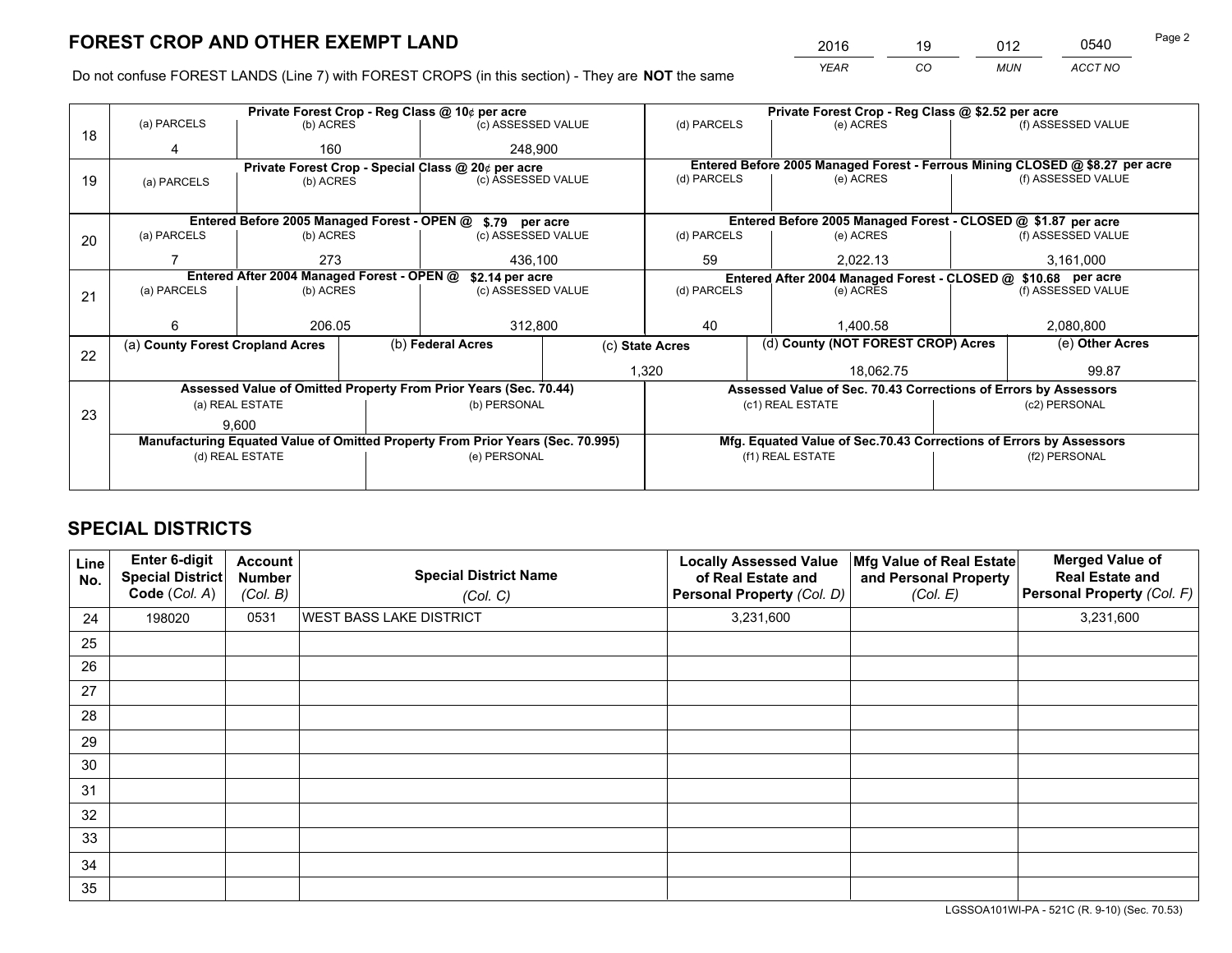|             |                                                          |                                             |                                                         | <b>YEAR</b>                                                                       | CO<br><b>MUN</b>                                              | ACCT NO                                                                        |
|-------------|----------------------------------------------------------|---------------------------------------------|---------------------------------------------------------|-----------------------------------------------------------------------------------|---------------------------------------------------------------|--------------------------------------------------------------------------------|
| Line<br>No. | Enter 6-digit<br><b>School District</b><br>Code (Col. A) | <b>Account</b><br><b>Number</b><br>(Col. B) | <b>School District Name</b><br>(Col. C)                 | <b>Locally Assessed Value</b><br>of Real Estate and<br>Personal Property (Col. D) | Mfg Value of Real Estate<br>and Personal Property<br>(Col. E) | <b>Merged Value of</b><br><b>Real Estate and</b><br>Personal Property (Col. F) |
|             | A. SCHOOL DISTRICTS (K-8 and K-12)                       |                                             |                                                         |                                                                                   |                                                               |                                                                                |
| 36          | 191855                                                   | 0122                                        | SCH D OF FLORENCE COUNTY                                | 44,068,100                                                                        |                                                               | 44,068,100                                                                     |
| 37          |                                                          |                                             |                                                         |                                                                                   |                                                               |                                                                                |
| 38          |                                                          |                                             |                                                         |                                                                                   |                                                               |                                                                                |
| 39          |                                                          |                                             |                                                         |                                                                                   |                                                               |                                                                                |
| 40          |                                                          |                                             |                                                         |                                                                                   |                                                               |                                                                                |
| 41<br>42    |                                                          |                                             |                                                         |                                                                                   |                                                               |                                                                                |
| 43          |                                                          |                                             |                                                         |                                                                                   |                                                               |                                                                                |
| 44          |                                                          |                                             |                                                         |                                                                                   |                                                               |                                                                                |
| 45          |                                                          |                                             |                                                         |                                                                                   |                                                               |                                                                                |
| 46          |                                                          |                                             |                                                         |                                                                                   |                                                               |                                                                                |
| 47          |                                                          |                                             |                                                         |                                                                                   |                                                               |                                                                                |
| 48          |                                                          |                                             |                                                         |                                                                                   |                                                               |                                                                                |
| 49          |                                                          |                                             |                                                         |                                                                                   |                                                               |                                                                                |
| 50          |                                                          |                                             | TOTAL ASSESSED VALUE OF SCHOOL DISTRICTS (K-8 and K-12) | 44,068,100                                                                        |                                                               | 44,068,100                                                                     |
|             | <b>B.</b><br><b>UNION HIGH SCHOOL DISTRICTS</b>          |                                             |                                                         |                                                                                   |                                                               |                                                                                |
| 51          |                                                          |                                             |                                                         |                                                                                   |                                                               |                                                                                |
| 52          |                                                          |                                             |                                                         |                                                                                   |                                                               |                                                                                |
| 53          |                                                          |                                             |                                                         |                                                                                   |                                                               |                                                                                |
| 54          |                                                          |                                             | TOTAL ASSESSED VALUE OF UNION HIGH SCHOOLS              |                                                                                   |                                                               |                                                                                |
| 55          |                                                          |                                             |                                                         |                                                                                   |                                                               |                                                                                |
| 56          | <b>TECHNICAL COLLEGE DISTRICTS</b><br>C.<br>001300       | 0012                                        | NORTHEAST WISCONSIN TECH COLLEGE<br><b>GNBY</b>         | 44,068,100                                                                        |                                                               | 44,068,100                                                                     |
| 57          |                                                          |                                             |                                                         |                                                                                   |                                                               |                                                                                |
| 58          |                                                          |                                             |                                                         |                                                                                   |                                                               |                                                                                |
| 59          |                                                          |                                             | TOTAL ASSESSED VALUE OF TECHNICAL COLLEGES              | 44,068,100                                                                        |                                                               | 44,068,100                                                                     |

2016

19

012

# *I hereby certify, to the best of my knowledge and belief, this form is complete and correct.*

**SCHOOL DISTRICTS**

| Print name of preparer | Title                    |                | Date (MM / DD / CCYY) |
|------------------------|--------------------------|----------------|-----------------------|
|                        |                          |                |                       |
| Signature of preparer  | Contact Telephone Number | E-mail address |                       |
|                        | $\overline{\phantom{0}}$ |                |                       |

0540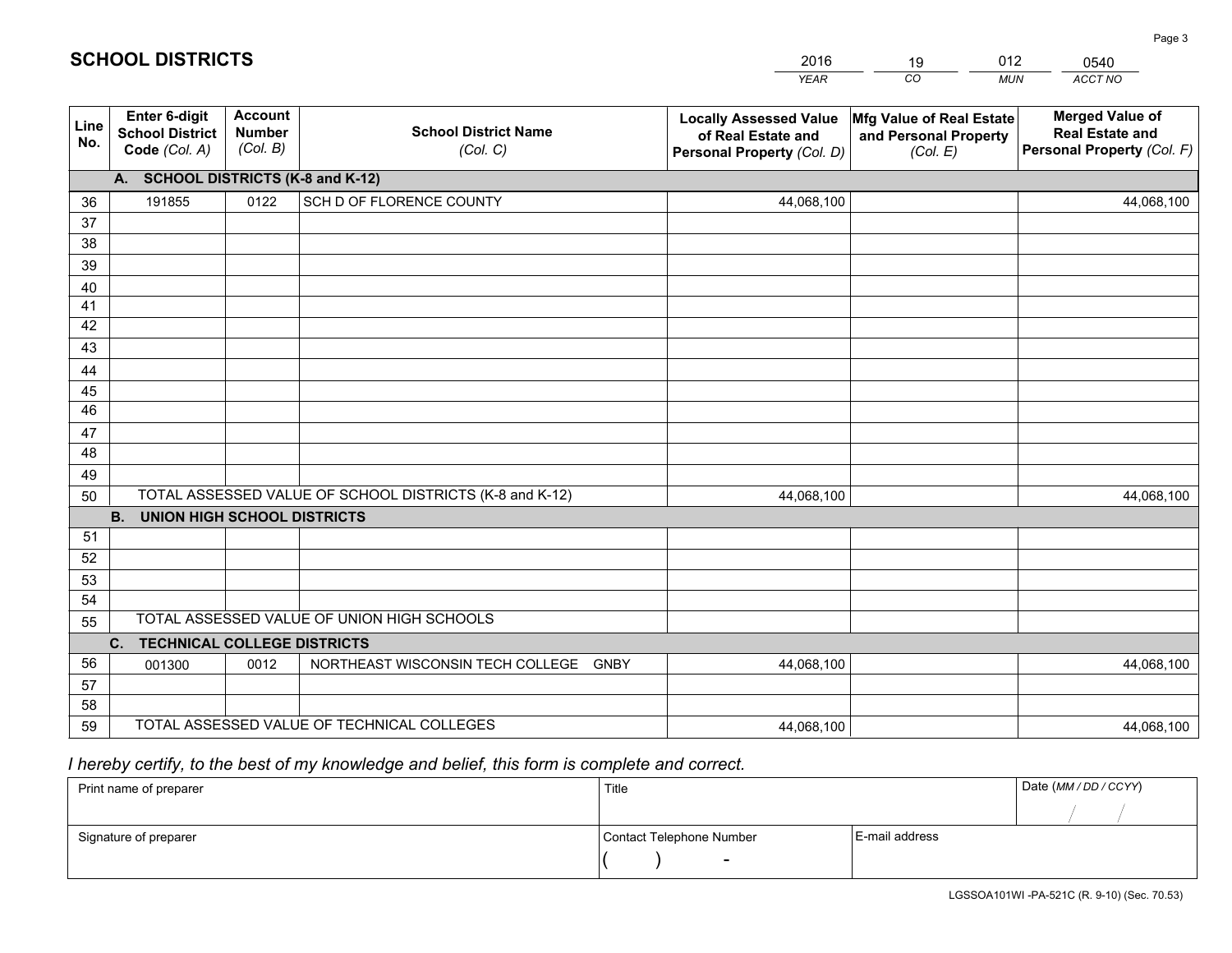### **HIGHLIGHTS**

- 1. Complete the Statement of Assessment after the Board of Review. Reflect any changes made there.
- 2. Use black ink to complete.
- 3. Line 16 must equal Line 50, Col D.
- 4. Line 55 must equal the total of K-8 schools listed on lines 36-49. Do not include K-12 schools in this comparision.
- 5. Line 59, Col. D must equal Line 16.
- 6. Special District, School District and Technical College District values must include both real estate and personal property. Examples of Special districts are: town sanitary districts, public inland lake protection and rehabilitation districts, and metropolitan sewerage districts.
- 7. DO NOT INCLUDE Manufacturing property values.DOR will print these values on the final SOA.
- 8. Accuracy of this form is very important. The values reported directly affect the equalized value DOR calculates for school and special districts.

#### **Page 1:**

 If not prefilled, enter the tax year,county and municipal code,municipal type, municipal name and county name on the top of form.

Check the Amended box, if filing an amended / corrected SOA.

 Report the parcel count, acres and assessed value of taxable general property, total parcel count, (real and personal), total acres, and values from final figures set by the Board of Review.

- A. Real Estate land and improvements (buildings, etc.) is reported on lines 1 8, total line 9.
- B. Personal Property is reported on lines 11 14, Column D, total line 15.
- C. To complete this report, use the computer produced summary of the assessment roll that shows these amounts.
- D. Use whole numbers only.
- E. Add each line across and each column down to verify entries.

#### **Page 2:**

- A. Report Special Items (not subject to general property tax).
- 1. Private Forest Croplands and Managed Forest Lands are reported on lines 18,19, 20 and 21. Be sure to report assessed values **NOT** taxes.
- 2. You should have copies of the orders of entry, orders of withdrawal, etc., to update your assessment roll.
	- 3. Show hundredths of acres (e.g. 39.75).
- 4. Tax exempt lands are reported on line 22.
- 5. Omitted property and sec. 70.43, Wis. Stats., corrections of errors by assessor are reported on line 23. Report real estate and personal property separately. These should be for **prior years**, not something found on the current assessment roll after the board of review.
- B. Special District (Lines 24-35) Include the value of both real and personal property.
- The Department of Revenue (DOR) preprints much of the information regarding names and codes for schools, special districts,etc. If a district is not listed, enter the name and value only, DOR will enter the proper code.

### **Page 3 School Districts:**

Include the value of both real and personal property.

Report School District (regular, elementary, union high school, and technical college).

- 1. Regular (K-12) and Elementary (K-8) school values are reported on lines 36-49, total on line 50.
- 2. Union High School (UHS) (use only if elementary schools are listed on lines 36-49) are reported on lines 51-54. UHS total value (line 55) must equal to the total **elementary school** values reported on lines 36-49. Do notinclude K-12 schools in this comparison.
- 3. Technical College values are reported on lines 56-58, total on line 59.
- 4. Use the computer summary that shows these amounts to complete this report.

#### **This form is due the second Monday in June. File this report only after your Board of Review is complete.**

 *If you have questions: Return forms to:*

Fax number: (608) 264-6887 PO Box 8971

 Email: lgs@revenue.wi.gov Wisconsin Department of Revenue Call: (608) 261-5341 Local Government Services Section 6-97Madison WI 53708-8971

**NOTE: Please supply any correction to the name and address.**

NOTE: Please supply any correction to the name and address.

TOWN OF HOMESTEAD \_INDA MCLAIN<br>TOWN OF HOMESTEAD FLORENCE, WI 54121 FLORENCE, WI 54121 4452 WILBERT RD 4452 WILBERT RD LINDA MCLAIN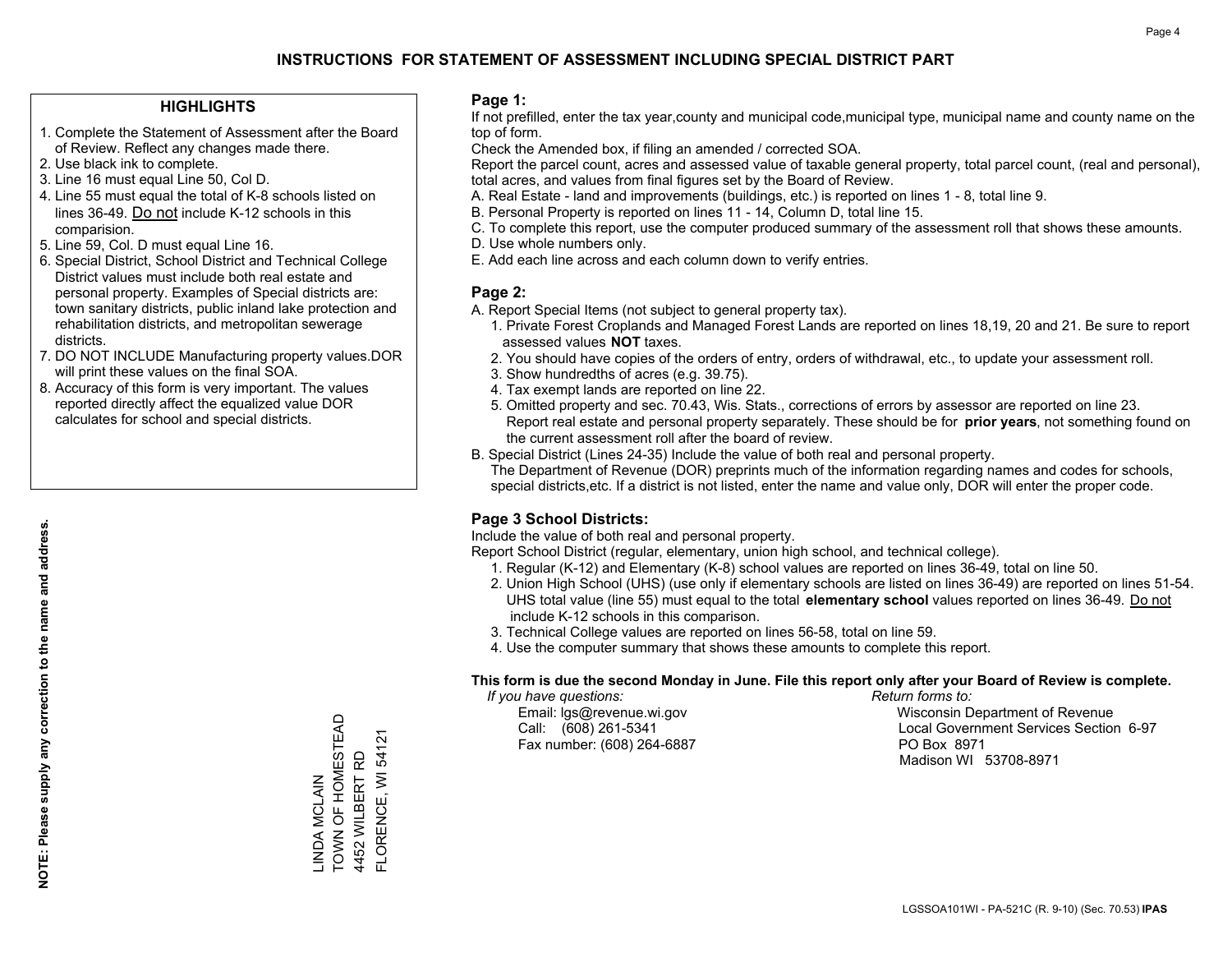**STATEMENT OF ASSESSMENT FOR 2016** 

| 19 | 014 | 0541    |
|----|-----|---------|
| m: | MUN | ACCT NO |

|                | <b>FOR</b><br><b>TOWN OF</b><br><b>OF</b><br><b>LONG LAKE</b><br>Town - Village - City<br><b>Municipality Name</b>                                                                           |              |              | <b>FLORENCE COUNTY</b><br><b>County Name</b>             |                         | WHEN COMPLETING THIS DOCUMENT<br>DO NOT WRITE OVER X's OR IN SHADED AREAS |                     |
|----------------|----------------------------------------------------------------------------------------------------------------------------------------------------------------------------------------------|--------------|--------------|----------------------------------------------------------|-------------------------|---------------------------------------------------------------------------|---------------------|
|                |                                                                                                                                                                                              |              |              |                                                          |                         |                                                                           |                     |
|                | <b>REAL ESTATE</b>                                                                                                                                                                           |              | PARCEL COUNT | NO. OF ACRES                                             | <b>VALUE OF</b>         | VALUE OF                                                                  | TOTAL VALUE OF LAND |
| Line<br>No.    | (See Lines 18 - 22 for                                                                                                                                                                       |              |              | <b>WHOLE</b><br>TOTAL LAND   IMPROVEMENTS   NUMBERS ONLY | LAND                    | <b>IMPROVEMENTS</b>                                                       | AND IMPROVEMENTS    |
|                | other Real Estate)                                                                                                                                                                           | Col. A       | Col. B       | Col. C                                                   | Col. D                  | Col. E                                                                    | Col. F              |
| $\mathbf{1}$   | <b>RESIDENTIAL - Class 1</b>                                                                                                                                                                 | 540          | 342          | 889                                                      | 15,334,600              | 21,091,800                                                                | 36,426,400          |
| $\overline{2}$ | <b>COMMERCIAL - Class 2</b>                                                                                                                                                                  | 24           | 16           | 61                                                       | 620,100                 | 1,553,800                                                                 | 2,173,900           |
| 3              | MANUFACTURING - Class 3                                                                                                                                                                      | $\Omega$     | 0            | 0                                                        | 0                       | 0                                                                         | 0                   |
| 4              | <b>AGRICULTURAL - Class 4</b>                                                                                                                                                                | $\mathbf 0$  |              | $\Omega$                                                 | $\mathbf{0}$            |                                                                           | 0                   |
| 5              | <b>UNDEVELOPED - Class 5</b>                                                                                                                                                                 | 24           |              | 227                                                      | 89,400                  |                                                                           | 89,400              |
| 6              | AGRICULTURAL FOREST - Class 5m                                                                                                                                                               | $\mathbf{0}$ |              | 0                                                        | 0                       |                                                                           | 0                   |
| $\overline{7}$ | FOREST LANDS - Class 6                                                                                                                                                                       | 95           |              | 1,778                                                    | 2,765,800               |                                                                           | 2,765,800           |
| 8              | OTHER - Class 7                                                                                                                                                                              | $\Omega$     | $\Omega$     | $\Omega$                                                 | $\Omega$                | $\Omega$                                                                  | 0                   |
| 9              | TOTAL - ALL COLUMNS                                                                                                                                                                          | 683          | 358          | 2,955                                                    | 18,809,900              | 22,645,600                                                                | 41,455,500          |
| 10             | NUMBER OF PERSONAL PROPERTY ACCOUNTS IN ROLL                                                                                                                                                 |              |              | 24                                                       | <b>LOCALLY ASSESSED</b> | <b>MANUFACTURING</b>                                                      | <b>MERGED</b>       |
| 11             | BOATS AND OTHER WATERCRAFT NOT EXEMPT - Code 1                                                                                                                                               |              |              |                                                          | 1,750                   | 0                                                                         | 1,750               |
| 12             | MACHINERY, TOOLS AND PATTERNS - Code 2                                                                                                                                                       |              |              |                                                          | 49,995                  | 41,600                                                                    | 91,595              |
| 13             | FURNITURE, FIXTURES AND EQUIPMENT - Code 3                                                                                                                                                   |              |              |                                                          | 34,369                  | $\Omega$                                                                  | 34,369              |
| 14             | ALL OTHER PERSONAL PROPERTY NOT EXEMPT - Codes 4A, 4B, 4C                                                                                                                                    |              |              |                                                          | 101,547                 | 200                                                                       | 101,747             |
| 15             | TOTAL OF PERSONAL PROPERTY NOT EXEMPT (Total of Lines 11-14)                                                                                                                                 | 187,661      | 41,800       | 229,461                                                  |                         |                                                                           |                     |
| 16             | AGGREGATE ASSESSED VALUE OF ALL PROPERTY SUBJECT TO THE GENERAL PROPERTY TAX (Total of Lines 9F and 15F)<br>MUST EQUAL TOTAL VALUE OF THE SCHOOL DISTRICTS (K-12 PLUS K-8) - Line 50, Col. F |              |              |                                                          |                         |                                                                           | 41,684,961          |
| 17             | <b>BOARD OF REVIEW</b>                                                                                                                                                                       |              |              | Name of Assessor                                         |                         | Telephone #                                                               |                     |
|                | DATE OF FINAL ADJOURNMENT<br><b>TODD ANDERSON</b><br>(715) 845-2022<br>09/08/2016                                                                                                            |              |              |                                                          |                         |                                                                           |                     |

REMARKS

The Assessment Ratio to be used in calculating the estimated Fair Market Value on tax bills for this tax district is 1.024749639

This ratio should be used to convert assessed values to "Calculate Equalized Values" in Step 1 of the Lottery and Gaming Credit Calculations.<br>This ratio should be used in the "Computation of Tax Equivalent" schedule of the **Commission**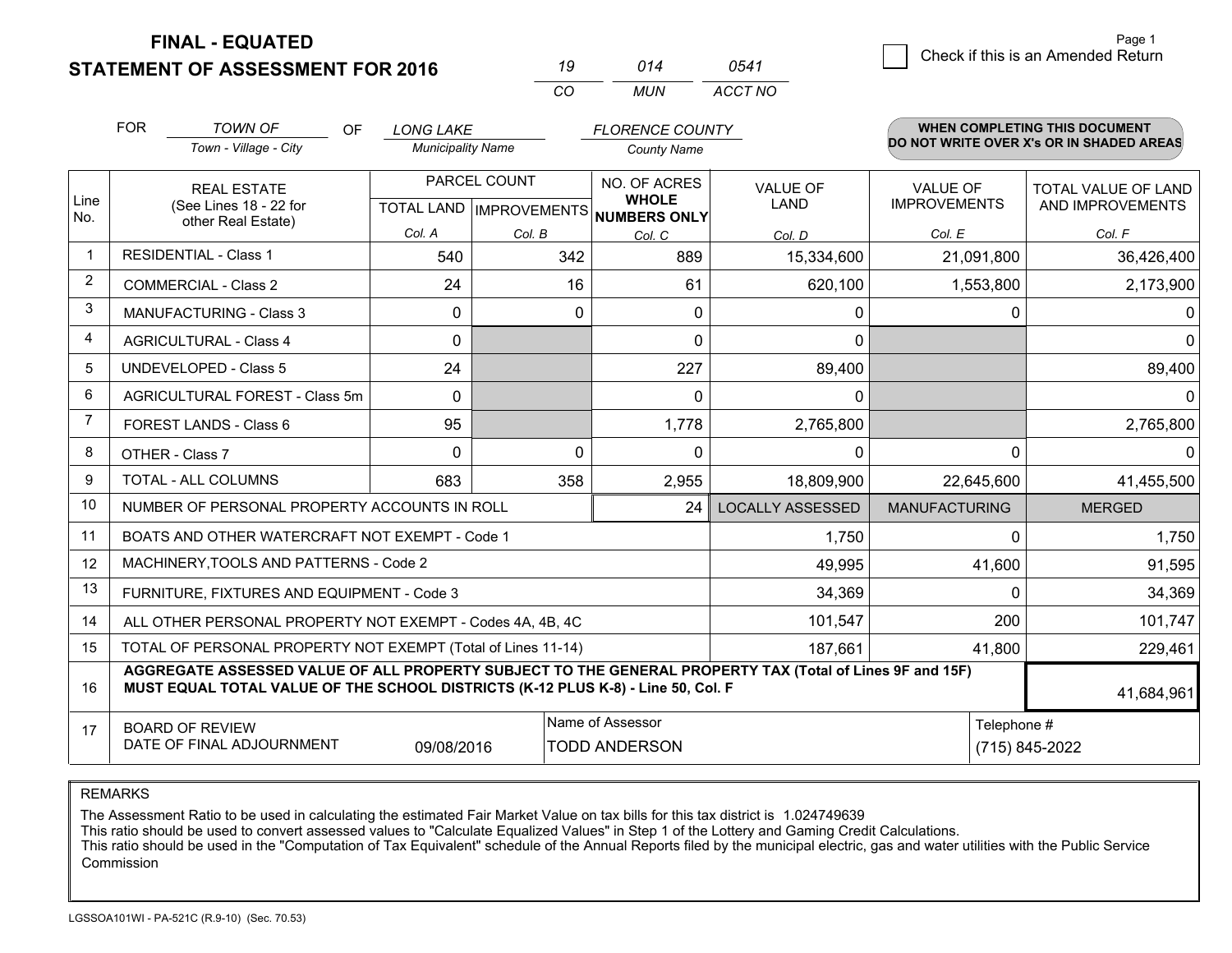*YEAR CO MUN ACCT NO* <sup>2016</sup> <sup>19</sup> <sup>014</sup> <sup>0541</sup>

Do not confuse FOREST LANDS (Line 7) with FOREST CROPS (in this section) - They are **NOT** the same

|    |                                                                                |                  |  | Private Forest Crop - Reg Class @ 10¢ per acre                   |        | Private Forest Crop - Reg Class @ \$2.52 per acre                            |                                                                    |               |                    |  |
|----|--------------------------------------------------------------------------------|------------------|--|------------------------------------------------------------------|--------|------------------------------------------------------------------------------|--------------------------------------------------------------------|---------------|--------------------|--|
| 18 | (a) PARCELS                                                                    | (b) ACRES        |  | (c) ASSESSED VALUE                                               |        | (d) PARCELS                                                                  | (e) ACRES                                                          |               | (f) ASSESSED VALUE |  |
|    |                                                                                |                  |  |                                                                  |        |                                                                              |                                                                    |               |                    |  |
|    | Private Forest Crop - Special Class @ 20¢ per acre                             |                  |  |                                                                  |        | Entered Before 2005 Managed Forest - Ferrous Mining CLOSED @ \$8.27 per acre |                                                                    |               |                    |  |
| 19 | (a) PARCELS                                                                    | (b) ACRES        |  | (c) ASSESSED VALUE                                               |        | (d) PARCELS                                                                  | (e) ACRES                                                          |               | (f) ASSESSED VALUE |  |
|    |                                                                                |                  |  |                                                                  |        |                                                                              |                                                                    |               |                    |  |
|    |                                                                                |                  |  | Entered Before 2005 Managed Forest - OPEN @ \$.79 per acre       |        |                                                                              | Entered Before 2005 Managed Forest - CLOSED @ \$1.87 per acre      |               |                    |  |
| 20 | (a) PARCELS                                                                    | (b) ACRES        |  | (c) ASSESSED VALUE                                               |        | (d) PARCELS                                                                  | (e) ACRES                                                          |               | (f) ASSESSED VALUE |  |
|    | 6                                                                              | 158.2<br>253,000 |  |                                                                  |        | 222.95                                                                       |                                                                    | 356,700       |                    |  |
|    | Entered After 2004 Managed Forest - OPEN @<br>\$2.14 per acre                  |                  |  |                                                                  |        | Entered After 2004 Managed Forest - CLOSED @ \$10.68 per acre                |                                                                    |               |                    |  |
| 21 | (a) PARCELS                                                                    | (b) ACRES        |  | (c) ASSESSED VALUE                                               |        | (d) PARCELS<br>(e) ACRES                                                     |                                                                    |               | (f) ASSESSED VALUE |  |
|    |                                                                                |                  |  |                                                                  |        |                                                                              |                                                                    |               |                    |  |
|    |                                                                                | 195.4            |  | 312,700                                                          |        | 22<br>508.8                                                                  |                                                                    |               | 892,600            |  |
| 22 | (a) County Forest Cropland Acres                                               |                  |  | (b) Federal Acres                                                |        | (d) County (NOT FOREST CROP) Acres<br>(c) State Acres                        |                                                                    |               | (e) Other Acres    |  |
|    |                                                                                |                  |  | 17.022.79                                                        | 361.46 |                                                                              | 3.37                                                               |               | 118.91             |  |
|    |                                                                                |                  |  | Assessed Value of Omitted Property From Prior Years (Sec. 70.44) |        |                                                                              | Assessed Value of Sec. 70.43 Corrections of Errors by Assessors    |               |                    |  |
| 23 |                                                                                | (a) REAL ESTATE  |  | (b) PERSONAL                                                     |        |                                                                              | (c1) REAL ESTATE                                                   |               | (c2) PERSONAL      |  |
|    |                                                                                |                  |  |                                                                  |        |                                                                              |                                                                    |               |                    |  |
|    | Manufacturing Equated Value of Omitted Property From Prior Years (Sec. 70.995) |                  |  |                                                                  |        |                                                                              | Mfg. Equated Value of Sec.70.43 Corrections of Errors by Assessors |               |                    |  |
|    | (d) REAL ESTATE                                                                |                  |  | (e) PERSONAL                                                     |        | (f1) REAL ESTATE                                                             |                                                                    | (f2) PERSONAL |                    |  |
|    |                                                                                |                  |  |                                                                  |        |                                                                              |                                                                    |               |                    |  |

# **SPECIAL DISTRICTS**

| Line<br>No. | Enter 6-digit<br><b>Special District</b> | <b>Account</b><br><b>Number</b> | <b>Special District Name</b> | <b>Locally Assessed Value</b><br>of Real Estate and | Mfg Value of Real Estate<br>and Personal Property | <b>Merged Value of</b><br><b>Real Estate and</b> |
|-------------|------------------------------------------|---------------------------------|------------------------------|-----------------------------------------------------|---------------------------------------------------|--------------------------------------------------|
|             | Code (Col. A)                            | (Col. B)                        | (Col. C)                     | Personal Property (Col. D)                          | (Col. E)                                          | Personal Property (Col. F)                       |
| 24          |                                          |                                 |                              |                                                     |                                                   |                                                  |
| 25          |                                          |                                 |                              |                                                     |                                                   |                                                  |
| 26          |                                          |                                 |                              |                                                     |                                                   |                                                  |
| 27          |                                          |                                 |                              |                                                     |                                                   |                                                  |
| 28          |                                          |                                 |                              |                                                     |                                                   |                                                  |
| 29          |                                          |                                 |                              |                                                     |                                                   |                                                  |
| 30          |                                          |                                 |                              |                                                     |                                                   |                                                  |
| 31          |                                          |                                 |                              |                                                     |                                                   |                                                  |
| 32          |                                          |                                 |                              |                                                     |                                                   |                                                  |
| 33          |                                          |                                 |                              |                                                     |                                                   |                                                  |
| 34          |                                          |                                 |                              |                                                     |                                                   |                                                  |
| 35          |                                          |                                 |                              |                                                     |                                                   |                                                  |

LGSSOA101WI-PA - 521C (R. 9-10) (Sec. 70.53)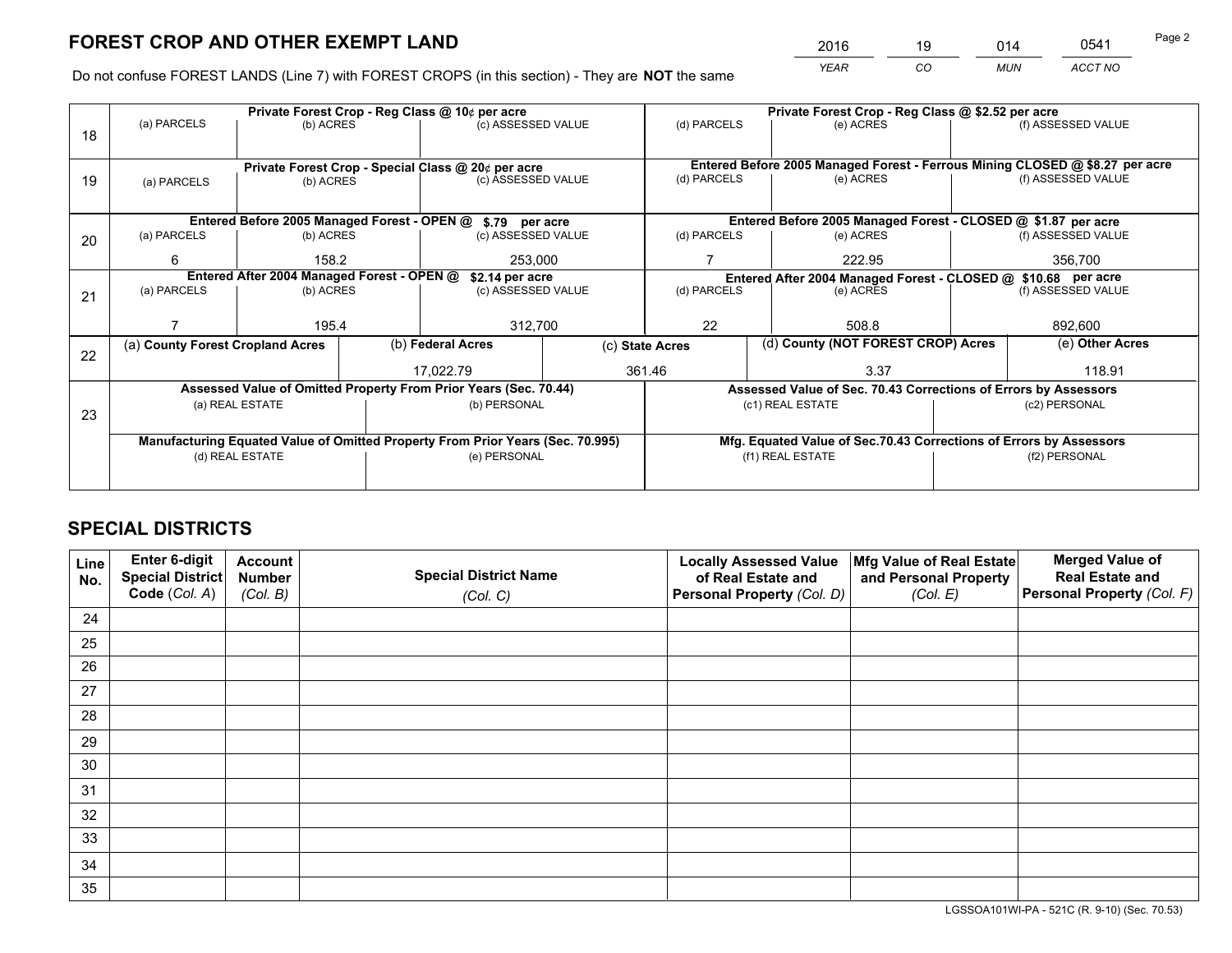|             |                                                                 |                                             |                                                         | <b>YEAR</b>                                                                       | CO<br><b>MUN</b>                                              | <b>ACCT NO</b>                                                                 |
|-------------|-----------------------------------------------------------------|---------------------------------------------|---------------------------------------------------------|-----------------------------------------------------------------------------------|---------------------------------------------------------------|--------------------------------------------------------------------------------|
| Line<br>No. | <b>Enter 6-digit</b><br><b>School District</b><br>Code (Col. A) | <b>Account</b><br><b>Number</b><br>(Col. B) | <b>School District Name</b><br>(Col. C)                 | <b>Locally Assessed Value</b><br>of Real Estate and<br>Personal Property (Col. D) | Mfg Value of Real Estate<br>and Personal Property<br>(Col. E) | <b>Merged Value of</b><br><b>Real Estate and</b><br>Personal Property (Col. F) |
|             | A. SCHOOL DISTRICTS (K-8 and K-12)                              |                                             |                                                         |                                                                                   |                                                               |                                                                                |
| 36          | 191855                                                          | 0122                                        | SCH D OF FLORENCE COUNTY                                | 41,643,161                                                                        | 41,800                                                        | 41,684,961                                                                     |
| 37          |                                                                 |                                             |                                                         |                                                                                   |                                                               |                                                                                |
| 38          |                                                                 |                                             |                                                         |                                                                                   |                                                               |                                                                                |
| 39          |                                                                 |                                             |                                                         |                                                                                   |                                                               |                                                                                |
| 40          |                                                                 |                                             |                                                         |                                                                                   |                                                               |                                                                                |
| 41          |                                                                 |                                             |                                                         |                                                                                   |                                                               |                                                                                |
| 42          |                                                                 |                                             |                                                         |                                                                                   |                                                               |                                                                                |
| 43          |                                                                 |                                             |                                                         |                                                                                   |                                                               |                                                                                |
| 44<br>45    |                                                                 |                                             |                                                         |                                                                                   |                                                               |                                                                                |
| 46          |                                                                 |                                             |                                                         |                                                                                   |                                                               |                                                                                |
| 47          |                                                                 |                                             |                                                         |                                                                                   |                                                               |                                                                                |
| 48          |                                                                 |                                             |                                                         |                                                                                   |                                                               |                                                                                |
| 49          |                                                                 |                                             |                                                         |                                                                                   |                                                               |                                                                                |
| 50          |                                                                 |                                             | TOTAL ASSESSED VALUE OF SCHOOL DISTRICTS (K-8 and K-12) | 41,643,161                                                                        | 41,800                                                        | 41,684,961                                                                     |
|             | <b>B.</b><br><b>UNION HIGH SCHOOL DISTRICTS</b>                 |                                             |                                                         |                                                                                   |                                                               |                                                                                |
| 51          |                                                                 |                                             |                                                         |                                                                                   |                                                               |                                                                                |
| 52          |                                                                 |                                             |                                                         |                                                                                   |                                                               |                                                                                |
| 53          |                                                                 |                                             |                                                         |                                                                                   |                                                               |                                                                                |
| 54          |                                                                 |                                             |                                                         |                                                                                   |                                                               |                                                                                |
| 55          |                                                                 |                                             | TOTAL ASSESSED VALUE OF UNION HIGH SCHOOLS              |                                                                                   |                                                               |                                                                                |
|             | C.<br><b>TECHNICAL COLLEGE DISTRICTS</b>                        |                                             |                                                         |                                                                                   |                                                               |                                                                                |
| 56          | 001300                                                          | 0012                                        | NORTHEAST WISCONSIN TECH COLLEGE<br><b>GNBY</b>         | 41,643,161                                                                        | 41,800                                                        | 41,684,961                                                                     |
| 57          |                                                                 |                                             |                                                         |                                                                                   |                                                               |                                                                                |
| 58          |                                                                 |                                             | TOTAL ASSESSED VALUE OF TECHNICAL COLLEGES              |                                                                                   |                                                               |                                                                                |
| 59          |                                                                 |                                             |                                                         | 41,643,161                                                                        | 41,800                                                        | 41,684,961                                                                     |

# *I hereby certify, to the best of my knowledge and belief, this form is complete and correct.*

**SCHOOL DISTRICTS**

| Print name of preparer | Title                    |                | Date (MM / DD / CCYY) |
|------------------------|--------------------------|----------------|-----------------------|
|                        |                          |                |                       |
| Signature of preparer  | Contact Telephone Number | E-mail address |                       |
|                        | $\overline{\phantom{0}}$ |                |                       |

014

0541

Page 3

2016

19

LGSSOA101WI -PA-521C (R. 9-10) (Sec. 70.53)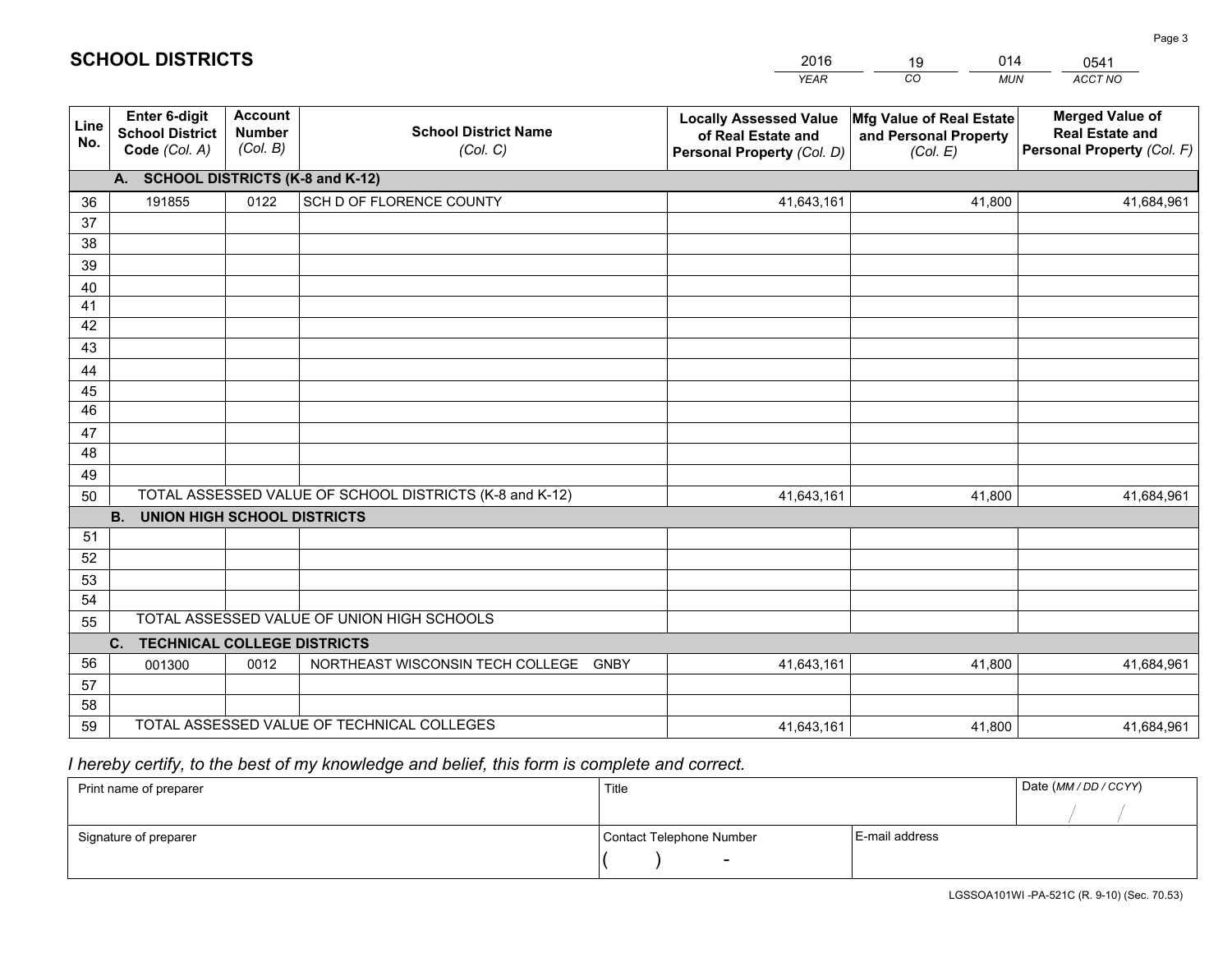#### **HIGHLIGHTS**

- 1. Complete the Statement of Assessment after the Board of Review. Reflect any changes made there.
- 2. Use black ink to complete.
- 3. Line 16 must equal Line 50, Col D.
- 4. Line 55 must equal the total of K-8 schools listed on lines 36-49. Do not include K-12 schools in this comparision.
- 5. Line 59, Col. D must equal Line 16.
- 6. Special District, School District and Technical College District values must include both real estate and personal property. Examples of Special districts are: town sanitary districts, public inland lake protection and rehabilitation districts, and metropolitan sewerage districts.
- 7. DO NOT INCLUDE Manufacturing property values.DOR will print these values on the final SOA.

CYNDY HALADA TOWN OF LONG LAKE 11129 FAY LAKE RD

**SYNDY HALADA** 

TOWN OF LONG LAKE 11129 FAY LAKE RD LONG LAKE, WI 54542 - 9737

-ONG LAKE, WI 54542 - 9737

 8. Accuracy of this form is very important. The values reported directly affect the equalized value DOR calculates for school and special districts.

#### **Page 1:**

 If not prefilled, enter the tax year,county and municipal code,municipal type, municipal name and county name on the top of form.

Check the Amended box, if filing an amended / corrected SOA.

 Report the parcel count, acres and assessed value of taxable general property, total parcel count, (real and personal), total acres, and values from final figures set by the Board of Review.

- A. Real Estate land and improvements (buildings, etc.) is reported on lines 1 8, total line 9.
- B. Personal Property is reported on lines 11 14, Column D, total line 15.
- C. To complete this report, use the computer produced summary of the assessment roll that shows these amounts.
- D. Use whole numbers only.
- E. Add each line across and each column down to verify entries.

### **Page 2:**

- A. Report Special Items (not subject to general property tax).
- 1. Private Forest Croplands and Managed Forest Lands are reported on lines 18,19, 20 and 21. Be sure to report assessed values **NOT** taxes.
- 2. You should have copies of the orders of entry, orders of withdrawal, etc., to update your assessment roll.
	- 3. Show hundredths of acres (e.g. 39.75).
- 4. Tax exempt lands are reported on line 22.
- 5. Omitted property and sec. 70.43, Wis. Stats., corrections of errors by assessor are reported on line 23. Report real estate and personal property separately. These should be for **prior years**, not something found on the current assessment roll after the board of review.
- B. Special District (Lines 24-35) Include the value of both real and personal property.
- The Department of Revenue (DOR) preprints much of the information regarding names and codes for schools, special districts,etc. If a district is not listed, enter the name and value only, DOR will enter the proper code.

### **Page 3 School Districts:**

Include the value of both real and personal property.

Report School District (regular, elementary, union high school, and technical college).

- 1. Regular (K-12) and Elementary (K-8) school values are reported on lines 36-49, total on line 50.
- 2. Union High School (UHS) (use only if elementary schools are listed on lines 36-49) are reported on lines 51-54. UHS total value (line 55) must equal to the total **elementary school** values reported on lines 36-49. Do notinclude K-12 schools in this comparison.
- 3. Technical College values are reported on lines 56-58, total on line 59.
- 4. Use the computer summary that shows these amounts to complete this report.

#### **This form is due the second Monday in June. File this report only after your Board of Review is complete.**

 *If you have questions: Return forms to:*

Fax number: (608) 264-6887 PO Box 8971

 Email: lgs@revenue.wi.gov Wisconsin Department of Revenue Call: (608) 261-5341 Local Government Services Section 6-97Madison WI 53708-8971

LGSSOA101WI - PA-521C (R. 9-10) (Sec. 70.53) **IPAS**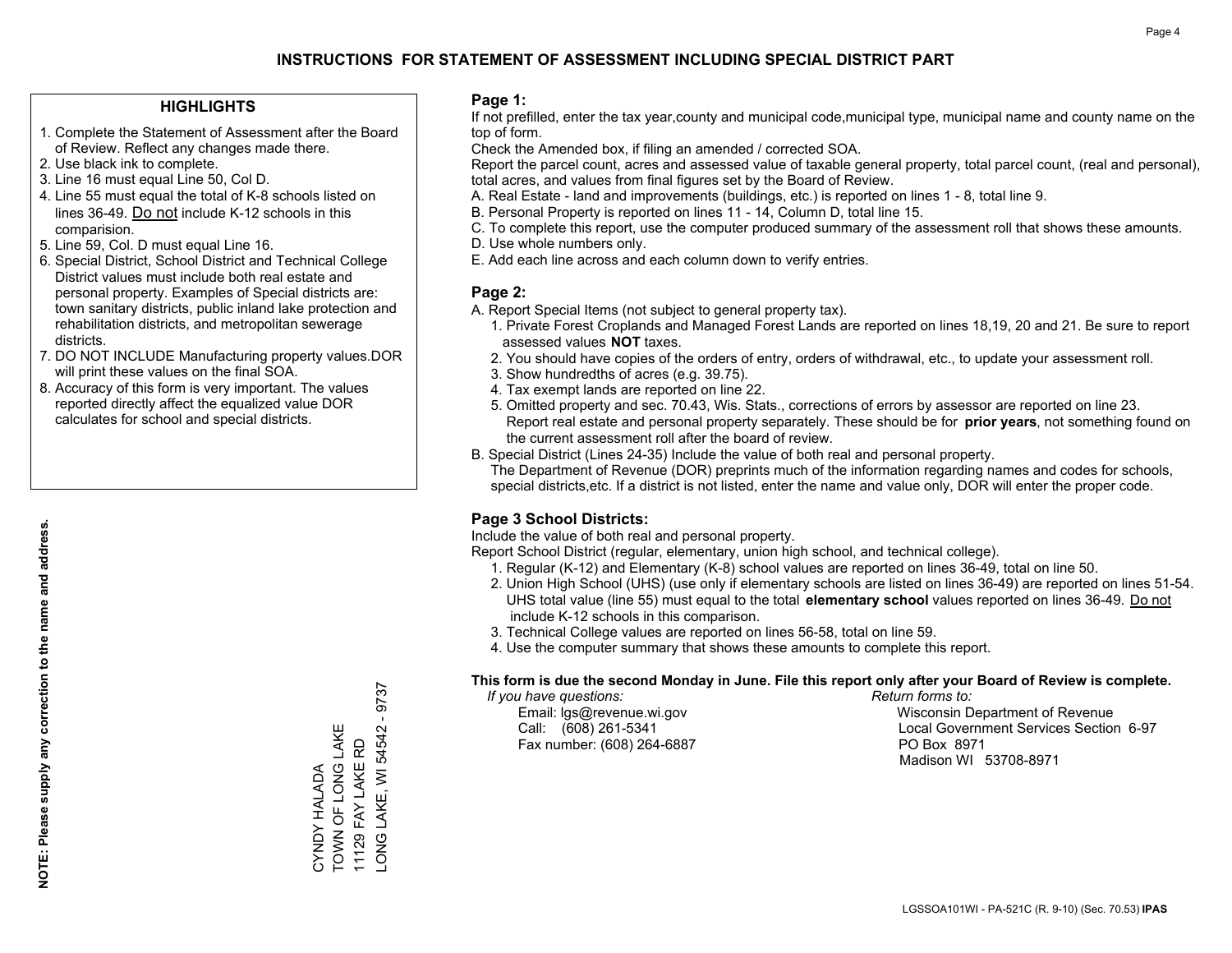**STATEMENT OF ASSESSMENT FOR 2016** 

|              | 016  | 0542    |
|--------------|------|---------|
| $\mathbf{r}$ | MUN. | ACCT NO |

|                | <b>FOR</b><br><b>TOWN OF</b><br><b>OF</b><br><b>FLORENCE COUNTY</b><br><b>TIPLER</b><br>Town - Village - City<br><b>Municipality Name</b><br><b>County Name</b>                              |          |              |                                                          | WHEN COMPLETING THIS DOCUMENT<br>DO NOT WRITE OVER X's OR IN SHADED AREAS |                      |                     |
|----------------|----------------------------------------------------------------------------------------------------------------------------------------------------------------------------------------------|----------|--------------|----------------------------------------------------------|---------------------------------------------------------------------------|----------------------|---------------------|
|                |                                                                                                                                                                                              |          |              |                                                          |                                                                           |                      |                     |
|                | <b>REAL ESTATE</b>                                                                                                                                                                           |          | PARCEL COUNT | NO. OF ACRES                                             | <b>VALUE OF</b>                                                           | <b>VALUE OF</b>      | TOTAL VALUE OF LAND |
| Line<br>No.    | (See Lines 18 - 22 for<br>other Real Estate)                                                                                                                                                 |          |              | <b>WHOLE</b><br>TOTAL LAND   IMPROVEMENTS   NUMBERS ONLY | <b>LAND</b>                                                               | <b>IMPROVEMENTS</b>  | AND IMPROVEMENTS    |
|                |                                                                                                                                                                                              | Col. A   | Col. B       | Col. C                                                   | Col. D                                                                    | Col. E               | Col. F              |
| -1             | <b>RESIDENTIAL - Class 1</b>                                                                                                                                                                 | 502      | 354          | 925                                                      | 5,770,900                                                                 | 13,719,600           | 19,490,500          |
| 2              | <b>COMMERCIAL - Class 2</b>                                                                                                                                                                  | 8        |              | 40                                                       | 92,000                                                                    | 577,000              | 669,000             |
| 3              | <b>MANUFACTURING - Class 3</b>                                                                                                                                                               |          |              | 5                                                        | 14,100                                                                    | 30,300               | 44,400              |
| 4              | <b>AGRICULTURAL - Class 4</b>                                                                                                                                                                | 20       |              | 317                                                      | 41,800                                                                    |                      | 41,800              |
| 5              | UNDEVELOPED - Class 5                                                                                                                                                                        | 117      |              | 904                                                      | 381,200                                                                   |                      | 381,200             |
| 6              | AGRICULTURAL FOREST - Class 5m                                                                                                                                                               | 14       |              | 120                                                      | 100,200                                                                   |                      | 100,200             |
| $\overline{7}$ | FOREST LANDS - Class 6                                                                                                                                                                       | 177      |              | 3,385                                                    | 5,570,900                                                                 |                      | 5,570,900           |
| 8              | OTHER - Class 7                                                                                                                                                                              | $\Omega$ | $\Omega$     | $\Omega$                                                 | $\Omega$                                                                  | $\Omega$             | $\Omega$            |
| 9              | TOTAL - ALL COLUMNS                                                                                                                                                                          | 839      | 362          | 5,696                                                    | 11,971,100                                                                | 14,326,900           | 26,298,000          |
| 10             | NUMBER OF PERSONAL PROPERTY ACCOUNTS IN ROLL                                                                                                                                                 |          |              | 23                                                       | <b>LOCALLY ASSESSED</b>                                                   | <b>MANUFACTURING</b> | <b>MERGED</b>       |
| 11             | BOATS AND OTHER WATERCRAFT NOT EXEMPT - Code 1                                                                                                                                               |          |              |                                                          | 0                                                                         | 0                    | 0                   |
| 12             | MACHINERY, TOOLS AND PATTERNS - Code 2                                                                                                                                                       |          |              |                                                          | 46,800                                                                    | 2,000                | 48,800              |
| 13             | FURNITURE, FIXTURES AND EQUIPMENT - Code 3                                                                                                                                                   |          |              |                                                          | 31,000                                                                    | 500                  | 31,500              |
| 14             | ALL OTHER PERSONAL PROPERTY NOT EXEMPT - Codes 4A, 4B, 4C                                                                                                                                    |          |              |                                                          | 119,300                                                                   | 2,300                | 121,600             |
| 15             | TOTAL OF PERSONAL PROPERTY NOT EXEMPT (Total of Lines 11-14)                                                                                                                                 | 4,800    | 201,900      |                                                          |                                                                           |                      |                     |
| 16             | AGGREGATE ASSESSED VALUE OF ALL PROPERTY SUBJECT TO THE GENERAL PROPERTY TAX (Total of Lines 9F and 15F)<br>MUST EQUAL TOTAL VALUE OF THE SCHOOL DISTRICTS (K-12 PLUS K-8) - Line 50, Col. F |          |              |                                                          |                                                                           |                      | 26,499,900          |
| 17             | Name of Assessor<br><b>BOARD OF REVIEW</b><br>DATE OF FINAL ADJOURNMENT<br><b>RANDR ASSESSING SERVICES</b><br>09/29/2016                                                                     |          |              |                                                          |                                                                           | Telephone #          | (920) 846-4250      |

REMARKS

The Assessment Ratio to be used in calculating the estimated Fair Market Value on tax bills for this tax district is .939951316

This ratio should be used to convert assessed values to "Calculate Equalized Values" in Step 1 of the Lottery and Gaming Credit Calculations.<br>This ratio should be used in the "Computation of Tax Equivalent" schedule of the **Commission**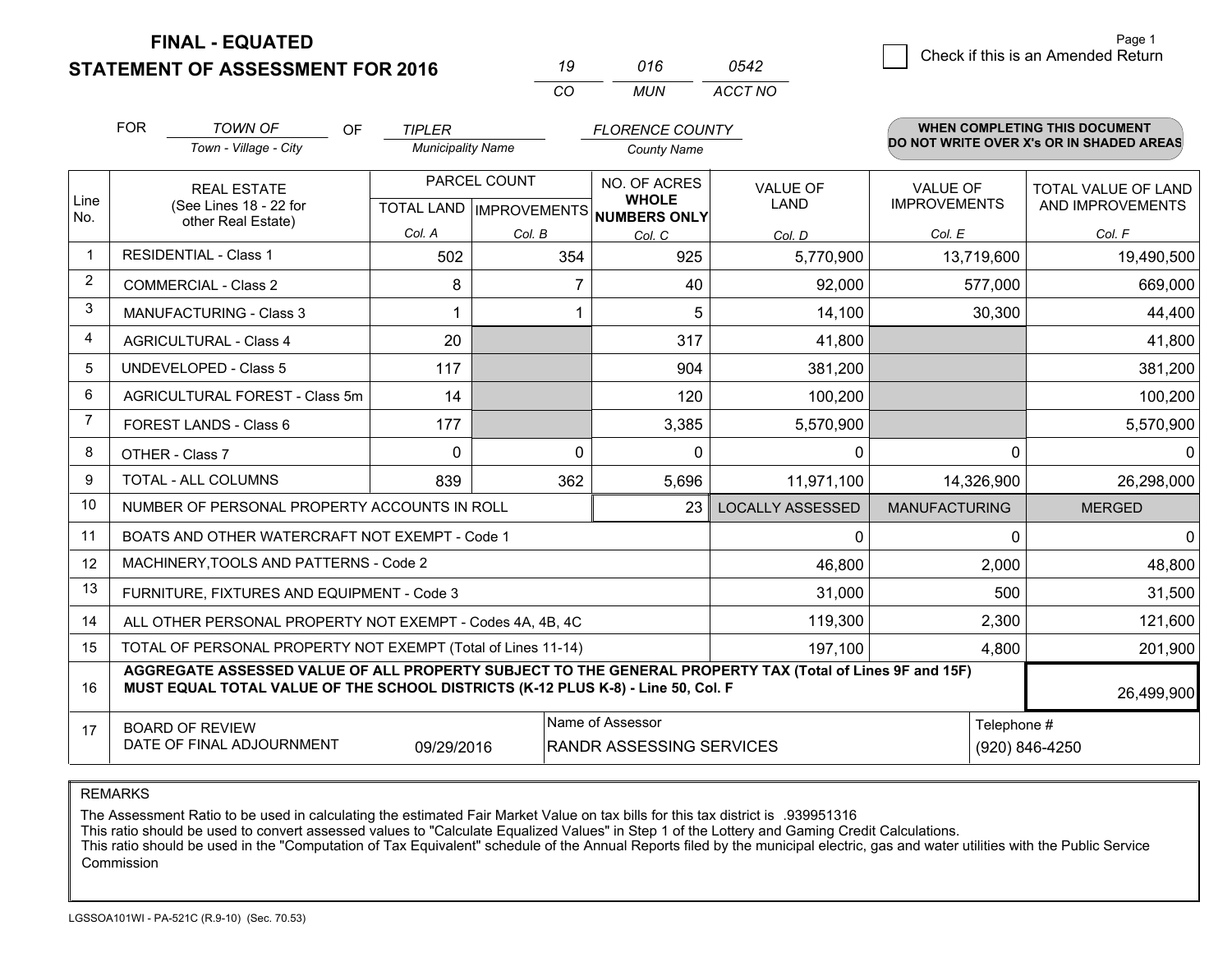*YEAR CO MUN ACCT NO* <sup>2016</sup> <sup>19</sup> <sup>016</sup> <sup>0542</sup>

Do not confuse FOREST LANDS (Line 7) with FOREST CROPS (in this section) - They are **NOT** the same

|    |                                                                                |                 |  | Private Forest Crop - Reg Class @ 10¢ per acre                   |                                                               | Private Forest Crop - Reg Class @ \$2.52 per acre     |                                                                              |                                                                 |                 |                    |
|----|--------------------------------------------------------------------------------|-----------------|--|------------------------------------------------------------------|---------------------------------------------------------------|-------------------------------------------------------|------------------------------------------------------------------------------|-----------------------------------------------------------------|-----------------|--------------------|
| 18 | (a) PARCELS                                                                    | (b) ACRES       |  | (c) ASSESSED VALUE                                               |                                                               | (d) PARCELS                                           |                                                                              | (e) ACRES                                                       |                 | (f) ASSESSED VALUE |
|    |                                                                                |                 |  |                                                                  |                                                               |                                                       |                                                                              |                                                                 |                 |                    |
|    | Private Forest Crop - Special Class @ 20¢ per acre                             |                 |  |                                                                  |                                                               |                                                       | Entered Before 2005 Managed Forest - Ferrous Mining CLOSED @ \$8.27 per acre |                                                                 |                 |                    |
| 19 | (a) PARCELS                                                                    | (b) ACRES       |  | (c) ASSESSED VALUE                                               |                                                               | (d) PARCELS                                           |                                                                              | (e) ACRES                                                       |                 | (f) ASSESSED VALUE |
|    |                                                                                |                 |  |                                                                  |                                                               |                                                       |                                                                              |                                                                 |                 |                    |
|    |                                                                                |                 |  | Entered Before 2005 Managed Forest - OPEN @ \$.79 per acre       |                                                               |                                                       |                                                                              | Entered Before 2005 Managed Forest - CLOSED @ \$1.87 per acre   |                 |                    |
| 20 | (a) PARCELS                                                                    | (b) ACRES       |  | (c) ASSESSED VALUE                                               |                                                               | (d) PARCELS                                           |                                                                              | (e) ACRES                                                       |                 | (f) ASSESSED VALUE |
|    | 3                                                                              | 106<br>174,900  |  | 194<br>6                                                         |                                                               | 309,400                                               |                                                                              |                                                                 |                 |                    |
|    | Entered After 2004 Managed Forest - OPEN @<br>\$2.14 per acre                  |                 |  |                                                                  | Entered After 2004 Managed Forest - CLOSED @ \$10.68 per acre |                                                       |                                                                              |                                                                 |                 |                    |
| 21 | (a) PARCELS                                                                    | (b) ACRES       |  | (c) ASSESSED VALUE                                               |                                                               | (d) PARCELS                                           |                                                                              | (e) ACRES                                                       |                 | (f) ASSESSED VALUE |
|    |                                                                                |                 |  |                                                                  |                                                               |                                                       |                                                                              |                                                                 |                 |                    |
|    |                                                                                | 247.81          |  |                                                                  | 27<br>392,700                                                 |                                                       |                                                                              | 836.83                                                          |                 | 1,331,500          |
|    | (a) County Forest Cropland Acres                                               |                 |  | (b) Federal Acres                                                |                                                               | (d) County (NOT FOREST CROP) Acres<br>(c) State Acres |                                                                              |                                                                 | (e) Other Acres |                    |
| 22 |                                                                                |                 |  | 19.940.76                                                        |                                                               | 291.54<br>32                                          |                                                                              |                                                                 | 303.92          |                    |
|    |                                                                                |                 |  |                                                                  |                                                               |                                                       |                                                                              |                                                                 |                 |                    |
|    |                                                                                |                 |  | Assessed Value of Omitted Property From Prior Years (Sec. 70.44) |                                                               |                                                       |                                                                              | Assessed Value of Sec. 70.43 Corrections of Errors by Assessors |                 |                    |
| 23 |                                                                                | (a) REAL ESTATE |  | (b) PERSONAL                                                     |                                                               |                                                       |                                                                              | (c1) REAL ESTATE                                                |                 | (c2) PERSONAL      |
|    |                                                                                |                 |  |                                                                  |                                                               |                                                       |                                                                              |                                                                 |                 |                    |
|    | Manufacturing Equated Value of Omitted Property From Prior Years (Sec. 70.995) |                 |  |                                                                  |                                                               |                                                       | Mfg. Equated Value of Sec.70.43 Corrections of Errors by Assessors           |                                                                 |                 |                    |
|    |                                                                                | (d) REAL ESTATE |  | (e) PERSONAL                                                     |                                                               |                                                       |                                                                              | (f1) REAL ESTATE                                                | (f2) PERSONAL   |                    |
|    |                                                                                |                 |  |                                                                  |                                                               |                                                       |                                                                              |                                                                 |                 |                    |

# **SPECIAL DISTRICTS**

| Line<br>No. | Enter 6-digit<br>Special District<br>Code (Col. A) | <b>Account</b><br><b>Number</b> | <b>Special District Name</b> | <b>Locally Assessed Value</b><br>of Real Estate and | Mfg Value of Real Estate<br>and Personal Property | <b>Merged Value of</b><br><b>Real Estate and</b><br>Personal Property (Col. F) |
|-------------|----------------------------------------------------|---------------------------------|------------------------------|-----------------------------------------------------|---------------------------------------------------|--------------------------------------------------------------------------------|
|             |                                                    | (Col. B)                        | (Col. C)                     | Personal Property (Col. D)                          | (Col. E)                                          |                                                                                |
| 24          |                                                    |                                 |                              |                                                     |                                                   |                                                                                |
| 25          |                                                    |                                 |                              |                                                     |                                                   |                                                                                |
| 26          |                                                    |                                 |                              |                                                     |                                                   |                                                                                |
| 27          |                                                    |                                 |                              |                                                     |                                                   |                                                                                |
| 28          |                                                    |                                 |                              |                                                     |                                                   |                                                                                |
| 29          |                                                    |                                 |                              |                                                     |                                                   |                                                                                |
| 30          |                                                    |                                 |                              |                                                     |                                                   |                                                                                |
| 31          |                                                    |                                 |                              |                                                     |                                                   |                                                                                |
| 32          |                                                    |                                 |                              |                                                     |                                                   |                                                                                |
| 33          |                                                    |                                 |                              |                                                     |                                                   |                                                                                |
| 34          |                                                    |                                 |                              |                                                     |                                                   |                                                                                |
| 35          |                                                    |                                 |                              |                                                     |                                                   |                                                                                |

LGSSOA101WI-PA - 521C (R. 9-10) (Sec. 70.53)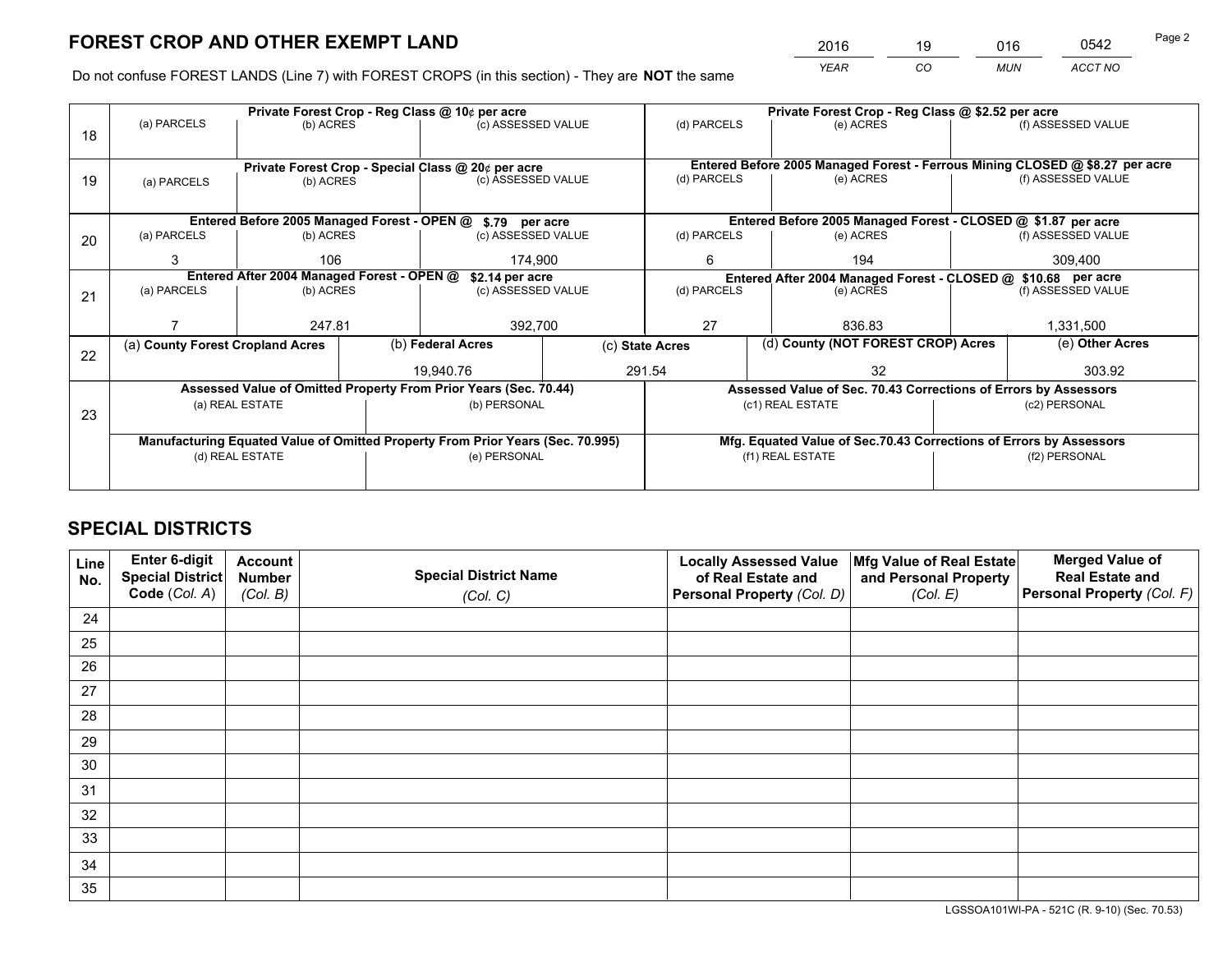|             |                                                                 |                                             |                                                         | <b>YEAR</b>                                                                       | CO<br><b>MUN</b>                                              | <b>ACCT NO</b>                                                                 |
|-------------|-----------------------------------------------------------------|---------------------------------------------|---------------------------------------------------------|-----------------------------------------------------------------------------------|---------------------------------------------------------------|--------------------------------------------------------------------------------|
| Line<br>No. | <b>Enter 6-digit</b><br><b>School District</b><br>Code (Col. A) | <b>Account</b><br><b>Number</b><br>(Col. B) | <b>School District Name</b><br>(Col. C)                 | <b>Locally Assessed Value</b><br>of Real Estate and<br>Personal Property (Col. D) | Mfg Value of Real Estate<br>and Personal Property<br>(Col. E) | <b>Merged Value of</b><br><b>Real Estate and</b><br>Personal Property (Col. F) |
|             | A. SCHOOL DISTRICTS (K-8 and K-12)                              |                                             |                                                         |                                                                                   |                                                               |                                                                                |
| 36          | 191855                                                          | 0122                                        | SCH D OF FLORENCE COUNTY                                | 26,450,700                                                                        | 49,200                                                        | 26,499,900                                                                     |
| 37          |                                                                 |                                             |                                                         |                                                                                   |                                                               |                                                                                |
| 38          |                                                                 |                                             |                                                         |                                                                                   |                                                               |                                                                                |
| 39          |                                                                 |                                             |                                                         |                                                                                   |                                                               |                                                                                |
| 40          |                                                                 |                                             |                                                         |                                                                                   |                                                               |                                                                                |
| 41          |                                                                 |                                             |                                                         |                                                                                   |                                                               |                                                                                |
| 42          |                                                                 |                                             |                                                         |                                                                                   |                                                               |                                                                                |
| 43          |                                                                 |                                             |                                                         |                                                                                   |                                                               |                                                                                |
| 44<br>45    |                                                                 |                                             |                                                         |                                                                                   |                                                               |                                                                                |
| 46          |                                                                 |                                             |                                                         |                                                                                   |                                                               |                                                                                |
| 47          |                                                                 |                                             |                                                         |                                                                                   |                                                               |                                                                                |
| 48          |                                                                 |                                             |                                                         |                                                                                   |                                                               |                                                                                |
| 49          |                                                                 |                                             |                                                         |                                                                                   |                                                               |                                                                                |
| 50          |                                                                 |                                             | TOTAL ASSESSED VALUE OF SCHOOL DISTRICTS (K-8 and K-12) | 26,450,700                                                                        | 49,200                                                        | 26,499,900                                                                     |
|             | <b>B.</b><br><b>UNION HIGH SCHOOL DISTRICTS</b>                 |                                             |                                                         |                                                                                   |                                                               |                                                                                |
| 51          |                                                                 |                                             |                                                         |                                                                                   |                                                               |                                                                                |
| 52          |                                                                 |                                             |                                                         |                                                                                   |                                                               |                                                                                |
| 53          |                                                                 |                                             |                                                         |                                                                                   |                                                               |                                                                                |
| 54          |                                                                 |                                             |                                                         |                                                                                   |                                                               |                                                                                |
| 55          |                                                                 |                                             | TOTAL ASSESSED VALUE OF UNION HIGH SCHOOLS              |                                                                                   |                                                               |                                                                                |
|             | C.<br><b>TECHNICAL COLLEGE DISTRICTS</b>                        |                                             |                                                         |                                                                                   |                                                               |                                                                                |
| 56          | 001300                                                          | 0012                                        | NORTHEAST WISCONSIN TECH COLLEGE<br><b>GNBY</b>         | 26,450,700                                                                        | 49,200                                                        | 26,499,900                                                                     |
| 57          |                                                                 |                                             |                                                         |                                                                                   |                                                               |                                                                                |
| 58          |                                                                 |                                             | TOTAL ASSESSED VALUE OF TECHNICAL COLLEGES              |                                                                                   |                                                               |                                                                                |
| 59          |                                                                 |                                             |                                                         | 26,450,700                                                                        | 49,200                                                        | 26,499,900                                                                     |

2016

19

016

 *I hereby certify, to the best of my knowledge and belief, this form is complete and correct.*

**SCHOOL DISTRICTS**

| Print name of preparer | Title                    |                | Date (MM / DD / CCYY) |
|------------------------|--------------------------|----------------|-----------------------|
|                        |                          |                |                       |
| Signature of preparer  | Contact Telephone Number | E-mail address |                       |
|                        | $\sim$                   |                |                       |

0542